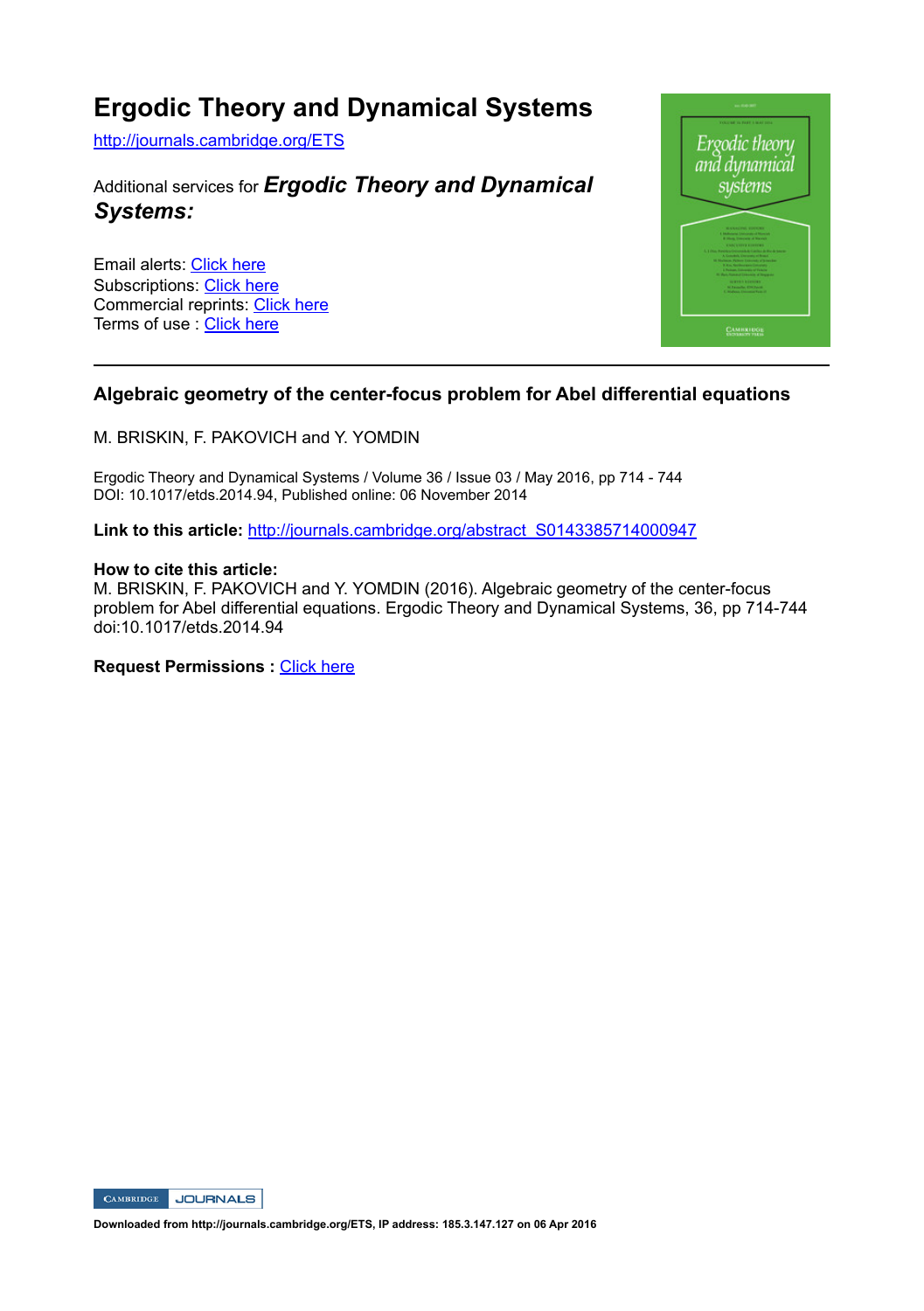# Algebraic geometry of the center-focus problem for Abel differential equations

M. BRISKIN†, F. PAKOVICH‡ and Y. YOMDIN§

† *Jerusalem College of Engineering, Ramat Bet Hakerem, P.O.B. 3566, Jerusalem 91035, Israel (e-mail: briskin@jce.ac.il)* ‡ *Department of Mathematics, Ben-Gurion University of the Negev, Beer-Sheva 84105, Israel (e-mail: pakovich@math.bgu.ac.il)* § *Department of Mathematics, The Weizmann Institute of Science, Rehovot 76100, Israel (e-mail: yosef.yomdin@weizmann.ac.il)*

(*Received* 18 *December* 2013 *and accepted in revised form* 12 *August* 2014)

Abstract. The Abel differential equation  $y' = p(x)y^3 + q(x)y^2$  with polynomial coefficients  $p, q$  is said to have a center on  $[a, b]$  if all its solutions, with the initial value  $y(a)$  small enough, satisfy the condition  $y(a) = y(b)$ . The problem of giving conditions on  $(p, q, a, b)$  implying a center for the Abel equation is analogous to the classical Poincare center-focus problem for plane vector fields. Center conditions are ´ provided by an infinite system of 'center equations'. During the last two decades, important new information on these equations has been obtained via a detailed analysis of two related structures: composition algebra and moment equations (first-order approximation of the center ones). Recently, one of the basic open questions in this direction—the 'polynomial moments problem'—has been completely settled in Pakovich and Muzychuk [Solution of the polynomial moment problem. *Proc. Lond. Math. Soc. (3)* 99(3) (2009), 633–657] and Pakovich [Generalized 'second Ritt theorem' and explicit solution of the polynomial moment problem. *Compositio Math.* 149 (2013), 705–728]. In this paper, we present a progress in the following two main directions: first, we translate the results of Pakovich and Muzychuk [Solution of the polynomial moment problem. *Proc. Lond. Math. Soc. (3)* 99(3) (2009), 633–657] and Pakovich [Generalized 'second Ritt theorem' and explicit solution of the polynomial moment problem. *Compositio Math.* 149 (2013), 705–728] into the language of algebraic geometry of the center equations. Applying these new tools, we show that the center conditions can be described in terms of composition algebra, up to a 'small' correction. In particular, we significantly extend the results of Briskin, Roytvarf and Yomdin [Center conditions at infinity for Abel differential equations. *Ann. of Math. (2)* 172(1) (2010), 437–483].

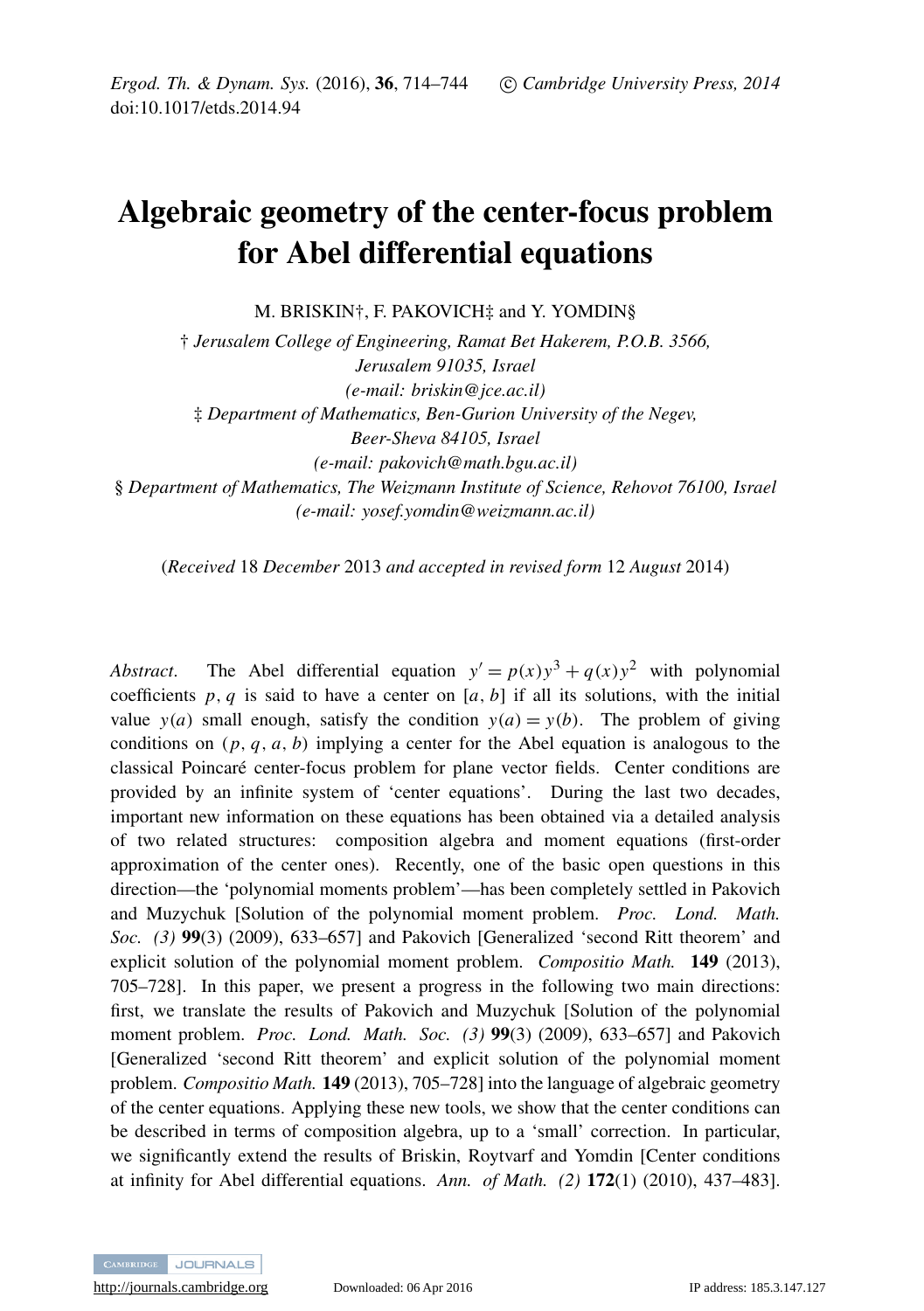Second, applying these tools in combination with explicit computations, we start in this paper the study of the 'second Melnikov coefficients' (second-order approximation of the center equations), showing that in many cases vanishing of the moments and of these coefficients is sufficient in order to completely characterize centers.

#### 1. *Introduction*

In this paper we consider the Abel differential equation

<span id="page-2-0"></span>
$$
y' = p(x)y^{3} + q(x)y^{2},
$$
\n(1.1)

with polynomial coefficients  $p$ ,  $q$ , on a complex segment [ $a$ ,  $b$ ]. A solution  $y(x)$  of [\(1.1\)](#page-2-0) is called 'closed' on [*a*, *b*] if  $y(a) = y(b)$  for the initial element of  $y(x)$  around *a* analytically continued to *b* along [*a*, *b*]. Equation [\(1.1\)](#page-2-0) is said to have a center on [*a*, *b*] if any of its solutions  $y(x)$ , with the initial value  $y(a)$  small enough, are closed on [a, b]. For *p*, *q* polynomials this property depends only on the end points *a*, *b* ∈  $\mathbb{C}$ , but not on the continuation path.

Below we shall denote by *P*, *Q* the primitives  $P(x) = \int_a^x p(\tau) d\tau$  and  $Q(x) =$  $\int_a^x q(\tau) d\tau.$ 

The center-focus problem for the polynomial Abel equation is to give an explicit, in terms of the coefficients of *p* and *q*, necessary and sufficient condition on *p*, *q*, *a*, *b* for  $(1.1)$  to have a center on  $[a, b]$ . The Smale–Pugh problem is to bound the number of isolated closed solutions of [\(1.1\)](#page-2-0). While we restrict ourselves to the polynomial case only, there are other important settings of these problems, in particular, with  $p$ ,  $q$ trigonometric polynomials, piecewise-linear or even discontinuous piecewise-constant functions (compare  $\left[1, 4, 6, 11, 12, 15-17, 21-23\right]$  $\left[1, 4, 6, 11, 12, 15-17, 21-23\right]$  $\left[1, 4, 6, 11, 12, 15-17, 21-23\right]$  $\left[1, 4, 6, 11, 12, 15-17, 21-23\right]$  $\left[1, 4, 6, 11, 12, 15-17, 21-23\right]$  $\left[1, 4, 6, 11, 12, 15-17, 21-23\right]$  $\left[1, 4, 6, 11, 12, 15-17, 21-23\right]$  $\left[1, 4, 6, 11, 12, 15-17, 21-23\right]$  $\left[1, 4, 6, 11, 12, 15-17, 21-23\right]$  $\left[1, 4, 6, 11, 12, 15-17, 21-23\right]$  $\left[1, 4, 6, 11, 12, 15-17, 21-23\right]$  $\left[1, 4, 6, 11, 12, 15-17, 21-23\right]$  $\left[1, 4, 6, 11, 12, 15-17, 21-23\right]$  $\left[1, 4, 6, 11, 12, 15-17, 21-23\right]$  $\left[1, 4, 6, 11, 12, 15-17, 21-23\right]$  $\left[1, 4, 6, 11, 12, 15-17, 21-23\right]$  $\left[1, 4, 6, 11, 12, 15-17, 21-23\right]$  $\left[1, 4, 6, 11, 12, 15-17, 21-23\right]$  $\left[1, 4, 6, 11, 12, 15-17, 21-23\right]$ ). The relation of the above problems to the classical Hilbert 16th and Poincaré center-focus problems for plane vector fields is well known (see e.g. [[10](#page-30-9), [14](#page-30-10), [25](#page-30-11), [26](#page-30-12)]).

Algebraic Geometry enters the above problems from the very beginning: it is well known that center conditions are given by an infinite system of polynomial equations in the coefficients of  $p$ ,  $q$ , expressed as certain iterated integrals of  $p$ ,  $q$  ('center equations'; see [§3](#page-8-0) below). The structure of the ideal generated by these equations in an appropriate ring (called the Bautin ideal), specifically, the number of its generators, determines local bifurcations of the closed solutions as *p*, *q* vary.

One of the main difficulties in the center-focus and the Smale–Pugh problems is that a general algebraic–geometric analysis of the system of center equations is very difficult because of their complexity and absence of apparent general patterns.

In recent years the following two important algebraic–analytic structures, deeply related to the center equations for [\(1.1\)](#page-2-0), have been discovered: composition algebra of polynomials and generalized polynomial moments of the form  $m_k = \int_a^b P^k(x)q(x) dx$ (the last one is a special case of iterated integrals). The use of these structures provides important tools for investigation of the center-focus problem for the Abel equation (see [[1](#page-30-0)–[17](#page-30-6), [20](#page-30-13)–[23](#page-30-8), [29](#page-30-14)] and references therein). In particular, it was shown in [[10](#page-30-9)] that center equations are well approximated by the moment equations  $m_k = \int_a^b P^k(x)q(x) dx = 0$ and in fact coincide with them 'at infinity'. Moment equations, in turn, impose (in many

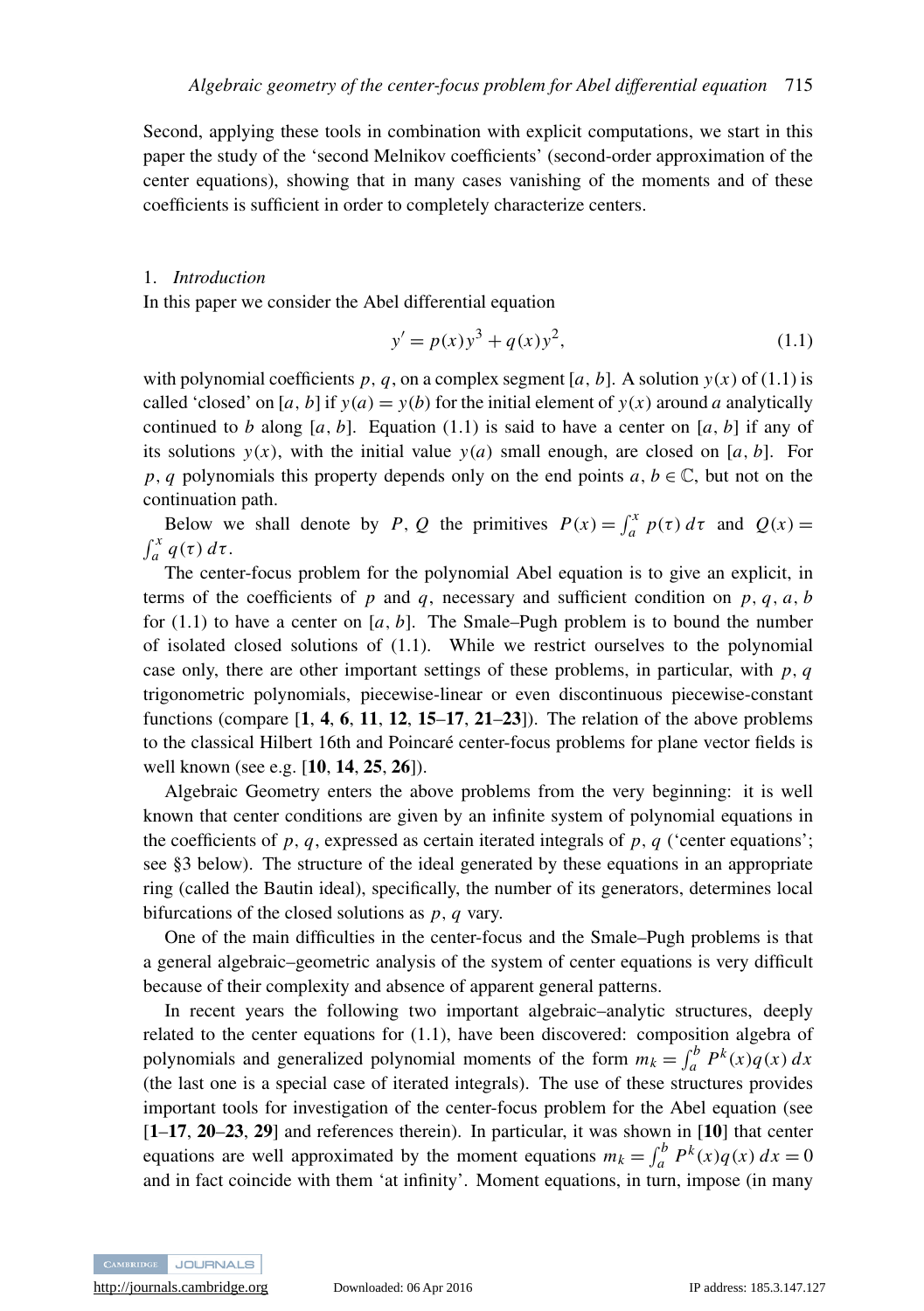cases) strong restrictions on *P* and *Q*, considered as elements of the composition algebra of polynomials (see [§4](#page-14-0) below). Notice that usually *linear* moment equations  $m_k = 0$  are considered, where *P* is fixed while *Q* is the unknown. However, consideration of center equations at infinity in [[10](#page-30-9), [20](#page-30-13)] and in the present paper leads to a *nonlinear* setting where *Q* is fixed, while the equations have to be solved with respect to the unknown *P*.

The following composition condition imposed on *P* and *Q* plays a central role in the study of the moment and center equations (see the references above): there exist polynomials  $\widetilde{P}$ ,  $\widetilde{O}$  and *W* with  $W(a) = W(b)$  such that

$$
P(x) = \widetilde{P}(W(x)), \quad Q(x) = \widetilde{Q}(W(x)).
$$

Being a kind of 'integrability condition', the composition condition implies vanishing of center and moment equations as well as of all the iterated integrals entering the center equations. It is the only *sufficient* center condition known to us for the polynomial Abel equation. Using the interrelation between center and moment equations at infinity, and the composition condition, a rather accurate description of the affine center set for the polynomial Abel equation has been given in [[10](#page-30-9)]. Very recently, important results relating center and composition conditions for trigonometric and polynomial Abel equations have been obtained in [[9](#page-30-15), [15](#page-30-5)–[17](#page-30-6), [21](#page-30-7)–[23](#page-30-8)].

These results, as well as some further examples and partial results (see [[3](#page-30-16), [7](#page-30-17), [10](#page-30-9)–[13](#page-30-18), [16](#page-30-19), [20](#page-30-13)] for the most recent contributions), seem to support the following 'composition conjecture'.

CONJECTURE 1. *The center and composition sets for any polynomial Abel equation coincide.*

This conjecture was originally suggested in [[8](#page-30-20), Conjecture 1.6], together with its extended versions [[8](#page-30-20), Conjectures 1.7 and 1.8], which all remain open. A similar conjecture is known to be false for *p*, *q* trigonometric polynomials and *a*, *b* ∈ R (see [[6](#page-30-2)]). However, besides various special cases of polynomial Abel equations, described in papers mentioned above, as well as in  $[21, 27]$  $[21, 27]$  $[21, 27]$  $[21, 27]$  $[21, 27]$  and in other publications, an equivalence of the center and (the appropriate) composition conditions holds, for example, for piecewiseconstant  $p$  and  $q$  of a certain special form ('rectangular paths' [[12](#page-30-4)], see also [[4](#page-30-1)]). As was shown in [[12](#page-30-4)], for 'rectangular paths' the equivalence of the center and composition conditions follows from a highly non-trivial result of [[18](#page-30-22)], stating (roughly) that the group of transformations of  $\mathbb R$  generated by translations and positive rational powers is free.

Part of the methods developed in the present paper can be applied to arbitrary coefficients  $p, q$  of the Abel equation [\(1.1\)](#page-2-0). This certainly concerns all the constructions in [§2.1](#page-6-0) below. In particular, we can apply our methods to *p*, *q* trigonometric polynomials, Laurent polynomials or rational functions. The problem is that in the case of rational *p*, *q* the consequences of the moments vanishing are much weaker than in the polynomial case, while the presentation is technically much more involved (see [[1](#page-30-0), [34](#page-31-0)] and references therein). The same is true for the description of the composition algebra of rational functions, which turns out to be significantly more complicated than for polynomials (compare [[1](#page-30-0), [15](#page-30-5), [16](#page-30-19), [32](#page-31-1), [36](#page-31-2)]). So, in the present paper, we restrict ourselves to the

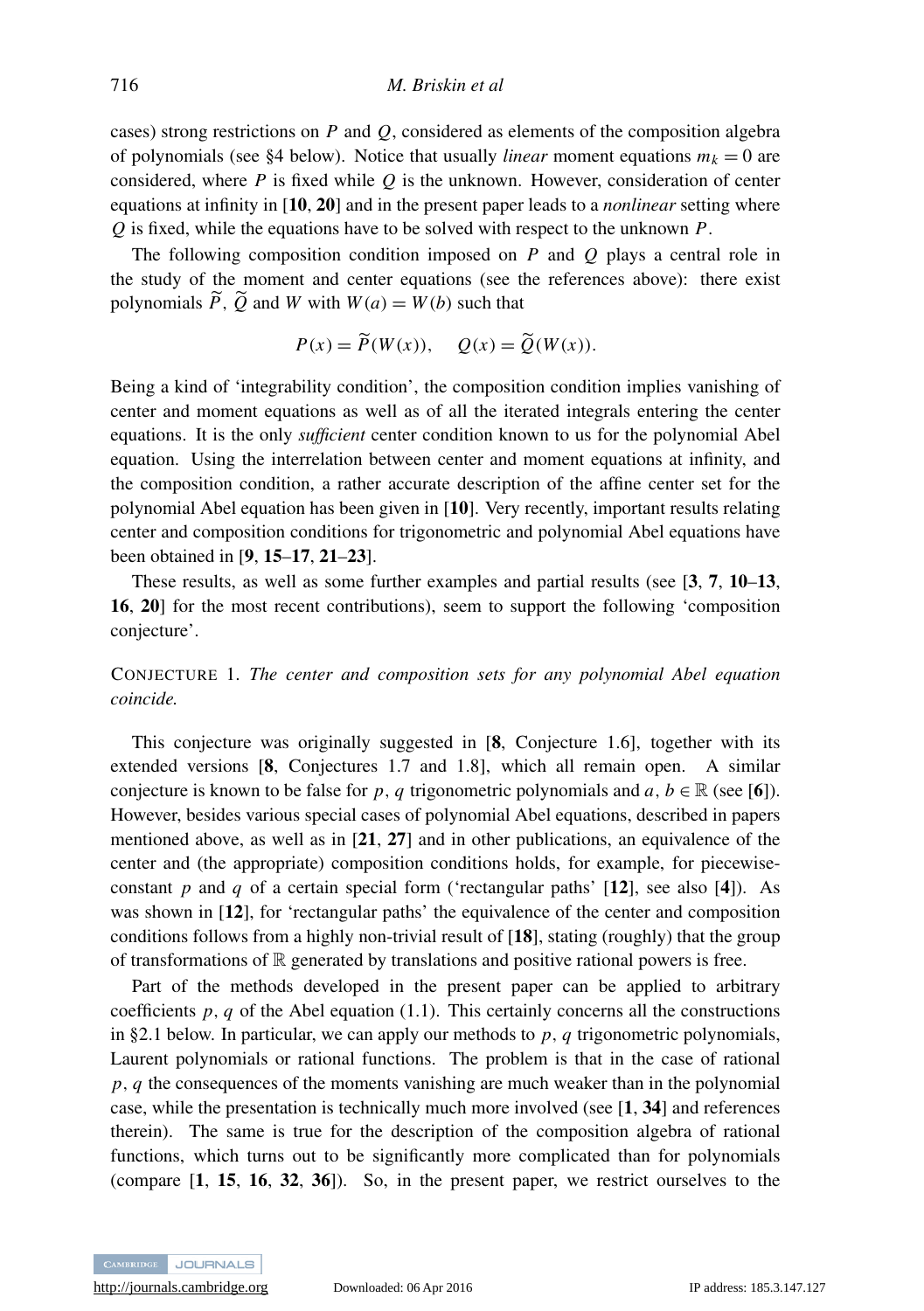polynomial case only. We plan to present our results for rational and trigonometric cases separately.

Now, in [[33](#page-31-3), [35](#page-31-4)] essentially a complete description of the *polynomial* moments vanishing has been achieved, as well as of the relevant *polynomial* composition algebra. In particular, explicit necessary and sufficient conditions for vanishing of all the moments  $m_k$ have been given there, in terms of certain relations between *P*, *Q*, *a*, *b* in the composition algebra of polynomials (see [§4](#page-14-0) below).

Accordingly, one of the main goals of the present paper is to give an algebraic– geometric interpretation of the results of [[31](#page-31-5), [33](#page-31-3), [35](#page-31-4)] in the context of the center-focus problem for the polynomial Abel equation, and to apply these results to the study of center conditions. Here we heavily use the fact, found in  $[10]$  $[10]$  $[10]$ , that the moment equations are the restrictions, in a proper 'projective setting', of the center equations to the infinite hyperplane. On this basis we obtain new information on the affine center conditions, significantly extending the results of [[10](#page-30-9)].

Another main goal of this paper is to start the investigation of the 'second Melnikov coefficients', which form the second set of the center equations 'at infinity'. We show that in many important cases *vanishing of the moments and of the second Melnikov coefficients implies composition*, and so it is sufficient in order to completely characterize centers.

1.1. *Statement of the main results.* A general form of the results in this paper is the following: as was explained above, the composition set is always a subset of the center set. We show that the composition condition is indeed a good approximation to the center condition, showing that the dimension of the (possibly existing) non-composition components in the center set is small. In various circumstances we provide an upper bound for the dimension of these possible non-composition components, which is significantly smaller than the dimension of the composition center strata. In many cases this bound is zero, so the center set coincides with the composition set up to a finite number of points. The following theorems summarize our main new results on the center configurations for the polynomial Abel equation [\(1.1\)](#page-2-0). Since there is a one-to-one correspondence between pairs of polynomials *p*, *q* and pairs of their primitives *P*, *Q* defined above, we shall formulate all our results in terms of *P* and *Q*. Below we always assume that *Q* with  $Q(a) = Q(b) = 0$  is fixed, while *P* varies in the space  $P_d$  of all the polynomials of degree up to *d* vanishing at *a* and *b*.

Let us start with a description of the composition set  $\cos_{d,0}$  of all the polynomials *P* in  $P_d$ , such that *P* and *Q* satisfy the composition condition.

THEOREM 1.1. *For*  $V \subset P_d$  *and for any polynomial Q of degree at most five, the composition set*  $\text{COS}_{d,Q}$  *is a linear subspace in*  $\mathcal{P}_d$  *of dimension at most* [ $d/2$ ]*. For*  $6 \le \text{deg } Q \le 89$ , the set  $\text{COS}_{d,Q}$  is a union of at most two linear subspaces in  $\mathcal{P}_d$  and, for deg  $Q \geq 90$ , the set  $\text{COS}_{d, Q}$  is a union of at most three linear subspaces. The dimension *of each of these subspaces is at most* [*d*/2]*; their double and triple intersections have dimensions at most* [*d*/6] + 1 *and* [*d*/90], *respectively.*

The rest of our results bound the dimension of the non-composition components, i.e. those which are not contained in  $\cos_{d,0}$  (if they exist).

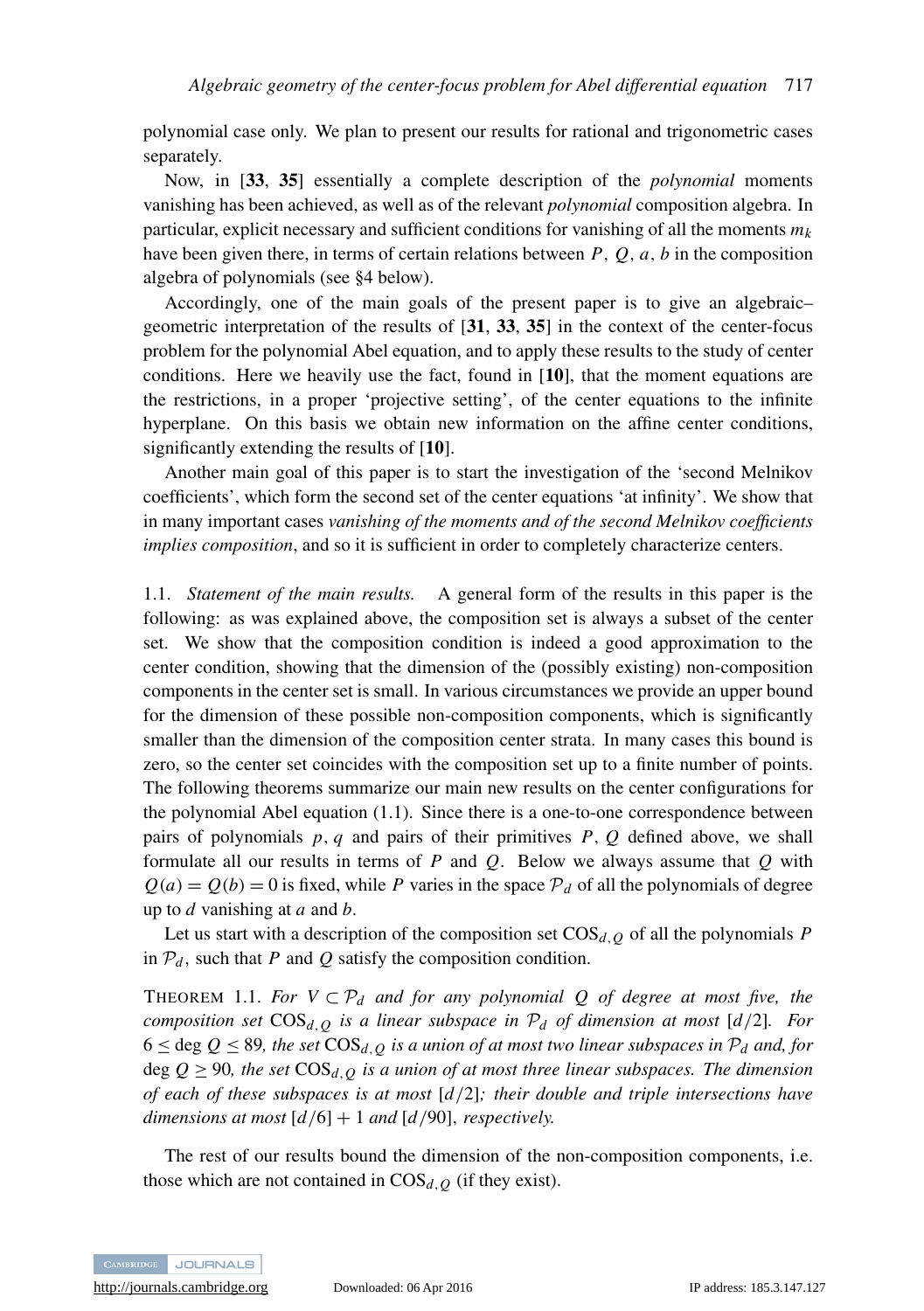<span id="page-5-0"></span>THEOREM 1.2. *Consider equation* [\(1.1\)](#page-2-0) with Q fixed and P varying in the space  $P_d$  of all *the polynomials of degree up to d vanishing at a and b. Then the dimension of the non-composition components of the center set of [\(1.1\)](#page-2-0), if they exist, does not exceed*  $\left[ d/6 \right] + 2$ . *In particular, this dimension is of order at most one-third of the maximal dimension of the composition center strata (which is of order d*/2*, being achieved on the composition strata with the right factor*  $W(x) = (x - a)(x - b)$ .

The main steps in the proof of Theorem [1.2](#page-5-0) are the following: we consider the projective compactification  $PP_d$  of  $P_d$  and use the fact, proved in [[10](#page-30-9)], that the center equations 'at infinity' become the moment equations. Therefore, to bound the dimensions of the affine non-composition components of the center set CS in the *complex* affine space  $P_d$ , it is enough to bound the dimensions of the non-composition components of the moment vanishing set MS 'at infinity' in  $PP_d$ . We show that these dimensions do not exceed  $[d/6] + 2$ , using a complete description of the moment vanishing conditions, obtained in [[33](#page-31-3)].

More accurately, we define the set ND of 'non-definite' polynomials which provide non-composition solutions to the moment equations, and bound from above its dimension. Then the following theorem describes an inclusion structure at infinity of the sets we are interested in.

<span id="page-5-1"></span>THEOREM 1.3. *For an algebraic set*  $Y \subset \mathcal{P}_d$ , let  $\overline{Y}$  denote the intersection of Y with the *infinite hyperplane of P*P*<sup>d</sup> . Then, for each irreducible non-composition component A of the affine central set* CS, we have  $\overline{A} \subset \overline{\text{CS}} \cap \text{ND} \subset \overline{\text{MS}} \cap \text{ND}$ . Consequently, dim A <  $\dim(\overline{\text{MS}} \cap \text{ND}) + 1$ .

In many specific cases, Theorem [1.3](#page-5-1) allows us to improve the general bound provided by Theorem [1.2.](#page-5-0) In order to formulate corresponding results, it is convenient to normalize points *a* and *b* to be the points  $-\frac{\sqrt{3}}{2}$  and  $\frac{\sqrt{3}}{2}$ , respectively. Further, let  $S \subset \mathcal{P}$  be a subset of all polynomials  $Q \in \mathcal{P}$  representable as a sum  $Q = S_1(T_2) + S_2(T_3)$ , where  $S_1$ ,  $S_2$  are arbitrary polynomials, while  $T_2$ ,  $T_3$  are the Chebyshev polynomials of degrees two and three, respectively (notice that the normalization of the interval  $[a, b]$  is chosen in such a way that  $T_2(a) = T_2(b)$ ,  $T_3(a) = T_3(b)$ ). Below we show that the dimension of  $S \cap$  $\mathcal{P}_d$  does not exceed  $\left[\frac{2}{3}d\right] + 1$ , so 'most' of the polynomials *Q* of degree *d* cannot be represented in the above form.

THEOREM 1.4. Let P vary in the space  $\mathcal{P}_9$ . Then, for each fixed  $Q \in \mathcal{P} \backslash \mathcal{S}$ , the center *set of [\(1.1\)](#page-2-0) consists of a composition set and possibly a finite set of additional points. For an arbitrary fixed Q, the dimension of the non-composition components of the center set of* [\(1.1\)](#page-2-0) in  $\mathcal{P}_9$  *does not exceed one. For P varying in the space*  $\mathcal{P}_{11}$  *and for an arbitrary fixed Q, the dimension of the non-composition components of the center set of [\(1.1\)](#page-2-0) does not exceed two.*

The next result heavily relies on computations with the second Melnikov coefficients.

THEOREM 1.5. Let P vary in the space  $\mathcal{P}_9$ . Then, for each fixed  $Q \in \mathcal{S} \cap \mathcal{P}_9$ , which is not *a polynomial in T*<sub>2</sub> *or T*<sub>3</sub>*, the center set of [\(1.1\)](#page-2-0) consists of a composition set and possibly a finite set of additional points.*

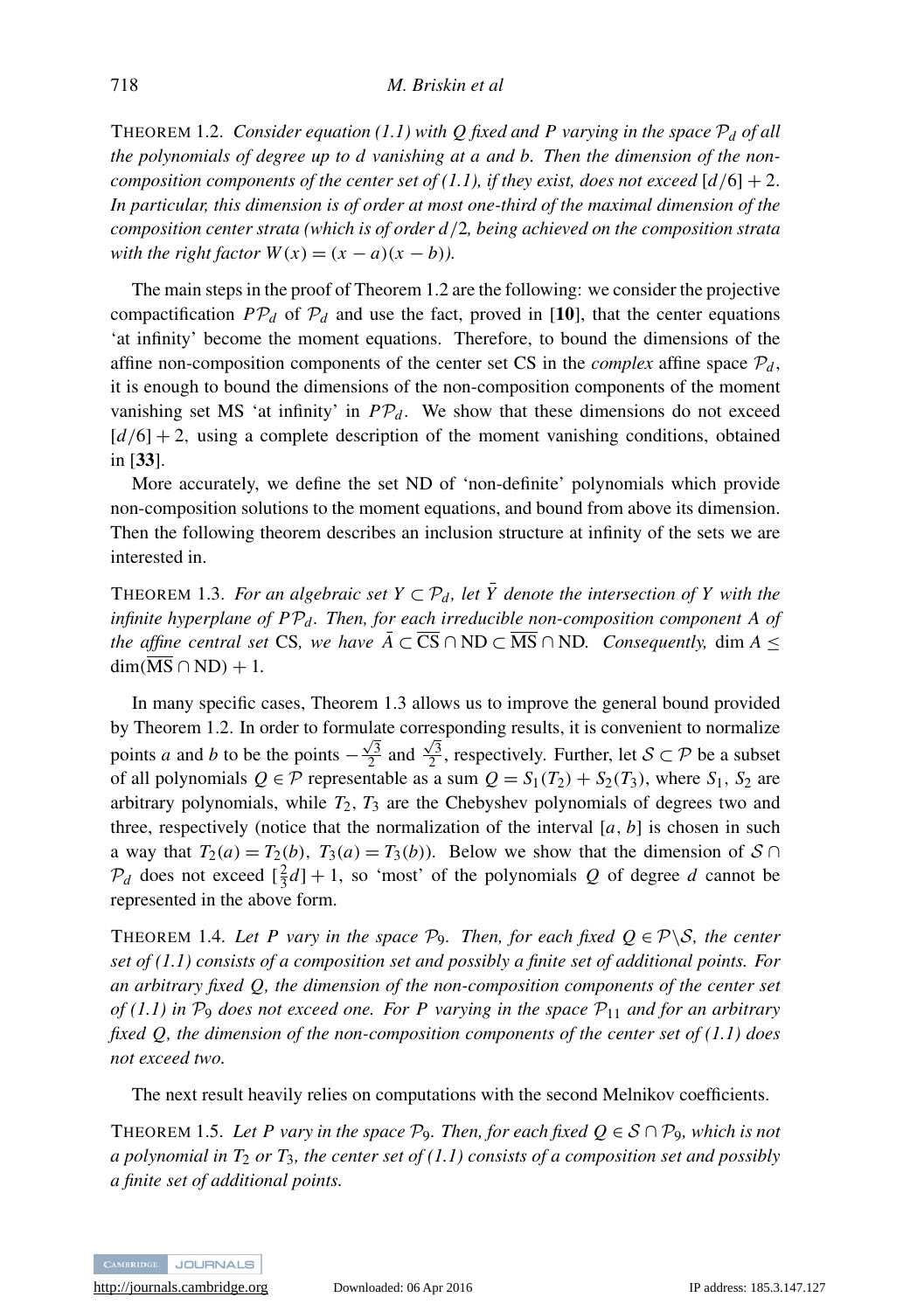Our last result (Theorem [6.6](#page-29-0) in [§6](#page-23-0) below) concerns the center set in subspaces of polynomials with a special structure. Here we formulate its important particular case. Let  $U_d$  consist of all polynomials  $P \in \mathcal{P}_d$  such that the degrees of *x*, appearing in *P* with the non-zero coefficients, are powers of prime numbers.

<span id="page-6-3"></span>THEOREM 1.6. Let P vary in  $U_d$ . Then, for any fixed Q, the center set of [\(1.1\)](#page-2-0) in  $U_d$ *consists of a composition set and possibly a finite set of additional points.*

#### 2. *Preliminaries: Poincare mapping, center equations and composition condition ´*

<span id="page-6-0"></span>2.1. *Poincaré mapping and center equations*. Both the center-focus and the Smale– Pugh problems can be naturally expressed in terms of the Poincaré 'first return' mapping  $y_b = G_{[a,b]}(y_a)$  along [*a*, *b*]. Let  $y(x, y_a)$  denote the element around *a* of the solution  $y(x)$ of [\(1.1\)](#page-2-0) satisfying  $y(a) = y_a$ . The Poincaré mapping  $G_{[a,b]}$  associates to each initial value *y<sub>a</sub>* at *a*, sufficiently close to zero, the value *y<sub>b</sub>* at *b* of the solution  $y(x, y_a)$  analytically continued along [*a*, *b*].

According to the definition above, the solution  $y(x, y_a)$  is closed on [*a*, *b*] if and only if  $G_{[a,b]}(y_a) = y_a$ . Therefore, closed solutions correspond to the fixed points of  $G_{[a,b]}$ , and [\(1.1\)](#page-2-0) has a center if and only if  $G_{[a,b]}(y) \equiv y$ . It is well known that  $G_{[a,b]}(y)$  for small *y* is given by a convergent power series

$$
G_{[a,b]}(y) = y + \sum_{k=2}^{\infty} v_k(p, q, a, b) y^k.
$$
 (2.1)

Therefore, the center condition  $G_{[a,b]}(y) \equiv y$  is equivalent to an infinite sequence of algebraic equations in *p* and *q*:

<span id="page-6-1"></span>
$$
v_k(p, q, a, b) = 0, \quad k = 2, 3, \dots
$$
 (2.2)

Each  $v_k(p, q, a, b)$  can be expressed as a linear combination of certain iterated integrals of *p* and *q* along  $[a, b]$  (see [[10](#page-30-9)] and Theorem [2.1](#page-7-0) below).

2.2. *Projective setting and center equations at infinity over fixed Q.* Let  $P = P_{[a,b]}$  be the vector space of all complex polynomials *P* satisfying  $P(a) = P(b) = 0$ , and  $P<sub>d</sub>$  the subspace of  $P$  consisting of polynomials of degree at most  $d$ . We always shall assume that the polynomials

<span id="page-6-2"></span>
$$
P(x) = \int_{a}^{x} p(\tau) d\tau, \quad Q(x) = \int_{a}^{x} q(\tau) d,
$$
 (2.3)

defined above, are elements of  $P$ . This restriction is natural in the study of the center conditions, since it is forced by the first two of the center equations [\(2.2\)](#page-6-1). Since [\(2.3\)](#page-6-2) provides a one-to-one correspondence between  $(p, q)$  and  $(P, Q)$ , which is an isomorphism of the corresponding vector spaces, in order to avoid cumbersome notation all the results below are formulated in terms of (*P*, *Q*).

We shall assume that the points  $a \neq b$  are fixed, and usually shall omit *a*, *b* from the notation.

From now on we shall assume that  $Q \in \mathcal{P}_{d_1}$  is fixed, while *P* varies in a certain linear subspace *V* of the space  $P_d$ . This restrictive setting significantly simplifies the

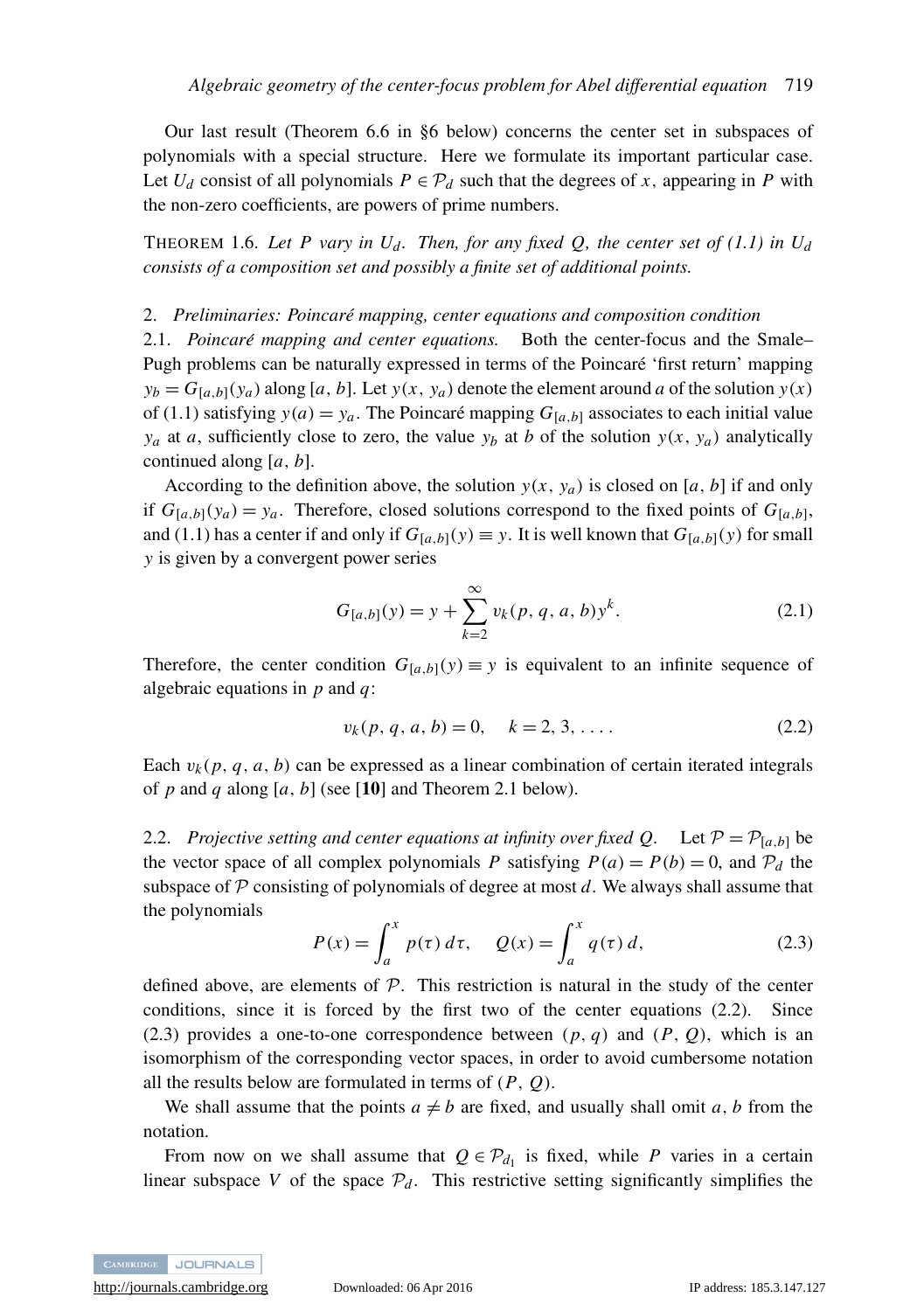presentation, although it describes only 'slices' of the center set. The approach of [[10](#page-30-9)] and of the present paper can be extended to the full coefficient space of  $(P, Q) \in \mathcal{P}_d \times \mathcal{P}_{d_1}$ . We consider this extension as an important research direction, but it significantly increases the complexity of the algebraic geometry involved, and is beyond the scope of the present paper. See [[10](#page-30-9)] for a comparison of different possible settings of the problem.

Let a subspace  $V \subset \mathcal{P}$  be given. We shall consider the projective space PV and the infinite hyperplane HV  $\subset$  PV. To construct PV, we introduce an auxiliary variable  $v \in \mathbb{C}$ and consider the couples  $(S, v)$ ,  $S \in V$ , with  $(S, v)$  and  $(\lambda S, \lambda v)$  identified for any  $\lambda \in \mathbb{C}$ ,  $\lambda \neq 0$ . The infinite hyperplane HV is defined in PV by the equation  $\nu = 0$ .

Let us denote by  $\hat{v}_k(p, q) = \hat{v}_k(p, q, a, b)$  the 'homogenization' of the center equations  $v_k(P, Q, a, b) = 0$  with respect to the variable *P*. In other words, we multiply each term in  $v_k$  by an appropriate degree of an auxiliary variable  $v_k$  to make  $v_k$  homogeneous.

Notice that the center equations can be considered in two ways: as polynomial equations in the coefficients of *P*, *Q*, or as symbolic equations, containing 'symbolic iterated integrals' of the form  $\int p \int q \int q \dots$  (which can be interpreted as poly-linear forms, i.e. polynomials, in the symbols  $p$ ,  $q$ ). Since each  $p$ ,  $q$  is a linear form in its coefficients, the degrees of the polynomials in both interpretations are the same. Accordingly, the projective space PV and the homogeneous polynomials  $\hat{v}_k(p, q) = 0$  can be treated symbolically, until the moment where we have to actually integrate and get the explicit answer.

We call 'center equations at infinity' the restrictions of the homogeneous center equations to the infinite hyperplane HV. They are obtained by putting  $v = 0$  in the homogeneous equations described above. The following Theorem [2.1](#page-7-0) provides a description of the center equations at infinity obtained in [[10](#page-30-9)]. We take into account a different order of the polynomials *p* and *q* in the Abel equation [\(1.1\)](#page-2-0) in the present paper and in [[10](#page-30-9)].

<span id="page-7-0"></span>THEOREM 2.1. [[10](#page-30-9)] *For*  $k = 2, 4, \ldots$  *even and*  $l = (k/2) - 1$ *, the center equations at infinity over Q are given by vanishing of the generalized moments*

<span id="page-7-1"></span>
$$
v_k^{\infty}(P, Q) = m_l(P, Q) = \int_a^b P^l(x) q(x) dx = 0.
$$
 (2.4)

*For k odd, the center equations at infinity over Q are given by vanishing of the coefficients of the 'second Melnikov function'*

$$
v_k^{\infty}(P, Q) = D_k(P, Q) = 0,
$$
\n(2.5)

*represented by integer linear combinations*  $\sum n_{\alpha} I_{\alpha}$ *, with the sum running over all the iterated integrals in p, q with exactly two appearances of q. Here*  $\alpha = (\alpha_1, \ldots, \alpha_s)$ , *with exactly two of*  $\alpha_j$  *equal to 1, and the rest equal to 2, and with*  $\sum_{j=1}^s \alpha_j = k - 1$ *. The integrals I*<sup>α</sup> *are defined as*

$$
I_{\alpha} = \int_{a}^{b} h_{\alpha_1}(x_1) dx_1 \bigg( \int_{a}^{x_1} h_{\alpha_2}(x_2) dx_2 \cdots \bigg( \int_{a}^{x_{s-1}} h_{\alpha_3}(x_s) dx_s \bigg) \cdots \bigg),
$$

*with*  $h_1 = q$ ,  $h_2 = p$ . *The integer coefficients*  $n_\alpha$  *are given as the products*  $n_\alpha =$  $(-1)^s \prod_{r=1}^s (k - \sum_{j=1}^r \alpha_j).$ 

In Proposition [6.1](#page-25-0) below, the first four Melnikov equations at infinity  $D_k(P, Q) = 0$  are given explicitly.

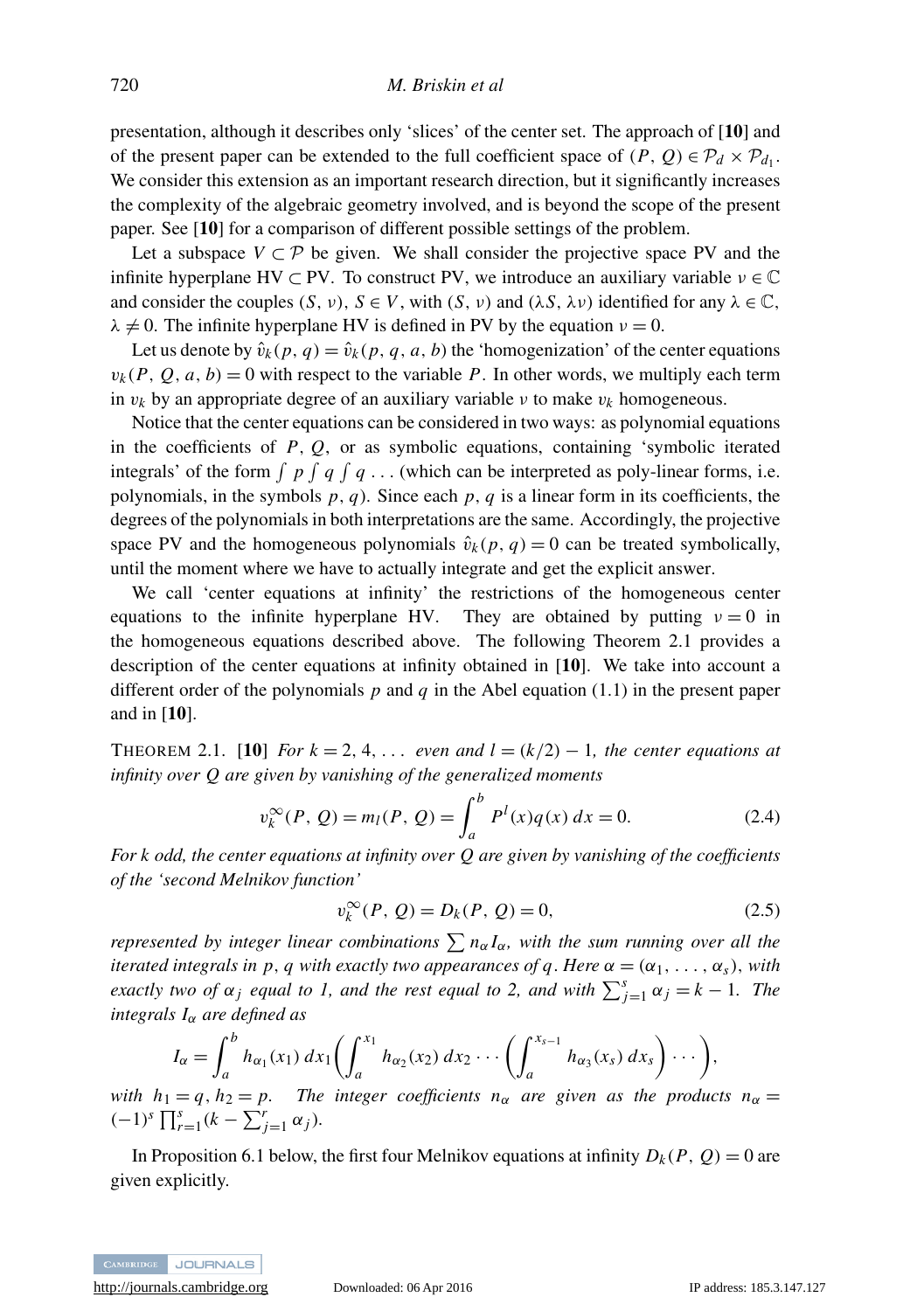2.3. *Center, moment and composition sets.* Let us assume that  $Q \in \mathcal{P}_{d_1}$  and a subspace *V* ⊂  $\mathcal{P}_d$  are fixed. We define the center set CS = CS<sub>*V*</sub>, $\varrho$  as the set of *P* ∈ *V* for which equation [\(1.1\)](#page-2-0) has a center. Equivalently, CS is the set of  $P \in V$  satisfying the center equations [\(2.2\)](#page-6-1). The moment set  $MS = MS_{V,Q}$  consists of  $P \in V$  satisfying the moment equations [\(2.4\)](#page-7-1).

To introduce the composition set  $\text{COS} = \text{COS}_{V,Q}$ , we recall the polynomial composition condition defined in [[8](#page-30-20)], which is a special case of the general composition condition introduced in [[6](#page-30-2)] (for brevity, below we shall use the abbreviation 'CC' for the 'composition condition').

*Definition 2.1.* Polynomials *P*, *Q* are said to satisfy the 'composition condition' on [*a*, *b*] if there exist polynomials  $\overline{P}$ ,  $\overline{Q}$  and *W* with  $W(a) = W(b)$  such that *P* and *Q* are representable as

$$
P(x) = \widetilde{P}(W(x)), \quad Q(x) = \widetilde{Q}(W(x)).
$$

The composition set  $\cos_{V,Q}$  consists of all  $P \in V$  for which *P* and *Q* satisfy the composition condition.

It is easy to see that the composition condition implies a center for  $(1.1)$ , as well as the vanishing of each of the moments and iterated integrals above. So, we have  $\cos \theta$ CS, COS  $\subset$  MS.

Define  $\overline{CS}$ ,  $\overline{MS}$ ,  $\overline{COS}$  as the intersections of the corresponding affine sets with the infinite hyperplane HV. It follows directly from Theorem [2.1](#page-7-0) that the following statement is true.

<span id="page-8-2"></span>PROPOSITION 2.1. *We have*  $\overline{COS} \subset \overline{CS} \subset \overline{MS}$ .

Notice that COS and MS are homogeneous and hence these sets are cones over MS, COS. However, CS *a priori* may not be homogeneous, and the connection of the affine part CS to  $\overline{CS}$  may be more complicated.

Our main goal will be to compare the affine center set CS with the composition set COS. For this purpose, we shall bound the dimension of the affine non-composition components of CS, analyzing their possible behavior at infinity (§[§5](#page-22-0) and [6\)](#page-23-0). To obtain these bounds, we first describe the geometry of the composition set COS ([§3\)](#page-8-0) and compare the moment set MS and its subset COS ([§4\)](#page-14-0).

#### <span id="page-8-0"></span>3. *The structure of the composition set*

The geometry of the composition set reflects the algebraic structure of polynomial compositions, which is well known to provide rather subtle phenomena. In comparison with the classical theory developed by Ritt [[38](#page-31-6)], we are interested in what we call below [a, b]-compositions, i.e. compositions of polynomials under the requirement that some of the factors take equal values at the points *a* and *b*.

<span id="page-8-1"></span>3.1. *Elements of Ritt's theory.* Let us recall first some basic facts on polynomial composition algebra, including the classical first and second Ritt theorems [[38](#page-31-6)].

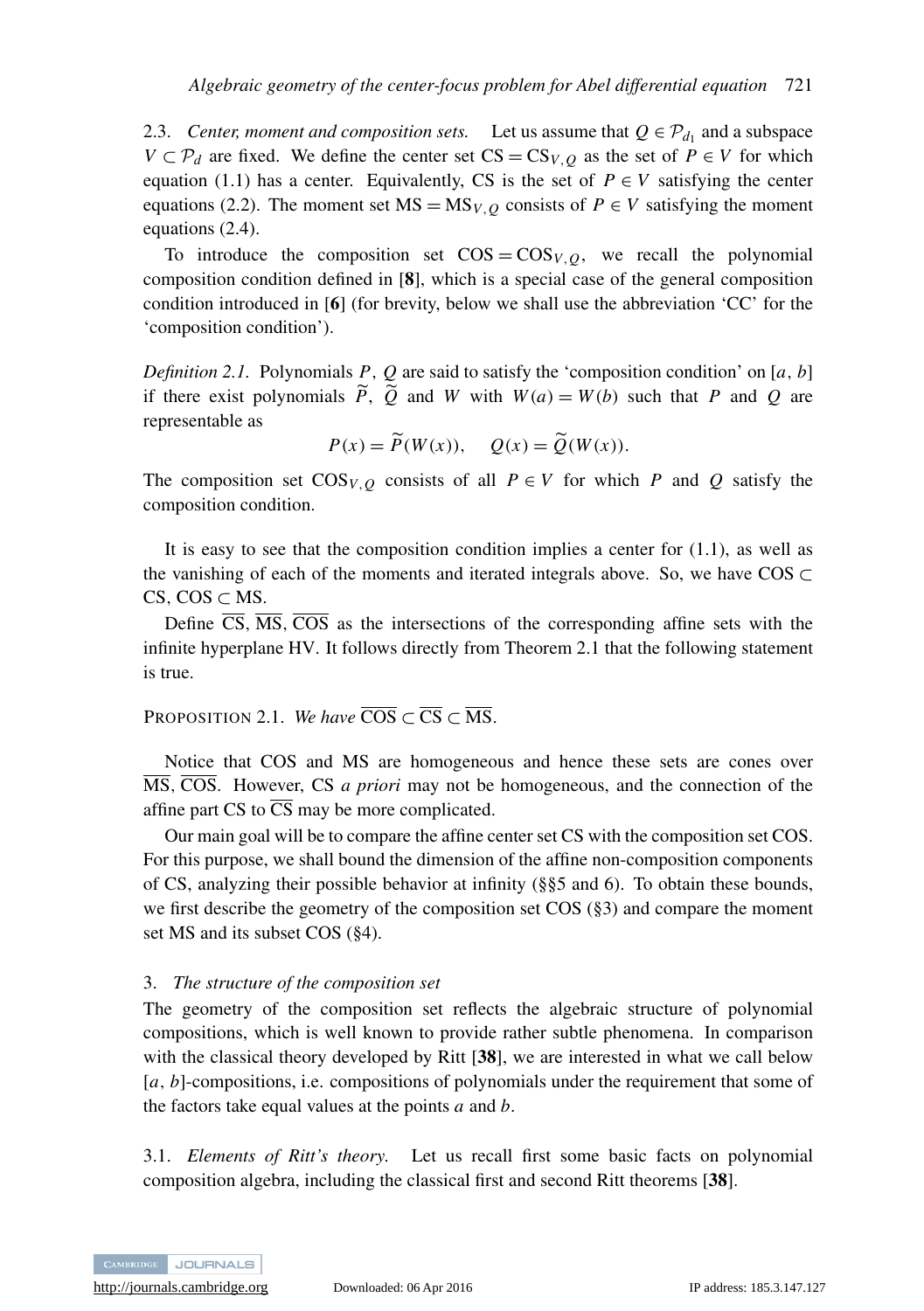*Definition 3.1.* A polynomial *P* is called indecomposable if it cannot be represented as  $P(x) = R \circ S(x) = R(S(x))$  for polynomials *R* and *S* of degree greater than one. A decomposition  $P = P_1 \circ P_2 \circ \cdots \circ P_r$  is called maximal if all  $P_1, \ldots, P_r$  are indecomposable and of degree greater than one. Two decompositions  $P = P_1 \circ P_2 \circ P_1$  $\cdots \circ P_r$  and  $P = Q_1 \circ Q_2 \circ \cdots \circ Q_r$ , maximal or not, are called equivalent (notation '∼') if there exist polynomials of degree one,  $\mu_i$ ,  $i = 1, \ldots, r - 1$ , such that  $P_1 =$  $Q_1 \circ \mu_1$ ,  $P_i = \mu_{i-1}^{-1} \circ Q_i \circ \mu_i$ ,  $i = 2, \ldots, r - 1$ , and  $P_r = \mu_{r-1}^{-1} \circ Q_r$ .

The first Ritt theorem [[38](#page-31-6)] states that any two maximal decompositions of a polynomial *P* have an equal number of terms, and can be obtained from one another by a sequence of transformations replacing two successive terms  $A \circ C$  with  $B \circ D$ , such that

<span id="page-9-0"></span>
$$
A \circ C = B \circ D. \tag{3.1}
$$

Let us mention that decompositions of a polynomial *P* into a composition of two polynomials, up to equivalence, corresponds in a one-to-one way to imprimitivity systems of the monodromy group  $G_P$  of P (see e.g. [[38](#page-31-6)] or [[32](#page-31-1)]). In their turn, imprimitivity systems of *G<sup>P</sup>* are in a one-to-one correspondence with subgroups *A* of *G<sup>P</sup>* containing the stabilizer  $G_{\omega}$  of a point  $\omega \in G$ . In particular, for a given polynomial P, the number of its right composition factors *W*, up to the change  $W \to \lambda \circ W$ , where  $\lambda$  is a polynomial of degree one, is finite. Below we shall call (with a slight abuse of notation) two right composition factors *W* and  $\lambda \circ W$  of *P*, where  $\lambda$  is a polynomial of degree one, equivalent, and write  $W \sim \lambda \circ W$ . We also usually shall write just 'right factor' of *P* instead of 'compositional right factor'.

The first Ritt theorem reduces the description of maximal decompositions of polynomials to the description of indecomposable polynomial solutions of the equation  $(3.1)$ . It is convenient to start with the following result  $[19]$  $[19]$  $[19]$ : if polynomials *A*, *B*, *C*, *D* satisfy [\(3.1\)](#page-9-0), then there exist polynomials *U*, *V*,  $\hat{A}$ ,  $\hat{B}$ ,  $\hat{C}$ ,  $\hat{D}$ , where

<span id="page-9-3"></span>
$$
\deg U = \text{GCD}(\deg A, \deg B), \quad \deg V = \text{GCD}(\deg C, \deg D), \tag{3.2}
$$

such that

<span id="page-9-2"></span>
$$
A = U \circ \hat{A}, \quad B = U \circ \hat{B}, \quad C = \hat{C} \circ V, \quad D = \hat{D} \circ V \tag{3.3}
$$

and

<span id="page-9-1"></span>
$$
\hat{A} \circ \hat{C} = \hat{B} \circ \hat{D}.
$$
\n(3.4)

In particular, if deg  $A = \deg B$ , then necessarily  $A \circ C$  and  $B \circ D$  are equivalent as decompositions. More generally, if deg *B*|deg *A*, then there exists a polynomial *W* such that the equalities

$$
A = B \circ W, \quad D = W \circ C
$$

are satisfied.

Note that the above result concerning the reduction of  $(3.1)$  to  $(3.4)$  is equivalent to the statement that the lattice of imprimitivity systems of the monodromy group *G* of a polynomial *P* of degree *n* is isomorphic to a sublattice of the lattice  $L_n$  consisting of all divisors of *n*, where by definition

$$
d_1 \wedge d_2 = \text{GCD}(d_1, d_2), \quad d_1 \vee d_2 = \text{LCM}(d_1, d_2)
$$

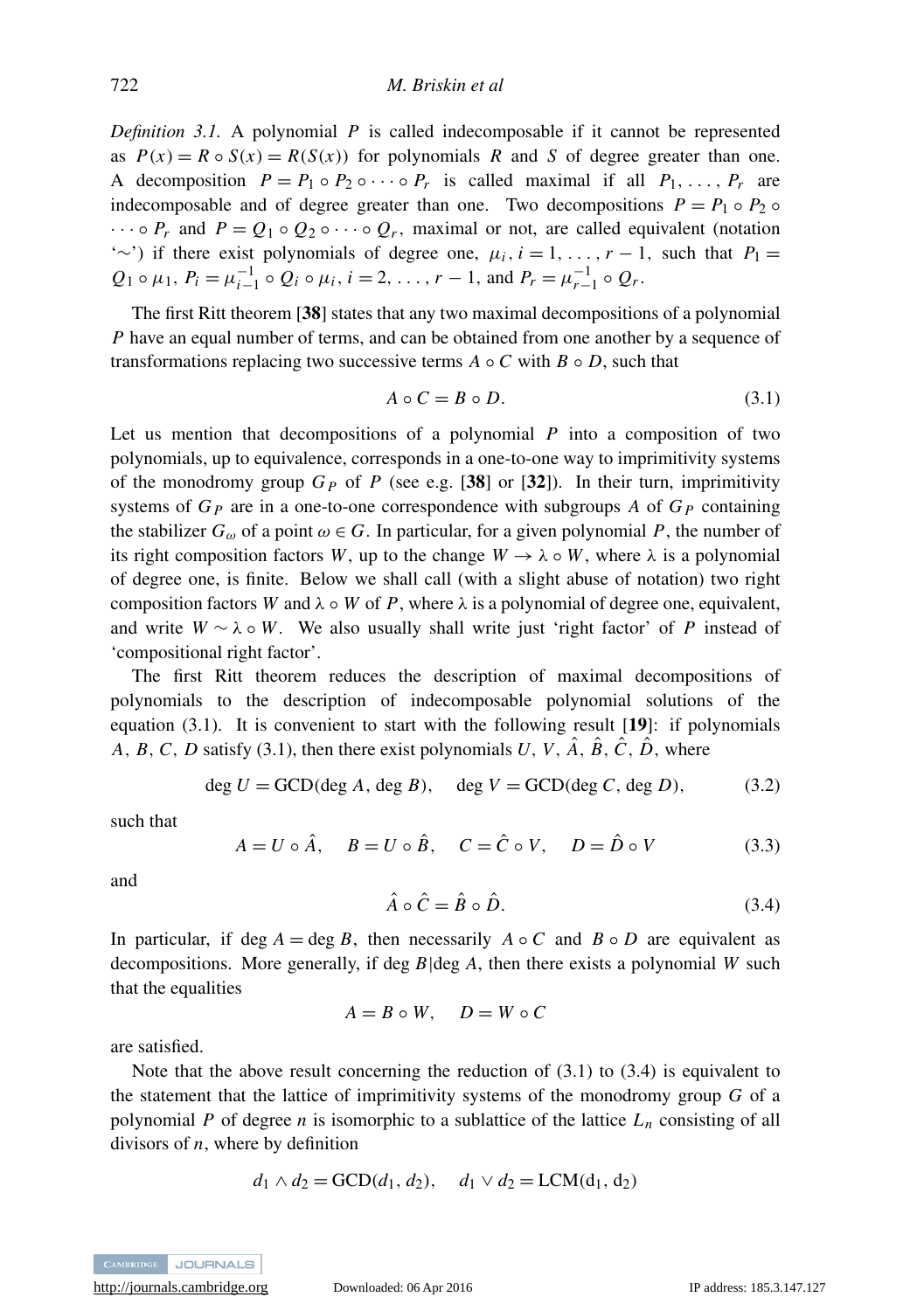(see [[28](#page-30-24)]). For example, for the polynomials  $z^n$  the corresponding lattices consist of all divisors of *n*, since, for any  $d|n$ , the equality  $z^n = z^d \circ z^{n/d}$  holds. The same is true for the Chebyshev polynomials  $T_n$ , since the equality  $T_n(\cos \phi) = \cos n\phi$  implies that  $T_n = T_d \circ T_{n/d}$  for any  $d|n$ . On the other hand, for an indecomposable polynomial *P*, the corresponding lattice contains only elements 1 and *n*.

The second Ritt theorem [[38](#page-31-6)] states that if *A*, *B*, *C*, *D* satisfy [\(3.1\)](#page-9-0) and degrees of *A* and *B* as well as of *C* and *D* are coprime, then there exist linear polynomials *U*, *V* such that [\(3.3\)](#page-9-2) and [\(3.4\)](#page-9-1) hold and, up to a possible replacement of  $\hat{A}$  by  $\hat{B}$  and  $\hat{C}$  by  $\hat{D}$ , either

<span id="page-10-0"></span>
$$
\hat{A} \circ \hat{C} \sim z^n \circ z^r R(z^n), \quad \hat{B} \circ \hat{D} \sim z^r R^n(z) \circ z^n, \tag{3.5}
$$

where  $R(z)$  is a polynomial,  $r \ge 0$ ,  $n \ge 1$  and  $GCD(n, r) = 1$  or

<span id="page-10-1"></span>
$$
\hat{A} \circ \hat{C} \sim T_n \circ T_m, \quad \hat{B} \circ \hat{D} \sim T_m \circ T_n, \tag{3.6}
$$

where  $T_n$  and  $T_m$  are the Chebyshev polynomials,  $n, m \ge 1$  and  $GCD(n, m) = 1$ . In particular, this holds when *A*, *B*, *C*, *D* solving [\(3.1\)](#page-9-0) are indecomposable, and the decompositions  $A \circ C$  and  $B \circ D$  are non-equivalent, since in this case the degrees of polynomials *U*, *V* in [\(3.2\)](#page-9-3) and [\(3.3\)](#page-9-2) are necessarily equal to one.

Clearly, the second Ritt theorem together with the previous result imply the following statement: if  $A, B, C, D$  satisfy [\(3.1\)](#page-9-0), then there exist polynomials  $U, V$  such that [\(3.2\)](#page-9-3), [\(3.3\)](#page-9-2) and [\(3.4\)](#page-9-1) hold and, up to a possible replacement of  $\hat{A}$  by  $\hat{B}$  and  $\hat{C}$  by  $\hat{D}$ , either [\(3.5\)](#page-10-0) or [\(3.6\)](#page-10-1) holds.

3.2. [*a*, *b*]*-compositions.* Now we return to [*a*, *b*]-compositions, i.e. compositions of polynomials under the requirement that some of the right factors take equal values at two distinct points *a* and *b*.

*Definition 3.2.* Let a polynomial *P* satisfying  $P(a) = P(b)$  be given. We call a polynomial *W* a right [*a*, *b*]-factor of *P* if  $P = \tilde{P} \circ W$  for some polynomial  $\tilde{P}$  and  $W(a) = W(b)$ . A polynomial *P* is called [*a*, *b*]-indecomposable if  $P(a) = P(b)$  and *P* does not have right [*a*, *b*]-factors non-equivalent to *P* itself.

*Remark.* Notice that any right [*a*, *b*]-factor of *P* necessarily has degree greater than one, and that an [*a*, *b*]-indecomposable *P* may be decomposable in the usual sense.

<span id="page-10-2"></span>PROPOSITION 3.1. *Any polynomial P up to equivalence has a finite number of* [*a*, *b*] *indecomposable right factors*  $W_i$ ,  $j = 1, \ldots, s$ . *Furthermore, each right* [a, b]-factor W *of P can be represented as*  $W = \widetilde{W}(W_i)$  *for some polynomial*  $\widetilde{W}$  *and*  $j = 1, ..., s$ .

*Proof.* As was mentioned above, up to equivalence there are only finitely many general right factors *W* of *P*. In particular, this is true for  $[a, b]$ -indecomposable right  $[a, b]$ factors *W<sup>j</sup>* of *P*.

Now let *W* be a right [*a*, *b*]-factor of *P*. If it is [*a*, *b*]-indecomposable, then, by the first part of the proposition,  $W = \lambda \circ W_j$  for some  $j = 1, \ldots, s$ , with  $\lambda$  a linear polynomial. Otherwise, *W* can be represented as  $W = V \circ \hat{W}$ , where  $\hat{W}$  is a right [a, b]-factor of P and deg  $V > 1$ . Since deg  $\hat{W} <$  deg W, it is clear that continuing this process we ultimately will find an [a, b]-indecomposable right factor  $W_i$  of P such that  $W = \widetilde{W}(W_i)$ .

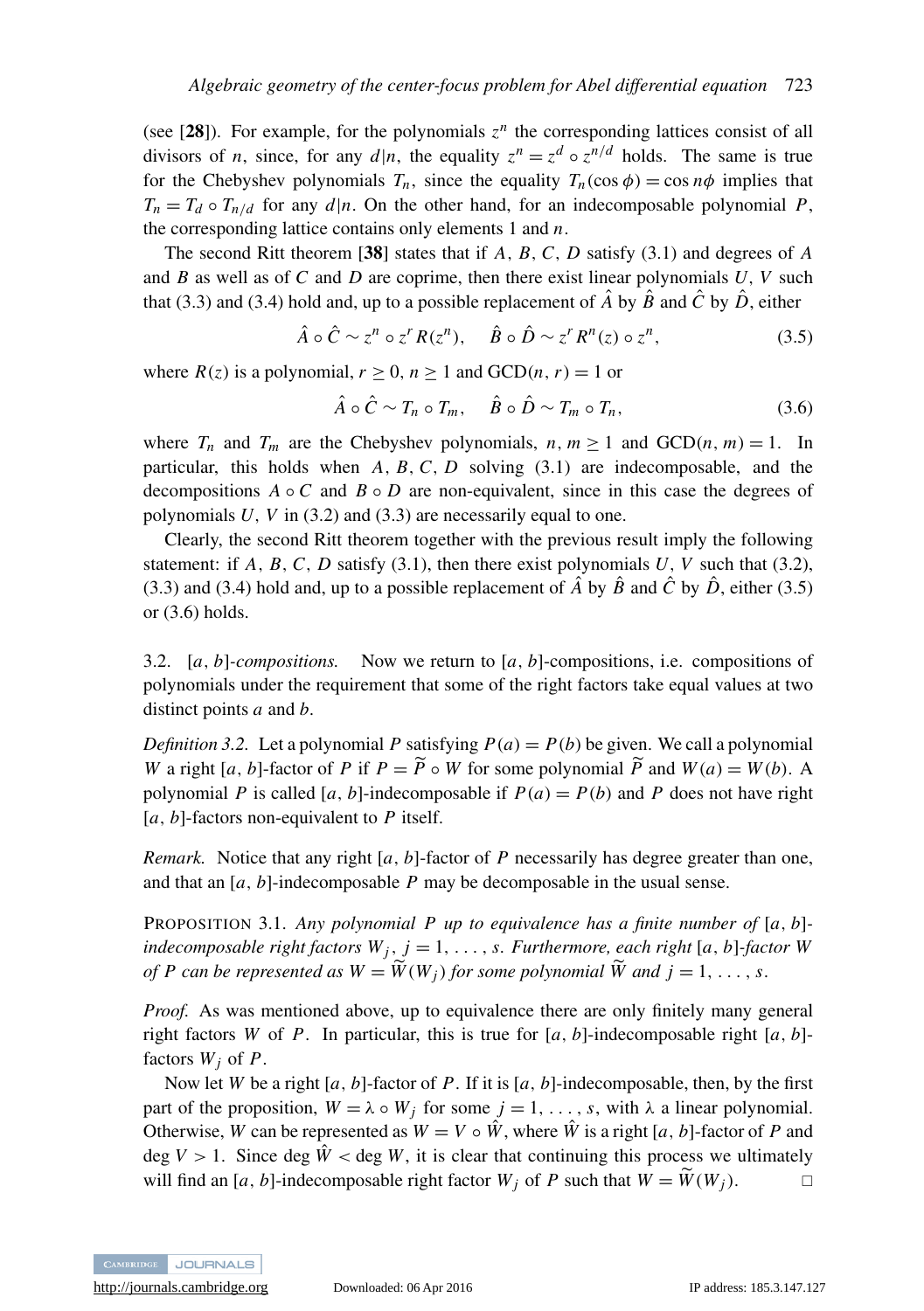An easy consequence of Proposition [3.1](#page-10-2) is the following description of the composition set given in [[10](#page-30-9)].

<span id="page-11-1"></span>PROPOSITION 3.2. *Let*  $W_j$ ,  $j = 1, \ldots, s$ , *be all indecomposable right* [*a*, *b*]*-factors of Q. Then the set*  $\cos_{V,Q}$  *is a union of the linear subspaces*  $L_j \subset V$ *,*  $j = 1, \ldots, s$ *, where L j consists of all the polynomials*  $P \in V$  *representable as*  $P = \widetilde{P}(W_i)$ *,*  $j = 1, \ldots, s$  *for a certain polynomial*  $\overline{P}$ *.* 

It has been recently shown in [[33](#page-31-3)] that for any  $P \in \mathcal{P}$ , the number *s* of its non-equivalent  $[a, b]$ -indecomposable right factors can be at most three. Moreover, if  $s > 1$ , then these factors necessarily have a very special form, similar to what appears in Ritt's description above.

The precise statement is given by the following theorem [[33](#page-31-3), Theorem 5.3].

<span id="page-11-0"></span>THEOREM 3.1. Let complex numbers  $a \neq b$  be given. Then, for any polynomial  $P \in$  $\mathcal{P}_{[a,b]}$ , the number s of its  $[a,b]$ -indecomposable right factors  $W_j$ , up to equivalence, *does not exceed three.*

*Furthermore, if*  $s = 2$ *, then either* 

$$
P = U \circ z^{rn} R^n(z^n) \circ U_1, \quad W_1 = z^n \circ U_1, \quad W_2 = z^r R(z^n) \circ U_1,
$$

*where R, U, U<sub>1</sub> are polynomials,*  $r > 0$ *,*  $n > 1$ *,*  $GCD(n, r) = 1$  *or* 

$$
P = U \circ T_{nm} \circ U_1, \quad W_1 = T_n \circ U_1, \quad W_2 = T_m \circ U_1,
$$

*where U*,  $U_1$  *are polynomials, n, m > 1, GCD(n, m) = 1.* 

*On the other hand, if s* = 3*, then*

$$
P=U\circ z^2R^2(z^2)\circ T_{m_1m_2}\circ U_1,
$$

$$
W_1 = T_{2m_1} \circ U_1
$$
,  $W_2 = T_{2m_2} \circ U_1$ ,  $W_3 = zR(z^2) \circ T_{m_1m_2} \circ U_1$ ,

*where R, U, U*<sub>1</sub> *are polynomials, m*<sub>1</sub>, *m*<sub>2</sub> > 1 *are odd and*  $GCD(m_1, m_2) = 1$ .

Notice that in all the cases above  $U_1(a) \neq U_1(b)$ , while  $W_i(a) = W_i(b)$ .

We are interested in the stratification of the space  $P_d$  of polynomials *P* of degree *d* according to the structure of their  $[a, b]$ -indecomposable right  $[a, b]$ -factors. Following Theorem [3.1,](#page-11-0) let us use the following notation for the appropriate strata.

*Definition 3.3.* Let  $DEC^d_s(a, b) \subset P_d$  denote the set of polynomials *P* of degree at most *d* satisfying  $P(a) = P(b) = 0$  and possessing exactly *s* non-equivalent [*a*, *b*]indecomposable right factors. For  $s = 1$ , we write  $DEC_1^d(a, b) = DEC_{1,0}^d(a, b) \cup DEC_{1,1}^d$  $(a, b)$ . Here  $DEC<sub>1,0</sub><sup>d</sup>(a, b)$  consists of polynomials *P* for which their only indecomposable right factor *W* is equivalent to *P*. In turn,  $DEC^d_{1,1}(a, b)$  consists of *P* for which *W* is not equivalent to  $P$  and hence deg  $W <$  deg  $P$ .

As a first consequence of Theorem [3.1,](#page-11-0) we get upper bounds on the dimensions of the sets  $DEC^d_s(a, b)$  considered as subsets of the complex space  $\mathbb{C}^{d-1}$ , which we identify with  $P_d$ .

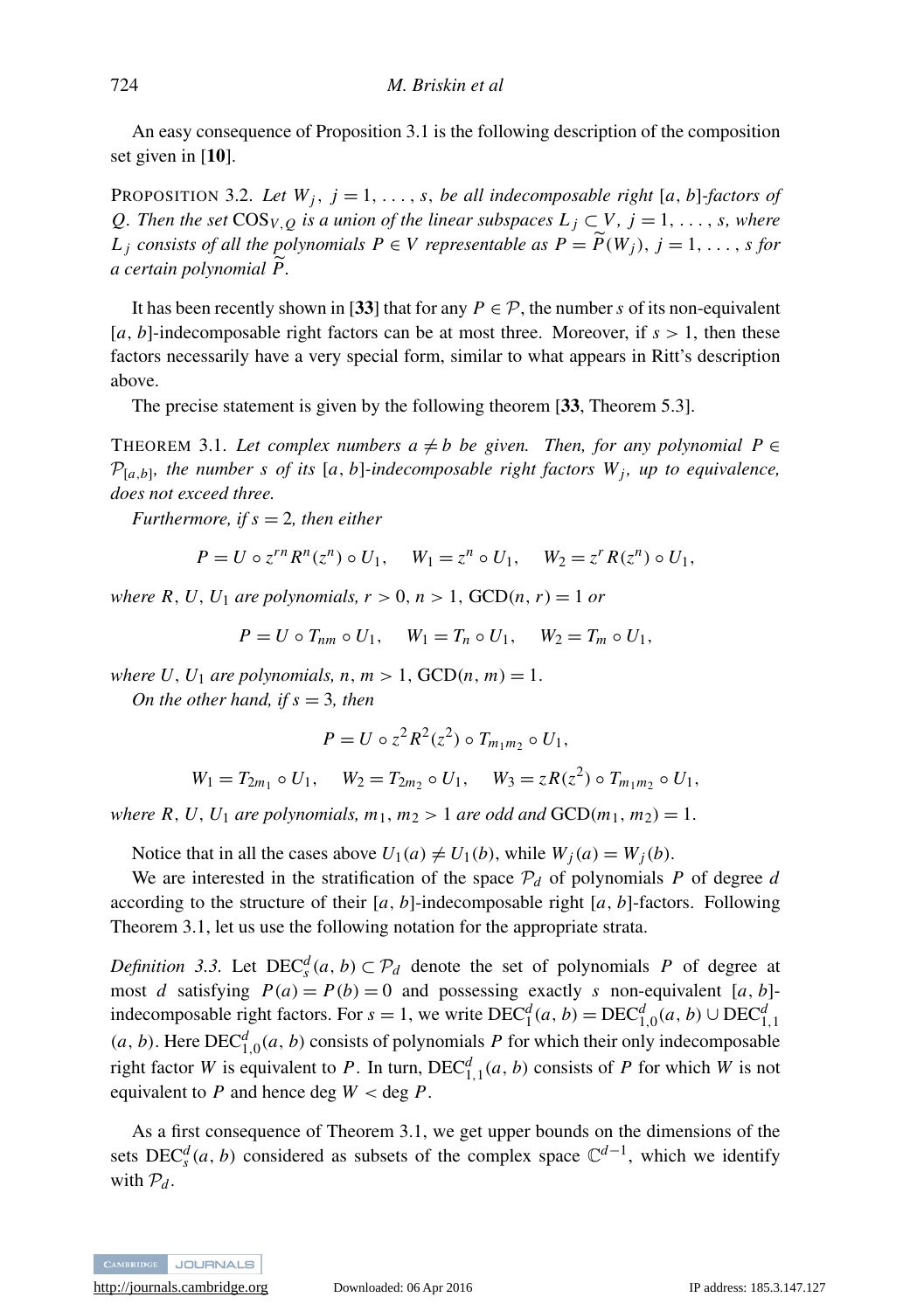<span id="page-12-0"></span>PROPOSITION 3.3. *The set* DEC*<sup>d</sup>* 1,0 (*a*, *b*) *consists of* [*a*, *b*]*-indecomposable polynomials P* ∈  $\mathcal{P}_d$  *and its dimension is d* − 1*. We have*  $DEC^d_{1,1}(a, b) = ∅$  *for d* ≤ 3*, and* dim  $DEC^d_{1,1}$  $(a, b) \leq [d/2]$  *for*  $d \geq 4$ *. Also,*  $\operatorname{DEC}_2^d(a, b) = \emptyset$  *for*  $d \leq 5$ *, and* dim  $\operatorname{DEC}_2^d(a, b) \leq$  $[d/6] + 1$  *for*  $d \ge 6$ *. And,*  $DEC^d_3(a, b) = \emptyset$  *for*  $d \le 89$ *, and* dim  $DEC^d_3(a, b) \le [d/90]$ *for*  $d > 90$ *.* 

*Proof.* Assume that we are given *l* parametric families of polynomials  $S_r =$  $\{S_r(\tau_r, z)\}, r = 1, \ldots, l$ , with  $\tau_r \in \Sigma_r \subset \mathbb{C}^{n_r}$  being the parameters of  $S_r$ . We assume that the degree of the polynomials  $S_r(\tau_r, z)$  remains constant and equal to  $d_r$  for all the values of the parameters  $\tau_r \in \Sigma_r$ . Put  $\tau = (\tau_1, \ldots, \tau_l)$  and let

$$
P_{\tau}=S_1(\tau_1)\circ S_2(\tau_2)\circ\cdots\circ S_l(\tau_l).
$$

The degree of the polynomials  $P_{\tau}$  of this form is  $d_1 \cdot \cdot \cdot \cdot d_l$  and they form a parametric family with the parameters  $\tau = (\tau_1, \dots, \tau_l) \in \mathbb{C}^n$ , where  $n = n_1 + \dots + n_l$ .

The dimension *D* of the stratum *S* in *P* formed by the polynomials  $P<sub>\tau</sub>$  as above is at most *n*, and it may be strictly less than *n*, since the parametric representation as above may be redundant. The requirement that  $P_{\tau} \in \mathcal{P}_d$  is equivalent to  $d_1 \cdot \cdot \cdot \cdot d_l \leq d$ .

So, in order to bound from above the dimensions of the strata  $\text{DEC}_s^d(a, b)$ , we have to accurately estimate the number  $D \leq n_1 + \cdots + n_l$  of free parameters, and the degrees  $d_1, \ldots, d_l$  in composition representations of the corresponding polynomials  $P$ , provided by Theorem [3.1.](#page-11-0) We have to take into account the redundancy in the parametric representation, and then to maximize *D* under the constraint  $d_1 \cdot \cdot \cdot \cdot d_l \leq d$ .

Notice that  $\mathcal{P}_d = \bigcup_{s=1}^3 \text{DEC}_s^d(a, b)$ . Let us now consider the sets  $\text{DEC}_s^d(a, b)$  for  $s = 1, 2, 3$  case by case. We shall see below that all the strata  $DEC^d_s(a, b)$ , besides the stratum  $DEC<sup>d</sup><sub>1,0</sub>(a, b)$ , consisting of [*a*, *b*]-indecomposable polynomials *P*, have dimension strictly smaller than dim  $\mathcal{P}_d = d - 1$ . Hence, dim  $DEC^d_{1,0}(a, b) = d - 1$ . (This follows immediately also from the fact that  $DEC<sub>1,0</sub><sup>d</sup>(a, b)$  consists of *generic* polynomials in  $\mathcal{P}_d$ .)

Now, each  $P \in \text{DEC}_{1,1}^d(a, b)$  has a form  $P = S_1 \circ S_2$ , with deg  $S_1 = d_1 > 1$ , deg  $S_2 =$  $d_2 > 1$ , since we assume that *P* possesses a right [*a*, *b*]-factor *S*<sub>2</sub>, not equivalent to *P*. In this case  $d \ge d_1 d_2$  is at least four, and  $S_1$  and  $S_2$  can be any polynomials of degrees  $d_1$  and *d*<sub>2</sub> with the only restrictions  $S_2(a) = S_2(b)$  and  $S_1(S_2(a)) = 0$ . Hence,  $n_1 = d_1$ ,  $n_2 = d_2$ . On the space  $\mathbb{C}^{n_1+n_2}$  of the parameters of  $(S_1, S_2)$  acts a two-dimensional group  $\Gamma$  of linear polynomials  $\gamma$ . It acts by transforming (*S*<sub>1</sub>, *S*<sub>2</sub>) into (*S*<sub>1</sub> ∘  $\gamma$ ,  $\gamma$ <sup>-1</sup> *S*<sub>2</sub>). This action preserves *P*. Accordingly, we have to maximize  $D = d_1 + d_2 - 2$  under the constraint  $d_1 d_2 \leq d$ . For *d* even, this maximum is achieved for  $d_1 = 2$  or  $d_2 = 2$  and it is  $d/2$ . For *d* odd, still  $d_1 = 2$  or  $d_2 = 2$ , but the maximum of *D* is  $(d - 1)/2$ . Finally, we get  $\dim \text{DEC}_1^d(a, b) \leq [d/2].$ 

Now let us consider the case  $s = 2$ . In this case, by Theorem [3.1,](#page-11-0) we have two options. The first option is that  $P = U \circ z^{rn} R^n(z^n) \circ U_1$ , where  $U(z)$ ,  $R(z)$ ,  $U_1(z)$  are polynomials,  $r > 0$ ,  $n > 1$  and  $GCD(n, r) = 1$ , and  $z^n$  and  $z^n R(z^n)$  take equal values at  $U_1(a) \neq U_1(b)$ .

Here, denoting the degrees of  $U, U_1, R$  by  $k, m, l \ge 1$ , respectively, we get deg  $P = k \cdot n(r + ln) \cdot m \ge 6$ , while the number of the independent parameters, i.e. the

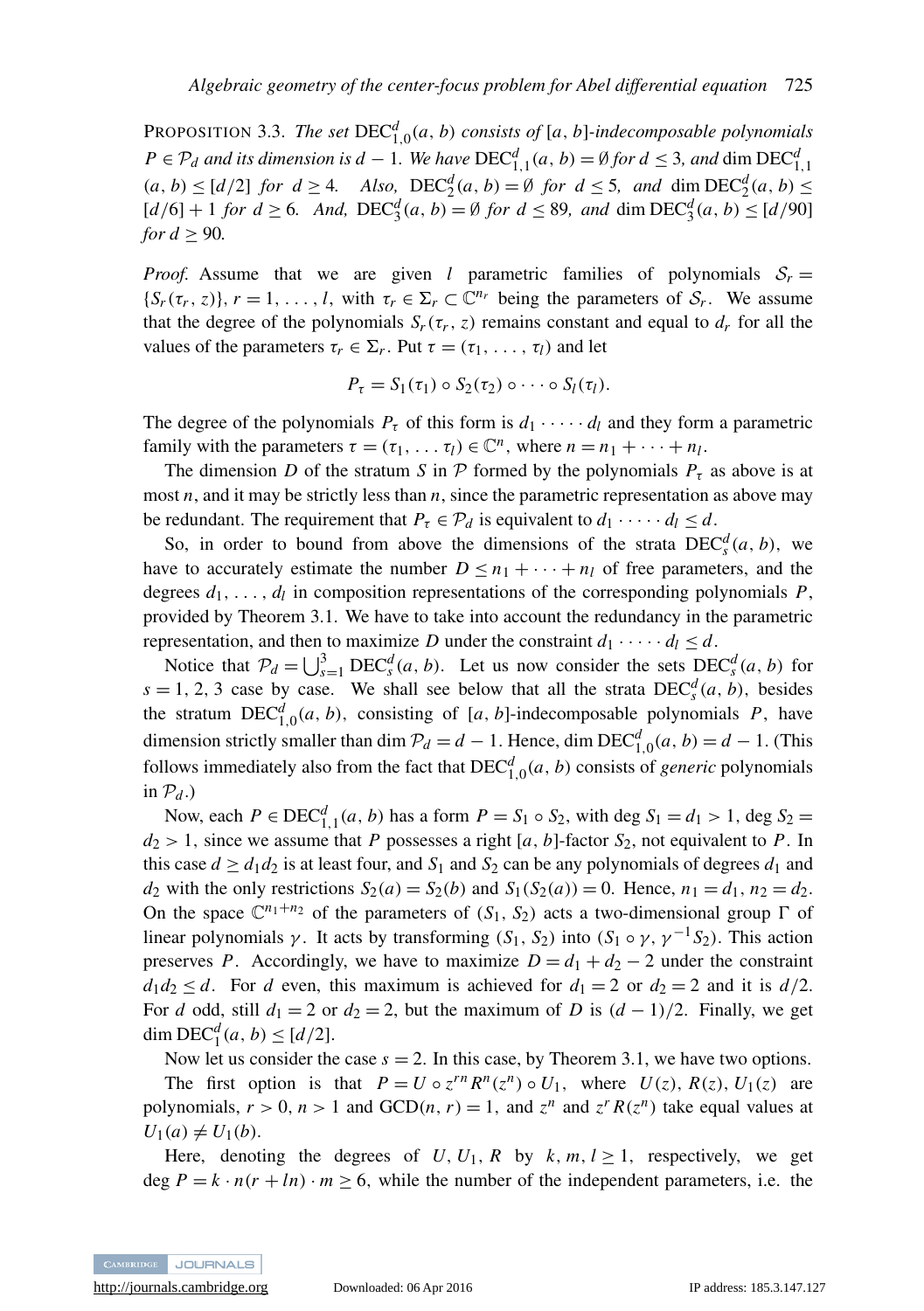dimension of the corresponding strata, is at most  $k + l + m - 1$  (we take into account the requirements  $W_1(a) = W_1(b)$ ,  $W_2(a) = W_2(b)$ ,  $P(a) = P(b) = 0$  and the fact that the scaling parameters of  $U$  and of  $R$  act equivalently on  $P$ ). So, we have to maximize  $k + l + m - 1$  under the constraint  $k \cdot n(r + ln) \cdot m \le d$ . The variables are integers  $k \ge 1$ ,  $l \geq 1, m \geq 1, r \geq 1, n \geq 2, GCD(n, r) = 1.$ 

Let us first fix *l*, *r*, *n*. As above, the maximum of  $k + l + m - 1$  is attained either for  $k = 1$ ,  $m = [d/(n(r + ln))]$  or for  $k = [d/(n(r + ln))]$ ,  $m = 1$ . In both cases it is  $l + [d/(n(r + ln))]$ , and this expression increases as *l* decreases. So, we can put  $l = 1$ and so we get  $\left[ d/(n(r+n)) \right] + 1$ . Once more, this expression increases as *n*, *r* (which do not enter the maximized sum) decrease. Their minimal possible values are  $r = 1$ ,  $n = 2$ and we get  $k + l + m - 1 = [d/6] + 1$ .

The second option is that  $P = U \circ T_{nm} \circ U_1$ , with  $n, m > 1$ , GCD $(n, m) = 1$ , and  $T_m$  and  $T_n$  take equal values at  $U_1(a)$  and  $U_1(b)$ . Denote the degrees of *U* and  $U_1$  by *k* and *l*, respectively. We get deg  $P = klmn \ge 6$ , while the number of the independent parameters, i.e. the dimension of the corresponding strata, is at most  $k + l - 1$  (we take into account the requirements that  $T_m$  and  $T_n$  take equal values at  $U_1(a)$  and  $U_1(b)$ , and  $P(a) = P(b) = 0$ . By exactly the same reasoning as above, we conclude that the maximal dimension of the corresponding strata is achieved at either deg  $U = 1$  or deg  $U_1 = 1$ , and it is at most [*d*/*mn*]. The minimal possible values for *m*, *n* here are 2 and 3, so we get the bound [*d*/6], which is smaller than the one above.

It remains to consider the case  $s = 3$ . In this case, by Theorem [3.1,](#page-11-0) we have  $P = U \circ$  $z^2 R^2(z^2) \circ T_{m_1 m_2} \circ U_1$ , with *U*, *R*, *U*<sub>1</sub> as above, *m*<sub>1</sub>, *m*<sub>2</sub> > 1 odd and GCD(*m*<sub>1</sub>, *m*<sub>2</sub>) = 1. In addition,  $T_{2m_1}$ ,  $T_{2m_2}$  and  $z R(z^2) \circ T_{m_1m_2}$  take equal values at  $U_1(a) \neq U_1(b)$ .

As above, denoting the degrees of  $U$ ,  $U_1$ ,  $R$  by  $k$ ,  $m$ ,  $l$ , respectively, we get deg  $P =$  $k \cdot (4l + 2)m_1m_2 \cdot m \ge 90$ . The number of the independent parameters, i.e. the dimension of the corresponding strata, is here at most  $k + l + m - 2$  (we take into account, besides the requirements that  $W_1$ ,  $W_2$ ,  $W_3$  take equal values at *a*, *b* and  $P(a) = P(b) = 0$ , also the fact that the scaling parameters of *U* and of *R* act equivalently on *P*). Maximizing the last expression exactly as above, we conclude that the maximum is achieved for  $l = 1$ ,  $m_1 = 3$ ,  $m_2 = 5$  and either  $k = 1$ ,  $m = \frac{d}{\left(\frac{4d + 2m_1m_2}{2}\right)} = \frac{d}{90}$  or  $m = 1$ ,  $k = 1$ [ $d$ /90]. This maximum is equal to [ $d$ /90]. This completes the proof of Proposition [3.3.](#page-12-0)  $\Box$ 

Based on Proposition [3.3](#page-12-0) and Theorem [3.1,](#page-11-0) we can now give a much more accurate description of the composition set  $\cos_{V,Q}$  for  $V \subset \mathcal{P}_d$ .

<span id="page-13-0"></span>THEOREM 3.2. *For*  $V \subset \mathcal{P}_d$  *and for any polynomial Q of degree at most five, the composition set*  $\cos y$ , *o is a linear subspace L in V with* dim  $L \leq \lfloor d/2 \rfloor$ . For  $6 \leq$ deg  $Q \leq 89$ , the set  $\cos y$ ,  $\alpha$  is a union of at most two linear subspaces in V, and for deg  $Q \geq 90$  *the set*  $\cos_{V,Q}$  *is a union of at most three linear subspaces. The dimension of each of these subspaces is at most* [*d*/2]*; their double and triple intersections have dimensions at most* [*d*/6] + 1 *and* [*d*/90], *respectively.*

*Proof.* It is sufficient to consider the case  $V = P_d$ . Let  $W_j$ ,  $j = 1, \ldots, s$  be all the mutually prime right  $[a, b]$ -factors of  $Q$ . By Proposition [3.3,](#page-12-0) for  $Q$  of degree at most five we have  $s = 1$ . For  $6 \le \text{deg } Q \le 89$ , we have  $s \le 2$  and for deg  $Q \ge 90$  we have

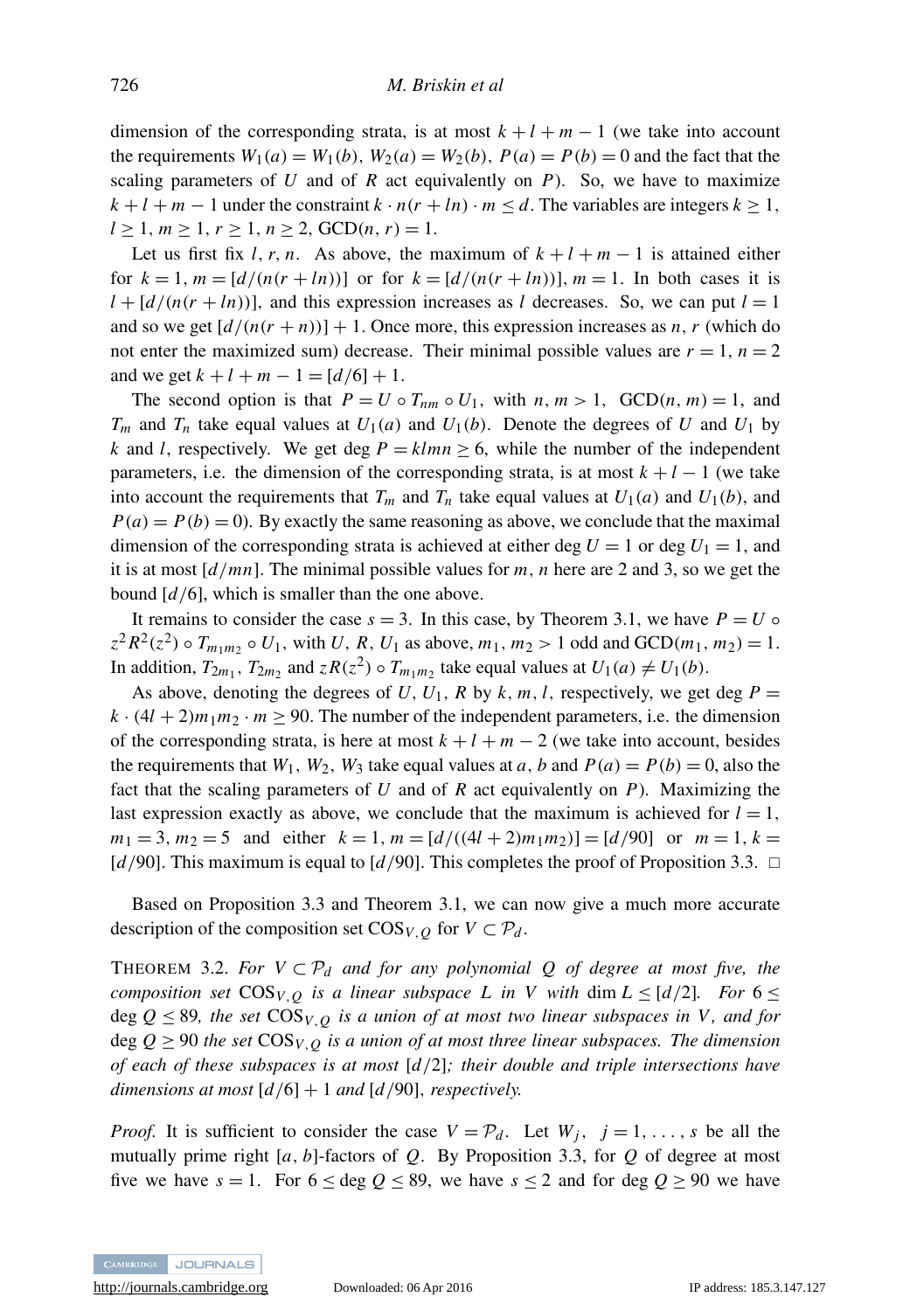*s* ≤ 3. Next, by Proposition [3.2,](#page-11-1)  $\cos_{\mathcal{P}_d, O}$  is a union of linear subspaces  $L_i = {P \in \mathcal{P}_d}$ ,  $P = \widetilde{P}(W_i)$ .

Next, notice that if deg  $W_j = d$ , then  $L_j$  is one dimensional and, if deg  $W_j < d$ , then *L*<sub>j</sub> ⊂ DEC<sup>*d*</sup><sub>1,1</sub>(*a*, *b*) ∪ DEC<sup>*d*</sup><sub>2</sub>(*a*, *b*) ∪ DEC<sup>*d*</sup><sub>3</sub>(*a*, *b*). We also have *L*<sub>*i*</sub> ∩ *L*<sub>*j*</sub> ⊂ DEC<sup>*d*</sup><sub>2</sub>(*a*, *b*) ∪ DEC<sup> $d$ </sup><sub>3</sub>(*a*, *b*), *L*<sub>*i*</sub> ∩ *L*<sub>*j*</sub> ∩ *L*<sub>*k*</sub> ⊂ DEC<sup> $d$ </sup><sub>3</sub>(*a*, *b*). All the required bounds on the dimensions of  $L_j$  now follow directly from Proposition [3.3.](#page-12-0)

*Remark.* In fact, the dimensions of the linear subspaces  $L_i$  and of their intersections may be strongly smaller than the bounds in Theorem [3.2.](#page-13-0) The reason is that in this theorem we do not take into account, for example, the fact that if *Q* has mutually prime right  $[a, b]$ -factors  $W_1$ ,  $W_2$ , then their degrees, by Theorem [3.1,](#page-11-0) cannot both be equal to two. Another reason is that in the setting of Theorem [3.2](#page-13-0) the right factors are fixed, while in Proposition [3.3](#page-12-0) they are variable, which also decreases the dimensions of the strata of  $COS_{\mathcal{P}_d, Q}$  in comparison with the strata  $DEC^d_s(a, b)$ .

#### <span id="page-14-0"></span>4. *Moment vanishing versus composition*

The main result of [[33](#page-31-3)] can be formulated as follows.

<span id="page-14-1"></span>THEOREM 4.1. Let P with  $P(a) = P(b)$  be given and let  $W_j$ ,  $j = 1, \ldots, s$  be all its non*equivalent* [*a*, *b*]*-indecomposable right* [*a*, *b*]*-factors. Then, for any polynomial Q, all the moments*  $m_k = \int_a^b P^k(x)q(x) dx$ ,  $k \ge 0$ , *vanish if and only if*  $Q = \sum_{j=1}^s Q_j$ , *where*  $Q_j = \tilde{Q}_j(W_j)$  *for some polynomial*  $\tilde{Q}_j$ .

This theorem combined with Theorem [3.1](#page-11-0) provides an explicit description for vanishing of the polynomial moments. In order to use it for the study of the moment set, let us introduce the notions of 'definite' and 'codefinite' polynomials.

<span id="page-14-2"></span>*Definition 4.1.* Let *V*,  $V_1 \subset \mathcal{P} = \mathcal{P}_{[a,b]}$  be fixed linear spaces. A polynomial  $P \in \mathcal{P}$ is called *V*<sub>1</sub>-definite if, for any polynomial  $Q \in V_1$ , vanishing of the moments  $m_k =$  $\int_a^b P^k(x)q(x) dx$ ,  $k \ge 0$ , implies the composition condition on [*a*, *b*] for *P* and *Q*. The set of such *P* is denoted  $D_{V_1}$ .

A polynomial  $Q ∈ P$  is called *V*-codefinite if, for any polynomial  $P ∈ V$ , vanishing of the moments  $m_k = \int_a^b P^k(x)q(x) dx$ ,  $k \ge 0$ , implies the composition condition on [*a*, *b*] for *P* and *Q*. The set of such *Q* is denoted  $\text{COD}_V$ .

If  $V_1 = \mathcal{P}$  or  $V = \mathcal{P}$  (with respect to the corresponding *P* or *Q*), we call polynomials defined above  $[a, b]$ -definite or  $[a, b]$ -codefinite correspondingly, and denote their sets by *D* or COD.

Definite polynomials have been initially introduced and studied in [[37](#page-31-7)]. Some of their properties have been described in [[31](#page-31-5)]. The notion of codefinite polynomials is apparently new (although some examples have appeared in [[10](#page-30-9)]). Below we give a characterization of definite and codefinite polynomials, but many questions still remain open.

4.1. *Definite polynomials.* Theorem [4.1](#page-14-1) allows us to give a complete description of [a, b]-definite polynomials.

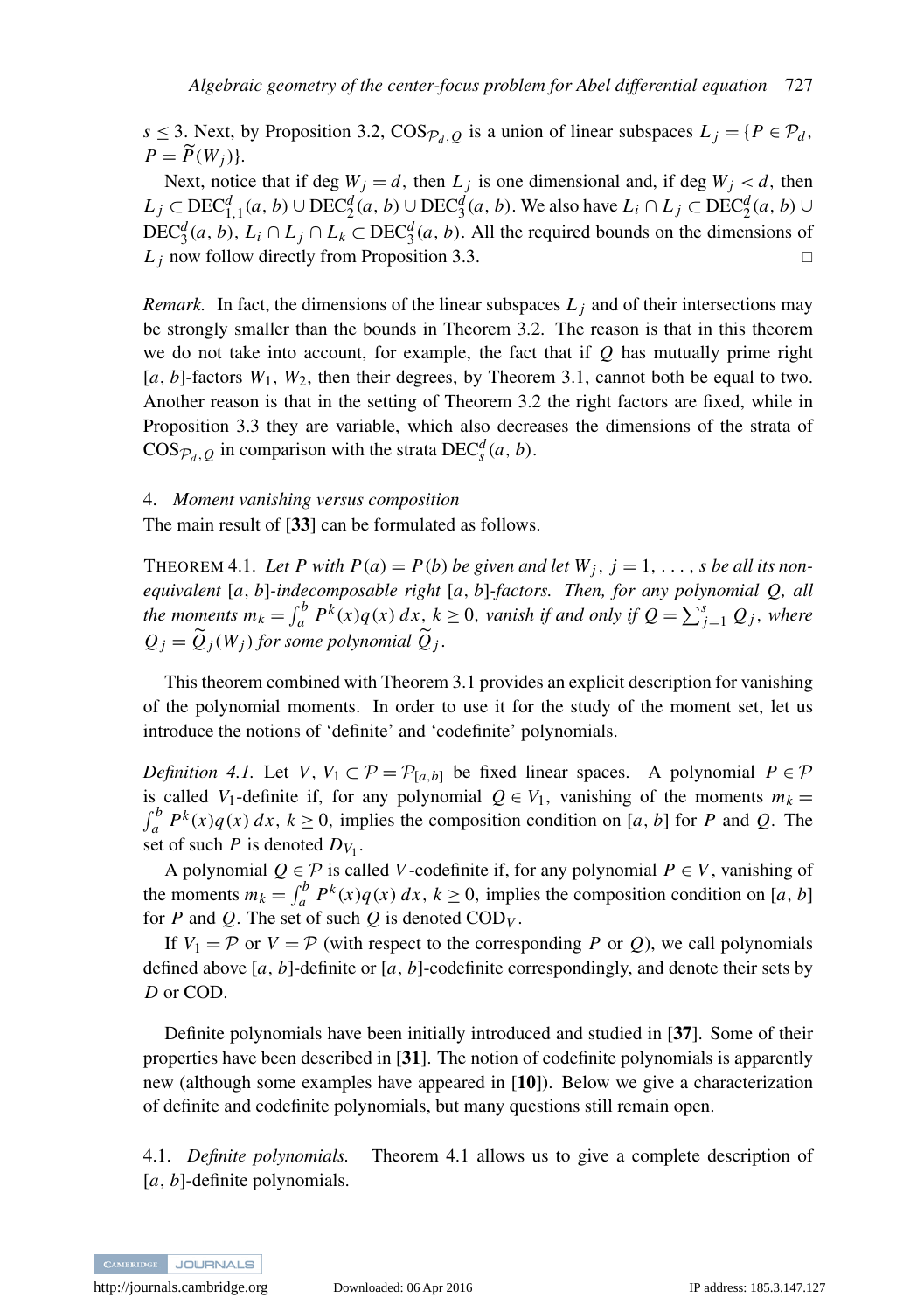<span id="page-15-2"></span>THEOREM 4.2. *A polynomial P is* [*a*, *b*]*-definite if and only if it has, up to equivalence, exactly one* [*a*, *b*]*-indecomposable right factor W .*

*Proof.* Assume that *P* has exactly one [*a*, *b*]-indecomposable right factor *W*. By Theorem [4.1,](#page-14-1) for any polynomial Q, vanishing of  $m_k$  for all  $k \ge 0$  implies that there exists  $\widetilde{Q}$  such that  $Q = \widetilde{Q}(W)$ , so the composition condition on [*a*, *b*] is satisfied for *P* and *Q*. Hence, by Definition [4.1,](#page-14-2) *P* is [*a*, *b*]-definite.

We assume now that  $P$  has two non-equivalent  $[a, b]$ -indecomposable right factors  $W_1$ ,  $W_2$ , and show that the solution  $Q = W_1 + W_2$  cannot be represented in the form  $Q = \widetilde{Q}(W)$ , where *W* is an [*a*, *b*]-right factor of *P* and  $\widetilde{Q}$  is a polynomial (cf. [[30](#page-31-8)]). First observe that  $W_1$  and  $W_2$  have different degrees, for otherwise equalities [\(3.3\)](#page-9-2) imply that  $W_1$  and  $W_2$  are equivalent. Thus, without loss of generality, we may assume that deg  $W_2 >$  deg  $W_1$  and so deg  $Q =$  deg  $W_2$ , implying that if  $Q = Q(W)$ , then deg *W*|deg *W*<sub>2</sub>. Therefore, using [\(3.3\)](#page-9-2) again, we conclude that  $W_2 = U(W)$  for some polynomial U. Furthermore, if deg  $W <$  deg  $W<sub>2</sub>$ , then we obtain a contradiction with the assumption that  $W_2$  is an [ $a$ ,  $b$ ]-indecomposable right factor of  $P$ . On the other hand, if deg  $W = \text{deg } W_2$ , then as above we conclude that *W* and  $W_2$  are linear equivalent, implying that  $W_1 = Q - W_2$  is a polynomial in  $W_2$ , in contradiction with the assumption that deg  $W_2 > \text{deg } W_1$ .

Corollaries [4.1](#page-15-0)[–4.2](#page-15-1) below were proved in [[31](#page-31-5)]. Here we give another proof of these results based on Theorem [4.2](#page-15-2) and the second Ritt theorem. We believe that these 'more algebraic' proofs clarify to some extent the structure of definite polynomials, which still presents a lot of open questions (see [[37](#page-31-7)]). We also extend a classification of non-definite polynomials whose degree does not exceed nine, given in [[31](#page-31-5)], up to degree eleven.

<span id="page-15-0"></span>COROLLARY 4.1. Let p be a prime. Then each polynomial P of degree  $p^s$ ,  $s \ge 1$ , is  $[a, b]$ -definite for any  $a, b \in \mathbb{C}, a \neq b$ .

*Proof.* Indeed, since imprimitivity systems of  $G_P$  form a sublattice of  $L_{p^s}$  (see [§3.1\)](#page-8-1), if  $W_1$ ,  $W_2$  are arbitrary right factors of P, then either  $W_1$  is a polynomial in  $W_2$  or  $W_2$  is a polynomial in  $W_1$ . Therefore, such *P* cannot have two non-equivalent [*a*, *b*]indecomposable right factors.

<span id="page-15-1"></span>COROLLARY 4.2. *If at least one of the points a and b is not a critical point of a polynomial P, then P is* [*a*, *b*]*-definite.*

Assume that *P* is not [a, b]-definite and let  $W_1$ ,  $W_2$  be its nonlinear equivalent [a, b]indecomposable right factors. Then the second Ritt theorem implies that there exist polynomials of degree one,  $\mu_1$ ,  $\mu_2$ , and polynomials *U*, *W* such that either

<span id="page-15-3"></span>
$$
P = U \circ z^{rs} R^n(z^n) \circ W, \quad W_1 = \mu_1 \circ z^n \circ W, \quad W_2 = \mu_2 \circ z^s R(z^n) \circ W, \quad (4.1)
$$

where *R* is a polynomial and  $GCD(s, n) = 1$ , or

<span id="page-15-4"></span>
$$
P = U \circ T_{nm} \circ W, \quad W_1 = \mu_1 \circ T_n \circ W, \quad W_2 = \mu_2 \circ T_m \circ W, \quad (4.2)
$$

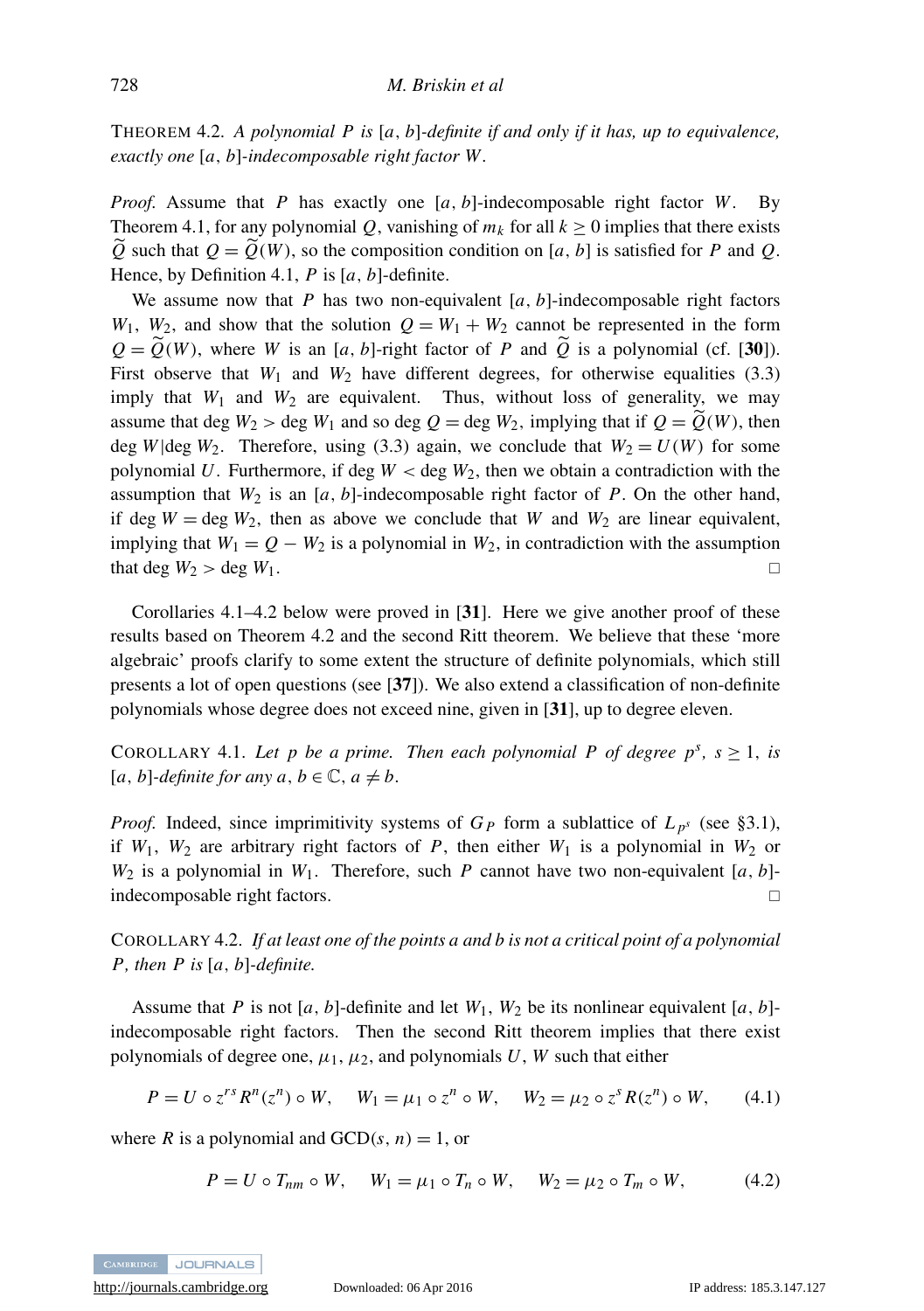where  $T_n$ ,  $T_m$  are the Chebyshev polynomials and  $GCD(n, m) = 1$ . Furthermore, since  $W_1$ , *W*<sub>2</sub> are [*a*, *b*]-indecomposable and non-equivalent, the inequality  $W(a) \neq W(b)$  holds. In particular,  $n > 1$ , since  $W_1(a) = W_1(b)$ .

It is easy to see that if  $(4.1)$  holds, then the equalities

$$
W_1(\widetilde{a}) = W_1(\widetilde{b}), \quad W_2(\widetilde{a}) = W_2(\widetilde{b}),
$$

where

$$
\widetilde{W}_1 = z^n
$$
,  $\widetilde{W}_2 = z^s R(z^n)$ ,  $\widetilde{a} = W(a)$ ,  $\widetilde{b} = W(b)$ ,

taking into account the equality  $GCD(s, n) = 1$ , imply that the number  $\tilde{a}^n = \tilde{b}^n$  is a root of the notworped *P*. It follows now from the first formula in (4.1) by the chain rule that of the polynomial *R*. It follows now from the first formula in [\(4.1\)](#page-15-3) by the chain rule that both *a* and *b* are critical points of *P*.

If [\(4.2\)](#page-15-4) holds, then, taking into account the identity

<span id="page-16-3"></span>
$$
T_l \circ \frac{1}{2} \left( z + \frac{1}{z} \right) = \frac{1}{2} \left( z + \frac{1}{z} \right) \circ z^l \tag{4.3}
$$

and the equality  $GCD(m, n) = 1$ , it is easy to see that there exist  $\alpha, \beta \in \mathbb{C}$  such that

<span id="page-16-0"></span>
$$
\widetilde{a} = \frac{1}{2} \left( \alpha + \frac{1}{\alpha} \right), \quad \widetilde{b} = \frac{1}{2} \left( \beta + \frac{1}{\beta} \right), \quad \alpha^n = \beta^n, \quad \alpha^m = \frac{1}{\beta^m}, \tag{4.4}
$$

where as above  $\tilde{a} = W(a)$ ,  $\tilde{b} = W(b)$ . Furthermore,  $\alpha^2 \neq 1$ . Indeed, otherwise the equalities equalities

$$
\bar{\alpha}^n = \bar{\beta}^n, \quad \bar{\alpha}^m = \frac{1}{\bar{\beta}^m},
$$

where  $\bar{\alpha} = \alpha^2$ ,  $\bar{\beta} = \beta^2$ , taking into account the equality GCD(*m*, *n*) = 1, imply that  $\beta^2 = 1$ . Since  $\tilde{a} \neq \tilde{b}$ , this yields that either  $\tilde{a} = -1$ ,  $\tilde{b} = 1$  or  $\tilde{a} = 1$ ,  $\tilde{b} = -1$ . On the other hand, since  $GCD(m, n) = 1$ , without loss of generality we may assume that *m* is odd, implying that  $T_m(\tilde{a}) \neq T_m(\tilde{b})$  for such  $\tilde{a}$  and  $\tilde{b}$  since  $T_m(-1) = -1$ ,  $T_m(1) = 1$ . Similarly,  $\beta^2 \neq 1$ . Finally, observe that equalities [\(4.4\)](#page-16-0) yield that  $\alpha^{mn} = \pm 1$ ,  $\beta^{mn} = \pm 1$ , implying that

<span id="page-16-1"></span>
$$
T_{mn}(\alpha) = \pm 1, \quad T_{mn}(\beta) = \pm 1.
$$
 (4.5)

In order to finish the proof, observe that the equality  $T_n(\cos \phi) = \cos n\phi$  implies easily that the polynomial  $T_n$  has exactly two critical values  $\pm 1$  and that the only points in the preimage  $T_n^{-1}\{\pm 1\}$  which are not critical points of  $T_n$  are the points  $\pm 1$ . Therefore, the equalities [\(4.5\)](#page-16-1), taking into account that  $\alpha \neq \pm 1$ ,  $\beta \neq \pm 1$ , imply that  $\alpha$  and  $\beta$  are critical points of *Tmn* and hence critical points of *P* by the chain rule.

Theorem [4.2](#page-15-2) combined with the second Ritt theorem allows us, at least in principle, to describe explicitly all the non-definite polynomials up to a given degree. In particular, the following statement holds.

<span id="page-16-2"></span>THEOREM 4.3. *For given a*  $\neq$  *b*, non-definite polynomials  $P \in \mathcal{P}_{11}$  appear only in degrees *six and 10 and have, up to change*  $P \to \lambda \circ P$ *, where*  $\lambda$  *is a polynomial of degree one, the following form.*

(1)  $P_6 = T_6 \circ \tau$ , where  $T_6$  *is the Chebyshev polynomial of degree six and*  $\tau$  *is a polynomial of degree one transforming a, b into*  $-\frac{\sqrt{3}}{2}, \frac{\sqrt{3}}{2}$ .

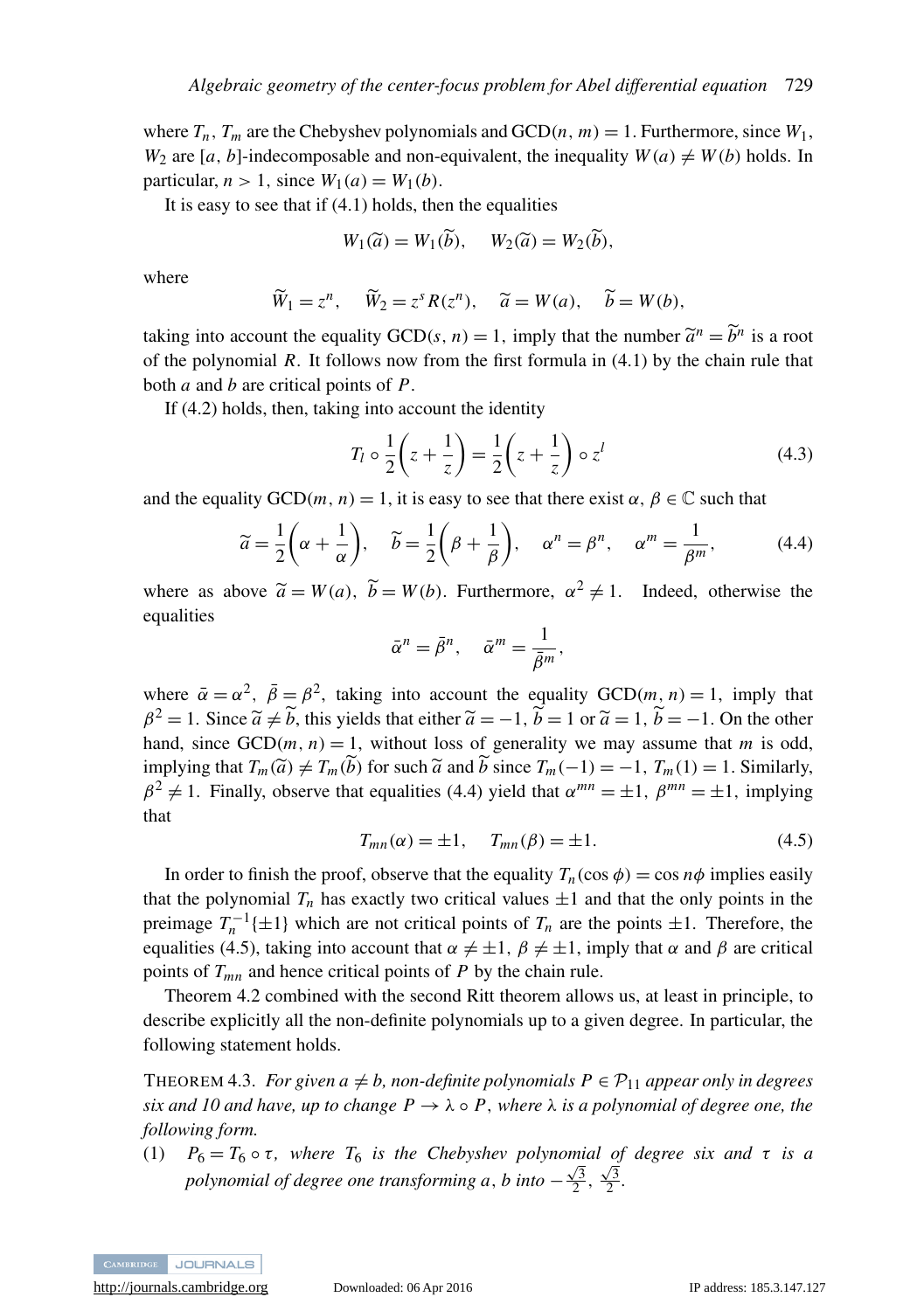(2)  $P_{10} = z^2 R^2(z^2) \circ \tau$ , where  $R(z) = z^2 + \gamma z + \delta$  *is an arbitrary quadratic polynomial satisfying*  $R(1) = 0$ *, i.e.*  $\gamma + \delta = -1$ *, and*  $\tau$  *is a polynomial of degree one transforming a, b into* −1, 1.

*Proof.* First of all, observe that if in Ritt's second theorem ([§3.1](#page-8-1) above) the degree of one of polynomials satisfying [\(3.4\)](#page-9-1) is two, then solutions [\(3.6\)](#page-10-1) may be written in the form [\(3.5\)](#page-10-0). Indeed, for odd *n* the equality

$$
T_n(z) = z E_n(z^2) \tag{4.6}
$$

holds for some polynomial  $E_n$ . Furthermore,  $T_2 = \theta \circ z^2$ , where  $\theta = 2z - 1$  and hence

$$
zE_n(z^2) \circ \theta \circ z^2 = T_n \circ T_2 = T_2 \circ T_n = \theta \circ T_n^2 = \theta \circ zE_n^2(z) \circ z^2.
$$

Since the last equality implies the equality

$$
zE_n(z^2)\circ\theta=\theta\circ zE_n^2(z),
$$

we conclude that

$$
T_n = \theta \circ z E_n^2(z) \circ \theta^{-1}, \quad T_{2n} = \theta \circ z^2 E_n^2(z^2). \tag{4.7}
$$

Therefore, the equality

$$
T_n \circ T_2 = T_2 \circ T_n
$$

may be written in the form

$$
(\theta \circ z E_n^2(z) \circ \theta^{-1}) \circ (\theta \circ z^2) = (\theta \circ z^2) \circ z E_n(z^2). \tag{4.8}
$$

Now we are ready to prove the theorem.

Since each integer  $i, 2 \le i \le 11$ , distinct from 6 or 10 is either a prime or a power of a prime, it follows from Corollary [4.1](#page-15-0) that *P* is [*a*, *b*]-definite unless deg  $P = 6$  or deg  $P = 10$ . It follows now from the second Ritt theorem and the remark above that if deg  $P = 10$ , then P has the form given above. Similarly, if deg  $P = 6$ , then  $P = z^2 R^2(z^2) \circ \tau$ , where *R* is a polynomial satisfying  $R(1) = 0$ . However, since in this case the degree of *R* equals one, up to change  $P \to \lambda \circ P \circ \tau$ , we obtain a unique polynomial  $P = T_6$ .

Let *V*,  $V_1 \subset \mathcal{P}$  be fixed linear spaces. Let us denote by  $ND_{V, V_1}$  the set of polynomials *P* ∈ *V* non-definite with respect to  $V_1$ . In particular, for  $V = P_d$ ,  $V_1 = P$ , we denote the corresponding set by ND<sub>d</sub>. If  $V_1$  is a line spanned by a fixed  $Q \in \mathcal{P}$ , we write ND<sub>V,  $V_1$ </sub> as  $ND_{V, Q}$ .

<span id="page-17-0"></span>PROPOSITION 4.1. *For each*  $V_1 \subset \mathcal{P}$  *and*  $V \subset \mathcal{P}_d$ *, we have*  $ND_{V,V_1} \subset ND_d$ *. The dimension of*  $ND_d$  *does not exceed*  $\lceil d/6 \rceil + 1$ *.* 

*Proof.* The conclusion is immediate: any polynomial non-definite with respect to a smaller subspace is non-definite with respect to a larger one. By Theorem [4.2,](#page-15-2) the set  $ND_d$  consists of all *P* ∈  $\mathcal{P}_d$  which have *s* ≥ 2 mutually [*a*, *b*]-prime right [*a*, *b*]-factors. Hence, ND<sub>*d*</sub> ⊂  $\bigcup_{s\geq 2} \text{DEC}_s^d(a, b)$ . By Proposition [3.3,](#page-12-0) we have dim ND<sub>d</sub>  $\leq [d/6] + 1$ . This completes the proof.  $\Box$ 

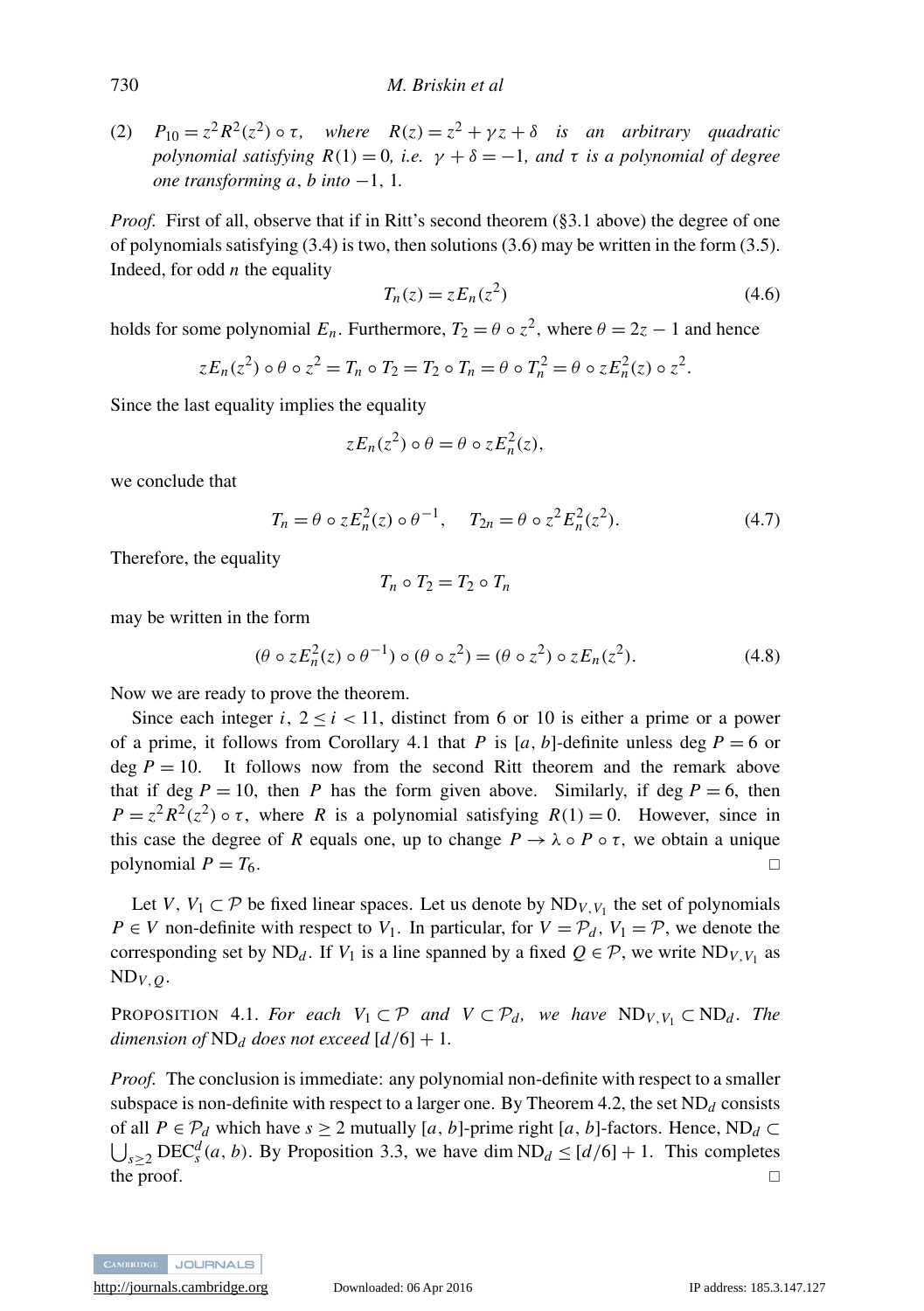<span id="page-18-2"></span>4.2. *Codefinite polynomials.* Let [a, b] and a subspace  $V \subset \mathcal{P}_{[a,b]}$  be given.

<span id="page-18-0"></span>THEOREM 4.4. *A polynomial Q is not V -codefinite if and only if there exists a polynomial P* ∈ *V (necessarily non-definite) with a complete collection of* [*a*, *b*]*-indecomposable right factors*  $W_1, \ldots, W_s, s \geq 2$ , *such that:* 

- (1) *the polynomial Q can be represented as*  $Q = \sum_{j=1}^{s} S_j(W_j)$ ;
- (2) *no one of*  $W_1, \ldots, W_s$  *is a right* [*a*, *b*]*-factor of Q*.

*Proof.* By Definition [4.1,](#page-14-2) a polynomial *Q* is not *V*-codefinite if and only if there exists a polynomial  $P \in V$  such that all the moments  $m_k = \int_a^b P^k(x) q(x) dx$ ,  $k \ge 0$ , vanish while *P* and *Q* do not satisfy the composition condition. Clearly, if such *P* exists it cannot be definite. Furthermore, by Theorem [4.1,](#page-14-1) the polynomial *Q* can be represented as a sum  $Q = \sum_{j=1}^{s} S_j(W_j)$ . Finally, since *P* and *Q* do not satisfy the composition condition, no one of  $W_1, \ldots, W_s$  can be an [a, b]-right factor of Q.

In the opposite direction, assume that  $P \in V$  as required exists. Since Q possesses a representation  $Q = \sum_{j=1}^{s} S_j(W_j)$ , where  $W_1, \ldots, W_s$  are right [*a*, *b*]-factors of *P*, we conclude (by linearity of the moments in *Q*) that all the moments  $m_k$ ,  $k \ge 0$ , vanish. Furthermore, since  $W_1, \ldots, W_s$  is a complete collection of right [a, b]-factors of P, the second assumption implies that *P* and *Q* do not satisfy the composition condition. Hence, *Q* is not *V*-codefinite. □

<span id="page-18-3"></span>*Definition 4.2.* For  $V \subset \mathcal{P}$ , we define the set  $S_{V,d} \subset \mathcal{P}_d$  as the set of polynomials  $Q \in \mathcal{P}_d$ which can be represented as  $Q = \sum_{j=1}^{s} S_j(W_j)$ , where  $W_1, \ldots, W_s$  are all [*a*, *b*]indecomposable right factors of a certain non-definite  $P \in V$ . The set  $S_V$  is the union  $\bigcup_d \mathcal{S}_{V,d}.$ 

By Theorem [4.4,](#page-18-0) in order to describe explicitly all *V*-codefinite polynomials up to degree *d*, we have first to describe the set  $S_{V,d}$  and then to describe those  $Q \in S_{V,d}$  for which no one of  $W_1, \ldots, W_s$  is a right [a, b]-factor of Q. Both these questions in their general form turn out to be rather tricky, and we provide here only very partial results.

Let us stress that the role of Theorem [4.5](#page-18-1) below and of the rest of the results in this section is to describe in detail the set of *non-composition* solutions of the moment equations. This will prepare an application, in [§6](#page-23-0) below, of the second set of the center equations at infinity, according to Theorem [2.1:](#page-7-0) those provided by the vanishing of the second Melnikov function. We expect that together the two sets of equations always imply the composition condition (compare Conjecture [2](#page-24-0) in [§6](#page-23-0) below).

To make formulas easier, without loss of generality we shall assume that  $[a, b]$ coincides with  $\left[-\frac{\sqrt{3}}{2}, \frac{\sqrt{3}}{2}\right]$ .

<span id="page-18-1"></span>THEOREM 4.5. Let  $V = \mathcal{P}_{9,\left[-\frac{\sqrt{3}}{2},\frac{\sqrt{3}}{2}\right]}$ . Then the set  $\mathcal{S}_{V,d}$  is a vector space consisting of all *polynomials*  $Q \in \mathcal{P}_d$  *representable as*  $Q = S_1(T_2) + S_2(T_3)$  *for some polynomials*  $S_1$ ,  $S_2$ *. Furthermore, the dimension*  $S_{V,d}$  *is equal to*  $[(d + 1)/2] + [(d + 1)/3] - [(d + 1)/6]$ . *In* particular, this dimension does not exceed  $[\frac{2}{3}d]+1$ .

*For d*  $\leq$  4*, the space*  $S_{V,d}$  *coincides with*  $P_d$  *and, starting with d* = 5*, this space is always a proper subset of*  $P_d$ *. We have*  $S_{V,5} = P_4 \subset P_5$  *and*  $S_{V,6}$  *is the subspace in*  $P_6$ *consisting of all the polynomials Q of the form*  $Q = Q_1 + \alpha T_3$  *with*  $Q_1$  *even of degree* 

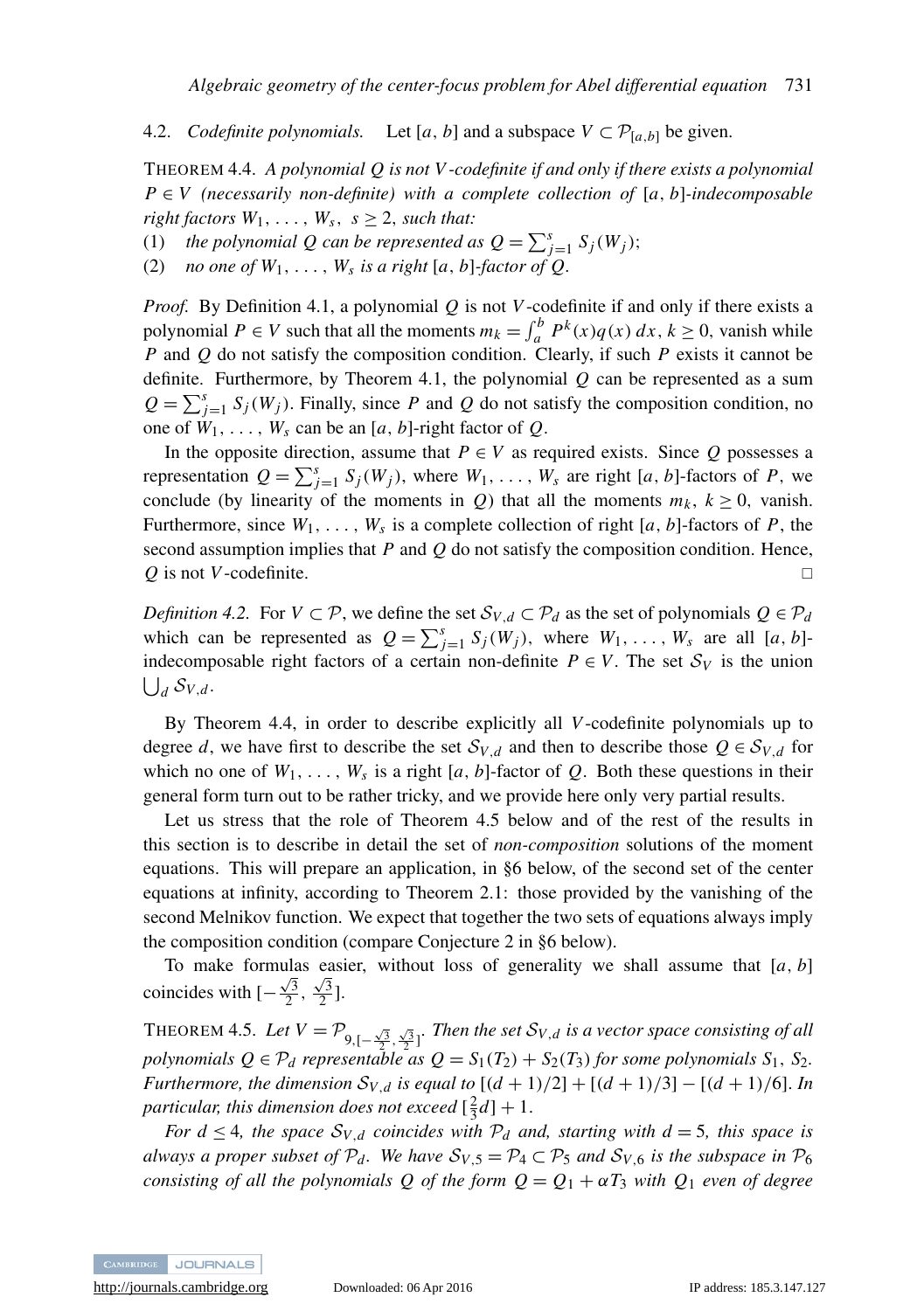*at most six. We have*  $S_{V,7} = S_{V,6}$ *, while the set*  $S_{V,8}$  *is the subspace in*  $P_8$  *consisting of all the polynomials Q of the form*  $Q = Q_1 + \alpha T_3$  *with*  $Q_1$  *even of degree at most eight. The set*  $S_{V,9}$  *is the subspace in*  $P_9$  *consisting of all the polynomials Q of the form*  $Q =$  $Q_1 + \alpha T_3 + \beta T_3^3$  *with*  $Q_1$  *even of degree at most eight.* 

*Proof.* By Theorem [4.3,](#page-16-2) the only non-definite polynomials in  $V = P_{9,[-\frac{\sqrt{3}}{2},\frac{\sqrt{3}}{2}]}$  are scalar multiples of *T*<sub>6</sub>. Further, *T*<sub>6</sub> = *T*<sub>2</sub> ◦ *T*<sub>3</sub> ◦ *T*<sub>2</sub> has exactly two right  $[-\frac{\sqrt{3}}{2}, \frac{\sqrt{3}}{2}]$ -factors *T*<sup>2</sup> and *T*3. This proves the first claim of Theorem [4.5.](#page-18-1)

Next, observe that

<span id="page-19-1"></span>
$$
\mathbb{C}[T_n] \cap \mathbb{C}[T_m] = \mathbb{C}[T_l],\tag{4.9}
$$

where  $l = \text{lcm}(n, m)$ . Indeed, if *P* is contained in  $\mathbb{C}[T_n] \cap \mathbb{C}[T_m]$ , then there exist polynomials *A*, *B* such that

$$
P = A \circ T_n = B \circ T_m
$$

and, in order to show that there exists a polynomial *U* such that  $P = U \circ T_l$ , one can use the second Ritt theorem. However, such a proof is more difficult than it seems, since it requires an analysis of the possibility provided by  $(3.5)$  (see e.g. [[33](#page-31-3), Lemma 4.1]). It is more convenient to observe that identity [\(4.3\)](#page-16-3) implies that the function

$$
F = P \circ \frac{1}{2} \left( z + \frac{1}{z} \right) = A \circ \frac{1}{2} \left( z^n + \frac{1}{z^n} \right) = B \circ \frac{1}{2} \left( z^m + \frac{1}{z^m} \right)
$$

is invariant with respect to both the groups  $D_{2n}$  and  $D_{2m}$ , where  $D_{2s}$  is the dihedral group generated by the transformations  $z \to 1/z$  and  $z \to e^{2\pi i/s}z$ . Therefore, *F* remains invariant with respect to the group  $,  $D_{2m}>=D_{2l}$  generated by  $D_{2n}$  and  $D_{2m}$ ,$ implying that there exists a rational function *U* such that

<span id="page-19-0"></span>
$$
F = U \circ \frac{1}{2} \bigg( z^l + \frac{1}{z^l} \bigg).
$$

Since

$$
U \circ \frac{1}{2} \left( z^l + \frac{1}{z^l} \right) = U \circ T_l \circ \frac{1}{2} \left( z + \frac{1}{z} \right),
$$

we conclude that  $P = U \circ T_l$ , and it is easy to see that *U* actually is a polynomial.

Denote by  $U_{d,n}$  the subspace of  $\mathbb{C}[T_n]$  consisting of all polynomials of degree  $\leq d$ . By the remark above, we have  $U_{d,n} \cap U_{d,m} = U_{d,l}$ . This implies that

$$
\dim S_{V,d} = \dim U_{d,2} \oplus U_{d,3} - 2 = \dim U_{d,2} + \dim U_{d,3} - \dim U_{d,6} - 2
$$
  
=  $\left[ \frac{d+1}{2} \right] + \left[ \frac{d+1}{3} \right] - \left[ \frac{d+1}{6} \right] - 1 \le \left[ \frac{2}{3}d \right] + 1.$ 

To get an explicit description of  $S_{V,d}$  for  $d \leq 9$ , we shall use the following simple lemma, which is used also in [§6.](#page-23-0) Consider polynomials  $\hat{T}_2(x) = 2x^2 - \frac{3}{2}$ ,  $\hat{T}_3(x) =$  $T_3(x) = 4x^3 - 3x$  and  $\hat{T}_6 = \hat{T}_2 \circ \hat{T}_3$ . Our polynomials  $\hat{T}_j$ ,  $j = 2, 3, 6$ , differ from the usual Chebyshev polynomials only in a constant term, chosen in such a way that  $\hat{T}_j$  vanish at the points  $-\frac{\sqrt{3}}{2}, \frac{\sqrt{3}}{2}$ . In the representation,

$$
Q = S_1(\hat{T}_2) + S_2(\hat{T}_3), \quad S_1, S_2 \in \mathcal{P}.
$$
 (4.10)



<http://journals.cambridge.org> Downloaded: 06 Apr 2016 IP address: 185.3.147.127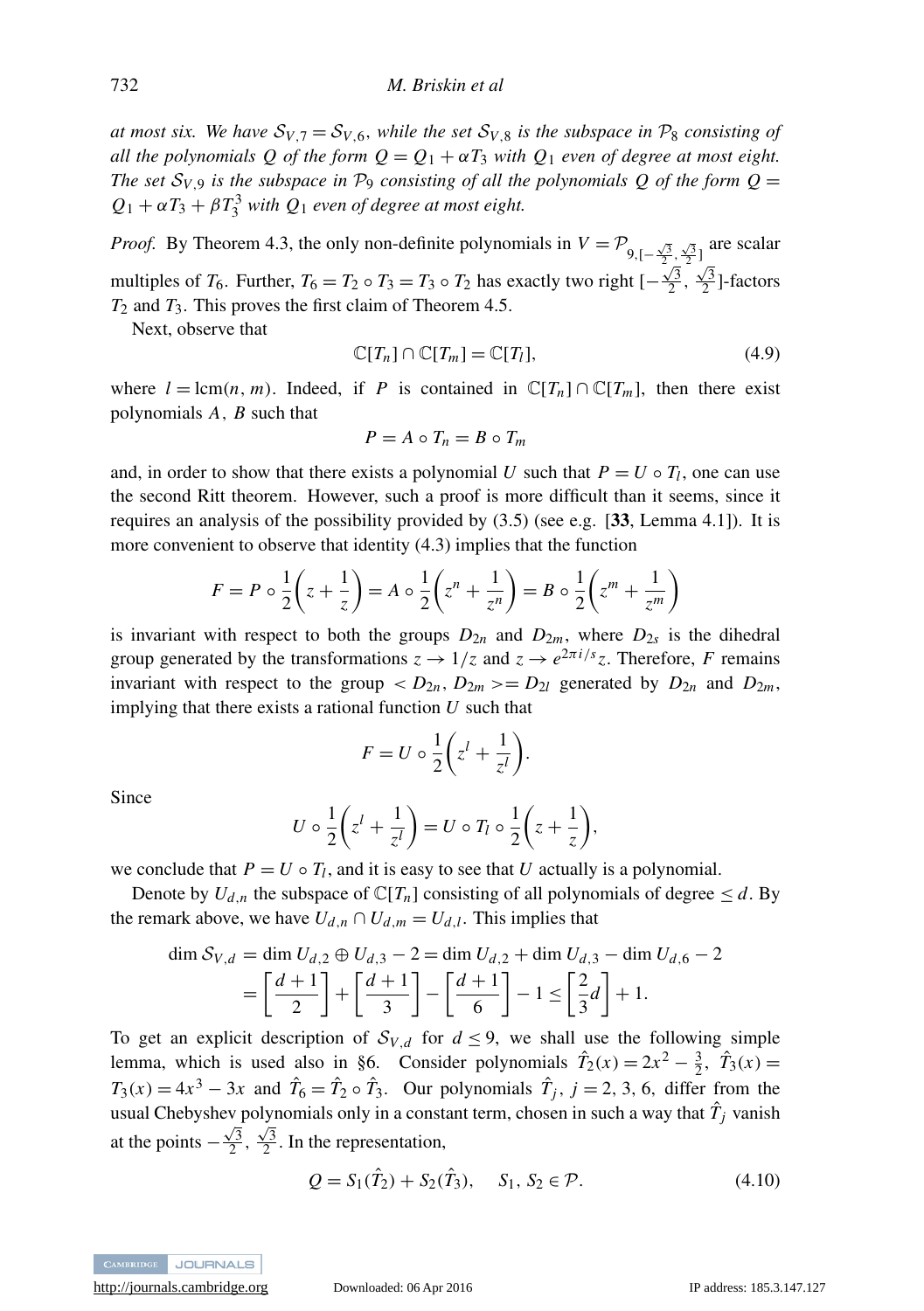The polynomial *Q* belongs to  $\mathcal{P}_d$ , so it vanishes at the points –  $\frac{\sqrt{3}}{2}$ ,  $\frac{\sqrt{3}}{2}$ . Hence, we can assume that both  $S_1$  and  $S_2$  do not have constant terms. Next we notice that all the even polynomials Q in  $\mathcal{P}_d$ , and only them, are representable as  $Q = S_1(\hat{T}_2)$ .

Let deg  $S_1 = m$ , deg  $S_2 = n$ .

<span id="page-20-0"></span>LEMMA 4.1. Let  $Q \in \mathcal{P}_d$  be represented via [\(4.10\)](#page-19-0). Then the polynomials  $S_1$  and  $S_2$ *in* [\(4.10\)](#page-19-0) can be chosen in such a way that  $S_2$  *is odd and* max  $(2m, 3n) \leq d$ .

*Proof.* It is enough to consider only odd polynomial *S*2. Indeed, it is immediate that all the even polynomials, and only them, are representable as  $S_1(\hat{T}_2)$ . Since for *l* even  $\hat{T}_3^l = x^l (4x^2 - 3)^l$  is an even polynomial (and it is odd for *l* odd), all the even degrees in *S*<sup>2</sup> can be omitted.

Under this assumption, the odd degree *n* of  $S_2$  must satisfy  $3n \le d$ . Indeed, otherwise the odd degree 3*n* of  $S_2(\hat{T}_3)$  would be larger than *d*, and the highest degree term in this polynomial could not cancel with the terms of  $S_1(\hat{T}_2)$ . By the same reason, assuming that *S*<sub>2</sub> is odd, we conclude that  $2m \le d$ . Indeed, otherwise the even degree  $2m$  of  $S_1(\hat{T}_2)$ would be larger than *d*, and the highest degree term in this polynomial could not cancel with the terms of  $S_2(\hat{T}_2)$ .  $\mathbb{Z}$ ).

Application of Lemma [4.1](#page-20-0) completes the proof of Theorem [4.5.](#page-18-1)

THEOREM 4.6. *A polynomial of the form*  $Q = S_1(T_2) + S_2(T_3)$ *, where*  $S_1$ *,*  $S_2$  *are non-zero polynomials, has T*<sup>2</sup> *(respectively T*3*) as its right factor if and only if S*<sup>2</sup> *is a polynomial in T*<sup>2</sup> *(respectively S*<sup>1</sup> *is a polynomial in T*3*).*

*Proof.* Indeed, assume, say, that  $S_1(T_2) + S_2(T_3) = R(T_2)$  for some polynomial *R*. Then, by [\(4.9\)](#page-19-1) there exists a polynomial *F* such that

$$
S_2 \circ T_3 = F \circ T_6 = F \circ T_2 \circ T_3,
$$

implying that  $S_2 = F \circ T_2$ .

COROLLARY 4.3. *Let*  $V = \mathcal{P}_{9,\left[-\frac{\sqrt{3}}{2},\frac{\sqrt{3}}{2}\right]}$ . *A polynomial*  $Q \in \mathcal{P}_{8,\left[-\frac{\sqrt{3}}{2},\frac{\sqrt{3}}{2}\right]}$  *is not* 2 2 *V -codefinite if and only if it can be represented in the form*

<span id="page-20-1"></span>
$$
Q = R + \alpha T_3, \quad \alpha \in \mathbb{C}, \tag{4.11}
$$

 $where \alpha \neq 0, and R \in \mathcal{P}_{8,[-\frac{\sqrt{3}}{2},\frac{\sqrt{3}}{2}]}$  *is an even polynomial distinct from*  $\beta T_6 + \gamma$ ,  $\beta, \gamma \in \mathbb{C}$ .

*Proof.* By the above results, if  $P \in \mathcal{P}_8$  is not codefinite, it can be represented in the form  $Q = S_1(T_2) + S_2(T_3)$ , where deg  $S_1 \leq 4$  and  $S_1$  is not a linear polynomial in  $T_3$ , while deg  $S_2 \le 2$  and  $S_2$  is not a linear polynomial in  $T_2$ . Since  $S_2$  can be represented in the form  $\delta T_2 + \alpha z + \kappa$ , where  $\delta$ ,  $\alpha$ ,  $\kappa \in \mathbb{C}$ , we conclude that such *Q* can be represented in the form

<span id="page-20-2"></span>
$$
Q = \widetilde{S}_1(T_2) + \alpha T_3,\tag{4.12}
$$

where deg  $\widetilde{S}_1 \leq 4$ . Furthermore,  $\alpha \neq 0$ , since otherwise Q is a polynomial in  $T_2$ , and  $\widetilde{S}_1$  is not a linear polynomial in  $T_3$ , since otherwise  $Q$  is a polynomial in  $T_3$ . Therefore, since  $\mathbb{C}[T_2] = \mathbb{C}[z^2]$  and  $T_3 \in \mathcal{P}_8$ , the polynomial *P* admits the representation [\(4.11\)](#page-20-1).

In the other direction, it follows from [\(4.11\)](#page-20-1) that [\(4.12\)](#page-20-2) holds, where  $\alpha \neq 0$  and  $\widetilde{S}_1 \neq \beta T_3 + \gamma$ ,  $\beta, \gamma \in \mathbb{C}$ , implying that *Q* is not codefinite.

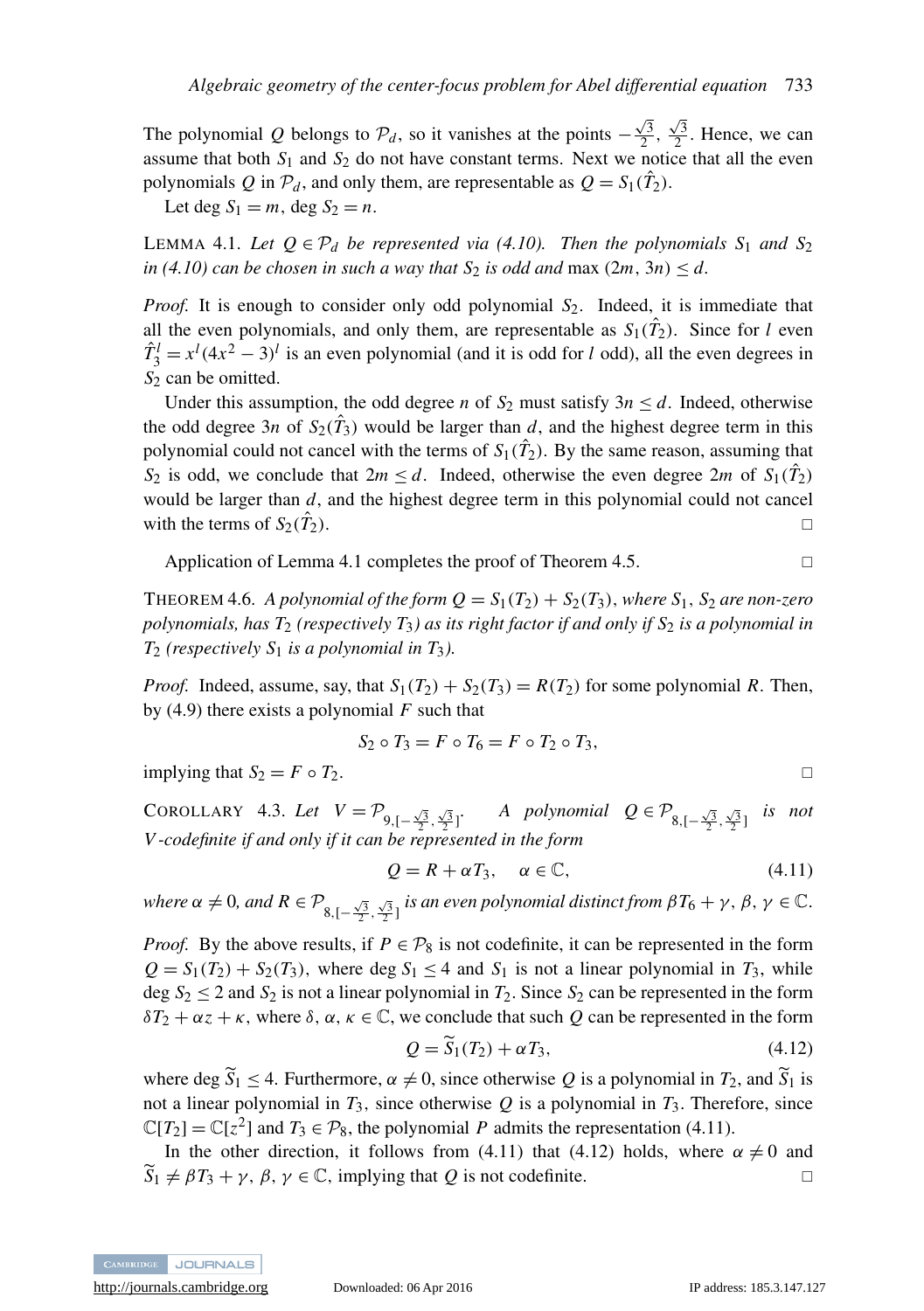<span id="page-21-1"></span>4.3. *Polynomials with a special structure.* Let  $\mathcal{R} = \{r_1, r_2, \dots\}$  be a set of prime numbers, finite or infinite. Define  $U(\mathcal{R})$  as a subset of  $\mathcal P$  consisting of polynomials  $P = \sum_{i=0}^{N} a_i x^i$  such that for any non-zero coefficient  $a_i$ , the degree *i* is either coprime with each  $r_j \in \mathcal{R}$  or it is a power of some  $r_j \in \mathcal{R}$ . Similarly, define  $U_1(\mathcal{R})$  as a subset of P consisting of polynomials Q such that for any non-zero coefficient  $a_i$  of Q, all prime factors of *i* are contained in  $\mathcal{R}$ . In particular, if  $\mathcal{R}$  coincides with the set of all prime numbers, then  $U(\mathcal{R})$  consists of polynomials in  $\mathcal P$  whose degrees with non-zero coefficients are powers of primes, while  $U_1(\mathcal{R}) = \mathcal{P}$ .

<span id="page-21-2"></span>THEOREM 4.7. Let  $\mathcal{R} = \{r_1, r_2, \ldots\}$  be fixed. Then, for any  $a \neq b$ , each polynomial  $P \in U(\mathcal{R})$  *is* [*a*, *b*]*-definite and, in particular, it is* [*a*, *b*]*-definite with respect to*  $U_1(\mathcal{R})$ *, and each*  $Q \in U_1(\mathcal{R})$  *is* [*a*, *b*]*-codefinite with respect to*  $U(\mathcal{R})$ *.* 

*Proof.* We show that vanishing of all the moments  $m_k = \int_a^b P^k(x) q(x) dx$  for  $P \in U(\mathcal{R})$ and  $Q \in U_1(\mathcal{R})$  implies the composition condition. By the construction, the degree of any  $Q \in U_1(\mathcal{R})$  is the product of certain prime numbers in  $\mathcal{R}$ . By [[31](#page-31-5), Corollary 4.3], vanishing of the moments implies that the degrees of *P* and *Q* cannot be mutually prime. Hence, deg  $P$  is divisible by one of  $r_j$ . But then by the definition this degree must be a power of *r<sup>j</sup>* . Finally, it was shown in [[31](#page-31-5)] (see also §3.2.1 above) that polynomials *P* with deg *P* a power of a prime number are definite. Hence, vanishing of the moments  $m_k$ implies the composition condition for  $P$ ,  $Q$  on  $[a, b]$ .

4.4. *The moment and the composition sets.* Using the information on definite and codefinite polynomials provided above, we now can describe more accurately the interrelation between the moment and the composition sets.

Let *V*,  $V_1 \subset \mathcal{P}$  be fixed linear spaces. As above,  $ND_{V_1V_1}$  is the set of polynomials  $P \in V$  non-definite with respect to  $V_1$ .

<span id="page-21-0"></span>THEOREM 4.8. *For each*  $Q \in V_1$ *, we have*  $MS_{V,Q} = COS_{V,Q} \cup N$ *, where* N is contained *in* ND<sub>*V*</sub>,*V*<sub>1</sub> ⊂ ND*. In particular, for*  $V \subset \mathcal{P}_d$  *and any Q, the dimension of* N *is at most*  $[d/6] + 1.$ 

*Proof.* If  $P \in \text{MS}_{V,Q}$  but *P* is not in  $\text{COS}_{V,Q}$ , then *P* is not definite with respect to  $V_1$  and hence it belongs to  $ND_{V, V_1}$ , which is always a subset of ND. If  $V \subset \mathcal{P}_d$ , then  $P \in ND_d$ and the bound on the dimension follows from Proposition [4.1.](#page-17-0)

*Example* [[10](#page-30-9)]. Let  $[a, b] =$  [- $\frac{\sqrt{3}}{2}$ ,  $\frac{\sqrt{3}}{2}$ ]. Put  $Q = (T_2 + T_3)$  and consider  $V = P_6$ . Then the moment set  $MS_{V,Q}$  contains exactly two components: the composition component  $\cos v_{1,0} = \{P = R(T_2 + T_3)\}\$ , with *R* any polynomial of degree two, and the noncomposition component  $\mathcal{T} = \{P = \alpha T_6, \alpha \in \mathbb{C}\}$ . Here T, in fact, coincides with ND<sub>*V*,*Q*</sub>.

Our description of codefinite polynomials in [§4.2](#page-18-2) produces the following result on the moment and composition sets.

<span id="page-21-3"></span>COROLLARY 4.4. Let  $V \subset \mathcal{P}$  and let  $V_1 \subset \mathcal{P}_d$  be such that  $V_1 \cap \mathcal{S}_{V,d} = \{0\}$ , in the *notation of Definition* [4.2.](#page-18-3) *Then, for each*  $Q \in V_1$ *, we have*  $ND_{V,V_1} = \emptyset$  *and*  $MS_{V,Q} =$  $COS_{V, Q}$ *.* 

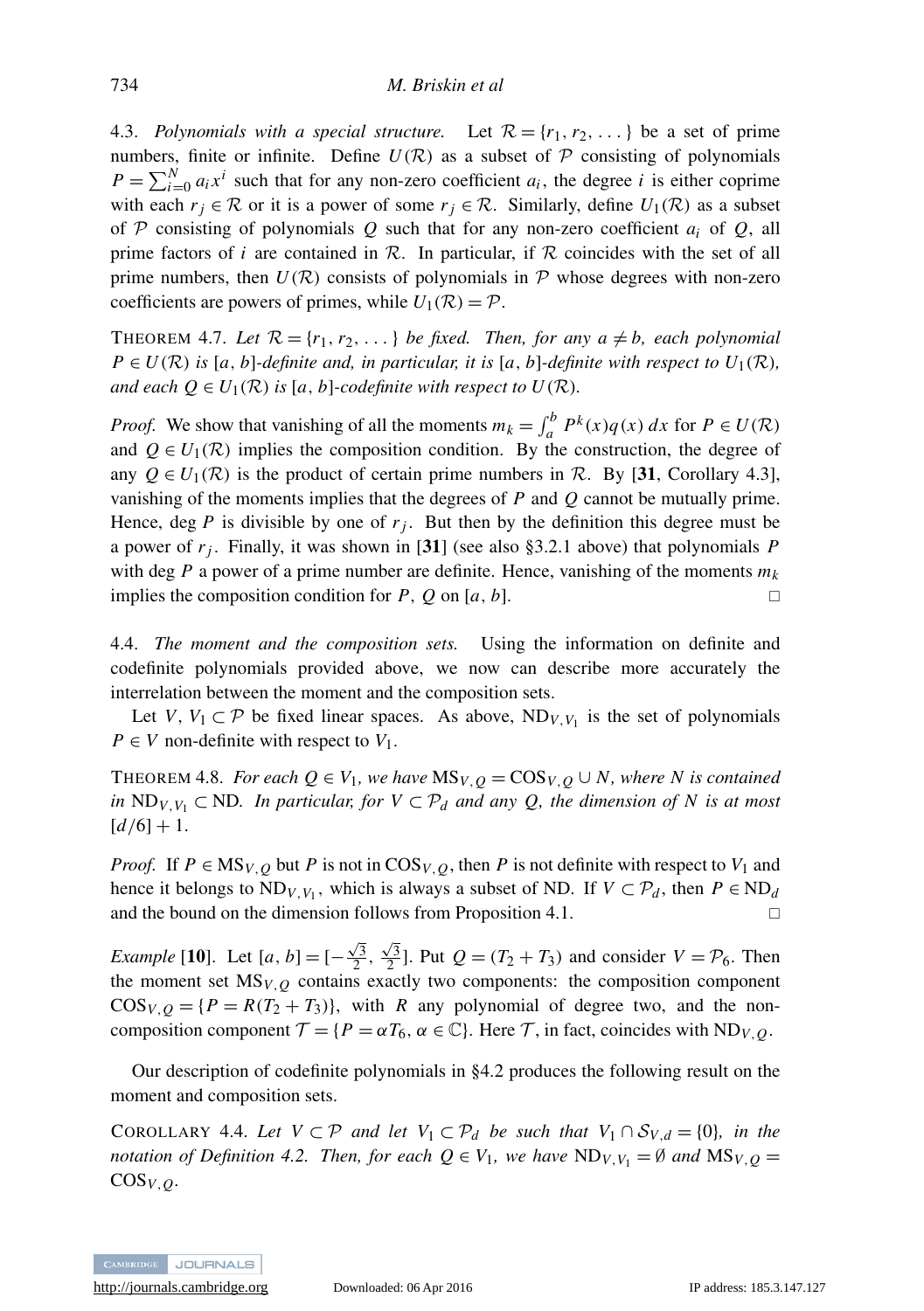*Proof.* By Theorem [4.4](#page-18-0) and via Definition [4.2,](#page-18-3) each  $Q \in V_1$ ,  $Q \neq 0$  is codefinite with respect to *V*. Consequently, each  $P \in V$  is definite with respect to such *Q*. Application of Theorem [4.8](#page-21-0) completes the proof.

In the situation of [§4.3,](#page-21-1) we get the following result.

<span id="page-22-2"></span>COROLLARY 4.5. *For a fixed set* R *of prime numbers, let*  $V = U(\mathcal{R})$ ,  $V_1 = U_1(\mathcal{R})$ *, in the notation of [§4.3.](#page-21-1) Then, for each*  $Q \in V_1$ *, we have*  $MS_{V,Q} = COS_{V,Q}$ *.* 

*Proof.* The result follows directly from Theorems [4.8](#page-21-0) and [4.7.](#page-21-2) □

#### <span id="page-22-0"></span>5. *Center set near infinity*

Let a polynomial *Q* and a linear subspace  $V \subset \mathcal{P}_d$  be fixed. In this section we analyze the structure of the center set  $CS_{V,Q}$  at and near the infinite hyperplane HV, as compared to the moment and composition sets  $MS_{V,Q}$  and  $COS_{V,Q}$ . By Proposition [2.1,](#page-8-2) we have at infinity  $\overline{COS} \subset \overline{CS} \subset \overline{MS}$ .

An important fact is that for each *definite*  $P_0 \in \overline{CS}$ , there is an entire projective neighborhood  $U$  of  $P_0$  in PV where CS and COS coincide.

<span id="page-22-1"></span>THEOREM 5.1. Let  $P_0 \in \overline{\mathbb{CS}}_{V,Q}$  *be a definite polynomial. Then:* 

- (1) *in fact,*  $P_0 \in \overline{\text{COS}}_{V,0}$ ;
- (2) *there exists a projective neighborhood U of P<sub>0</sub> in PV such that*  $CS_{V,Q} \cap U =$  $\cos_{V,Q} \cap U$ ;
- (3) CS<sub>*V*,  $Q \cap U$  is a linear space defined by vanishing of the linear parts of the center</sub> *equations. In particular,* CS *is regular in U and its local ideal is generated by the center equations.*

*Proof.* From the inclusion  $\overline{CS} \subset \overline{MS}$ , we get  $P_0 \in \overline{MS}_{V,Q}$ . Since the polynomial  $P_0$  is definite by the assumptions, moments vanishing for this polynomial implies composition, so in fact  $P_0 \in \overline{\text{COS}}_{V, Q}$ .

In homogeneous coordinates  $(P, v)$  in PV near  $P_0$ , put  $P = P_0 + P_1$ ,  $P_1 \in V$ . By [[10](#page-30-9), Proposition 7.2], the only non-zero linear terms in the expansions of the homogenized center equations around the point  $(0, 0)$  in variables  $P_1$ ,  $\nu$  are given by the following linear functionals in  $P_1$ :

$$
L_k(P_1) = -(k-3)\int_a^b P_0^{k-4}(x)q(x)P_1(x) dx, \quad k = 4, 5, .... \tag{5.1}
$$

Denote by  $L \subset V$  the subspace defined by the linear equations  $L_k(P_1) = 0, k = 4, 5, \ldots$ . Let us show first that  $L \subset \text{COS}_{V,Q}$ . Consider a certain polynomial  $P_1 \in L$ . Since  $P_0$  is definite, vanishing of  $L_k(P_1)$  implies the composition condition for  $P_0(x)$  and  $S(x) = \int_a^x P_1(\tau) q(\tau) d\tau$ . Since, being definite,  $P_0$  has only one [*a*, *b*]-prime right composition [*a*, *b*]-factor *W*, we conclude that  $S = \widetilde{S}(W)$ . By the same reason, from  $P_0 \in$  $\cos_{V,Q}$  it follows that  $Q = \widetilde{P}(W)$ . Now [[10](#page-30-9), Lemma 7.3] implies that  $P_1 = \widetilde{P}_1(W)$ , i.e.  $P_1 \in \text{COS}_{V,Q}$  and hence  $L \subset \text{COS}_{V,Q}$ .

It follows that all the center equations vanish on *L*, which is the zero set of their linear parts. Now we are in a situation of [[10](#page-30-9), Lemma 7.4] (Nakayama lemma in commutative

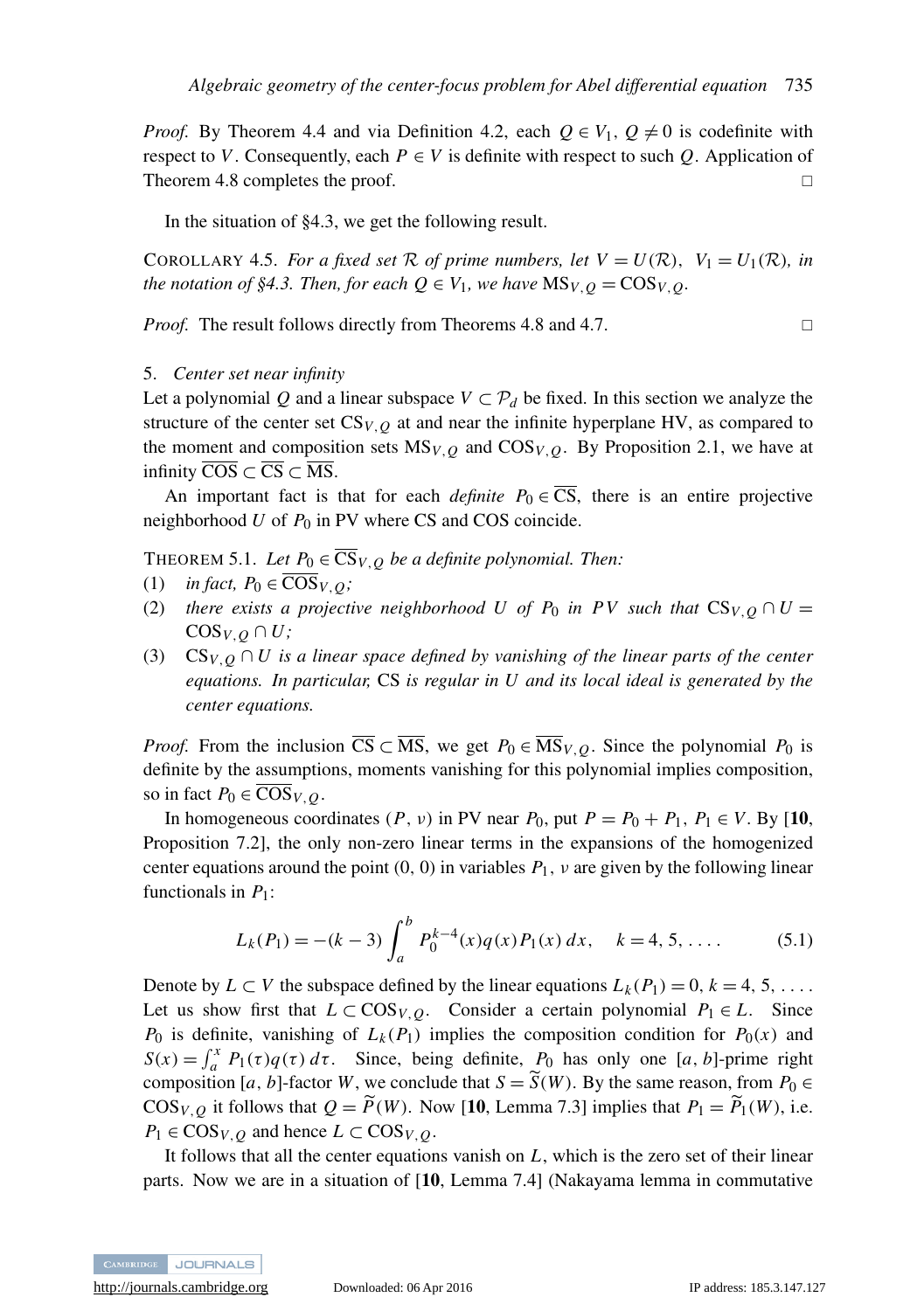algebra see for example [[24](#page-30-25), Ch. 4, Lemma 3.4]). The conclusion is that  $CS = L = COS$ in a neighborhood of  $P_0$ , and the local ideal of this set is generated by the center equations. This completes the proof of Theorem [5.1.](#page-22-1)

#### <span id="page-23-0"></span>6. *Main results*

Let  $a \neq b$  be fixed. Below we denote by  $T_j$  the transformed Chebyshev polynomials  $\widetilde{T}_j = T_j \circ \mu$ ,  $\mu$  being a linear polynomial transforming the couple  $(a, b)$  to the couple  $\left(-\frac{\sqrt{3}}{2}, \frac{\sqrt{3}}{2}\right)$ .

Let linear subspaces *V*,  $V_1 \subset \mathcal{P}_{[a,b]}$  and a polynomial  $Q \in V_1$  be fixed. The affine center set  $CS_{V,Q}$  always contains the composition set  $COS_{V,Q}$ . In this section we provide an upper bound for the dimensions of affine *non-composition* components in CS. As above,  $ND_{V,V_1} \subset ND$  denotes the set of  $V_1$  non-definite polynomials in *V*. For each affine algebraic set  $A \subset V$ , let  $A$  denote the intersection of  $A$  with the infinite hyperplane HV.

<span id="page-23-1"></span>THEOREM 6.1. *For each irreducible non-composition component A of the affine central set*  $CS_{V,Q}$ *, we have*  $\overline{A} \subset \overline{CS}_{V,Q} \cap \overline{ND} \subset \overline{MS}_{V,Q} \cap \overline{ND}$ *. Consequently,* dim  $A \leq$  $\dim(MS_{V,Q} \cap ND) + 1$ *. In particular, for any polynomial Q and*  $V \subset P_d$ *, the dimension of A cannot exceed* [*d*/6] + 2*.*

*Proof.* We always have  $\overline{A} \subset \overline{CS} \subset \overline{MS}$ . Now, if  $P_0 \in \overline{A}$ , then  $P_0$  cannot be definite. Indeed, otherwise there would exist a neighborhood  $U$  of  $P_0$  provided by Theorem [5.1,](#page-22-1) where  $A \cap U \subset \text{COS} \cap U$ . Since *A* is irreducible, this would imply that  $A \subset \text{COS}$ , which contradicts the assumption that *A* is a non-composition component of CS. Thus,  $A \subset \overline{MS}_{V,p} \cap \overline{ND}$ . Now, since the infinite hyperplane HV has codimension one in the projective space PV, for each *A* we have dim  $A \leq \dim A + 1$ . Application of Proposition [4.1](#page-17-0) completes the proof.

Notice that the dimension of the composition components of CS may be of order *d*/2, while by Theorem [6.1](#page-23-1) the dimension of the non-composition components is of order at most *d*/6. To our best knowledge, this is the first general bound of this form for the polynomial Abel equation.

<span id="page-23-2"></span>COROLLARY 6.1. [[10](#page-30-9)] Let  $V = P_5$ . Then, for any Q, the center set  $CS_{V,Q}$  consists of a *composition set with possibly a finite number of additional points.*

*Proof.* By Theorem [4.3,](#page-16-2) there are no non-definite polynomials in  $V = P_5$ . So, the set  $\overline{\text{MS}}_{V,Q} \cap \text{ND}$  is empty and its dimension is  $-1$ .

COROLLARY 6.2. Let  $V = P_9$ . Then, for any Q, the center set  $CS_{V,Q}$  consists of a *composition set with possibly a finite number of additional curves.*

*Proof.* By Theorem [4.3,](#page-16-2) the only non-definite polynomials in  $V = \mathcal{P}_9$  are scalar multiples of  $\widetilde{T}_6$ . So, the set  $\overline{\text{MS}}_{V,Q} \cap \text{ND}$  consists at most of one point and its dimension is at most 0.  $\Box$  most 0.

<span id="page-23-3"></span>COROLLARY 6.3. Let  $V = P_{11}$ . Then, for any Q, the center set  $CS_{V,Q}$  consists of a *composition set with possibly a finite number of additional two-dimensional components.*

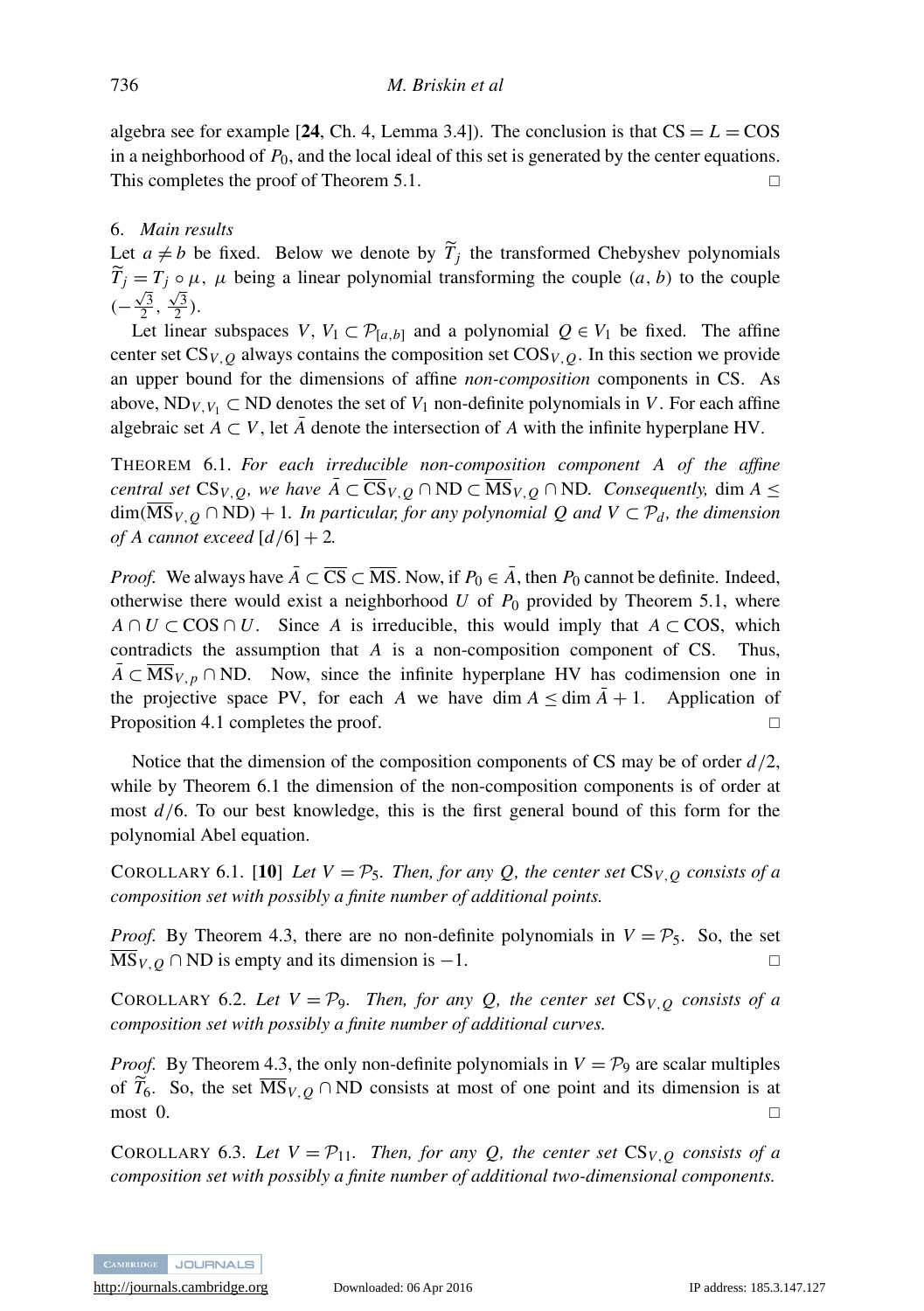*Proof.* Theorem [4.3](#page-16-2) describes non-definite polynomials in  $V = P_{11}$ . We see that the set  $\overline{\text{MS}}_{V,Q} \cap \text{ND}$  consists at most of a finite number of points and a one-dimensional component, and its dimension is at most 1.

Notice that the bounds of Corollaries [6.1](#page-23-2)[–6.3](#page-23-3) are more accurate than the general bound of Theorem [4.3.](#page-16-2)

Recall that by Definition [4.2](#page-18-3) the set  $S_V$  consists of all  $Q$  which can be represented as  $Q = \sum_{j=1}^{s} S_j(W_j)$ , where  $W_1, \ldots, W_s$  are all [*a*, *b*]-indecomposable right factors of a certain  $P \in V$ .

<span id="page-24-1"></span>THEOREM 6.2. Let  $V \subset \mathcal{P}$  *and let*  $Q \in \mathcal{P} \backslash \mathcal{S}_V$ . Then the center set  $CS_{V,Q}$  consists of a *composition set with possibly a finite number of additional points. In particular, this is true for*  $V = P_9$  *and any Q not representable as*  $Q = S_1(\widetilde{T}_2) + S_2(\widetilde{T}_3)$ *.* 

*Proof.* This result follows directly from Theorem [4.3](#page-16-2) and Corollary [4.4.](#page-21-3) The case  $V = \mathcal{P}_9$ is covered by Theorem [4.5.](#page-18-1) However, since Theorem [6.2](#page-24-1) is one of the central results of this paper, we give its short independent proof. We show that the moment set  $MS<sub>V,Q</sub>$ does not contain non-definite polynomials. Indeed, for each non-definite  $P \in V$ , vanishing of the moments  $m_k = \int_a^b P^k(x)q(x) dx$  implies that  $Q \in S_V$ , by Definition [4.2.](#page-18-3) But, by our assumptions,  $Q \in \mathcal{P} \backslash \mathcal{S}_V$ . Therefore, *P* is not in MS<sub>*V*, *Q*</sub>. Application of Theorem [6.1](#page-23-1) completes the proof.  $\Box$ 

We expect that the result of Theorem [6.2](#page-24-1) can be significantly extended. In particular, we expect that the following statement is true.

<span id="page-24-2"></span>*Statement 6.1.* Let  $V \subset \mathcal{P}$ . Assume that either  $Q \in \mathcal{P} \backslash \mathcal{S}_V$  or  $Q \in \mathcal{S}_V$ , and it is not *V*codefinite. Then the center set  $CS_{V,Q}$  consists of a composition set with possibly a finite number of additional points.

Closely related to Statement [6.1](#page-24-2) is the following result.

<span id="page-24-0"></span>CONJECTURE 2. *For polynomials P, Q, vanishing of all the moments*  $m_k(P, Q)$  *and of all the second Melnikov coefficients Dj*(*P*, *Q*) *(see Theorem [2.1\)](#page-7-0) implies the composition condition.*

<span id="page-24-3"></span>THEOREM 6.3. *Conjecture [2](#page-24-0) implies Statement [6.1.](#page-24-2)*

*Proof.* Assume, as in Statement [6.1,](#page-24-2) that either  $Q \in \mathcal{P} \backslash \mathcal{S}_V$  or  $Q \in \mathcal{S}_V$ , and it is not *V*-codefinite. The first case is treated in Theorem [6.2.](#page-24-1) In the second case we still show that the center set at infinity  $\overline{CS}_{V,Q}$  does not contain non-definite polynomials. Assume, in contradiction, that  $P \in \overline{CS}_{V,Q}$  is non-definite, and let  $W_1, \ldots, W_s, s \ge 2$ , be all the [*a*, *b*]indecomposable right factors of *P*. According to Theorem [2.1,](#page-7-0) *P* satisfies the equations  $m_k(P, Q) = 0$  and  $D_j(P, Q) = 0$ . By the first set of these equations,  $Q = \sum_{j=1}^s S_j(W_j)$ and, by the second set and by Conjecture [2,](#page-24-0) we conclude that one of  $W_j$  is a right factor of *Q*. Now, according to Theorem [4.4,](#page-18-0) *Q* is *V*-codefinite, in contradiction with the assumptions. This completes the proof.

Our next result confirms Conjecture [2](#page-24-0) and hence Statement [6.1](#page-24-2) for deg  $P$ , deg  $Q \le 9$ .

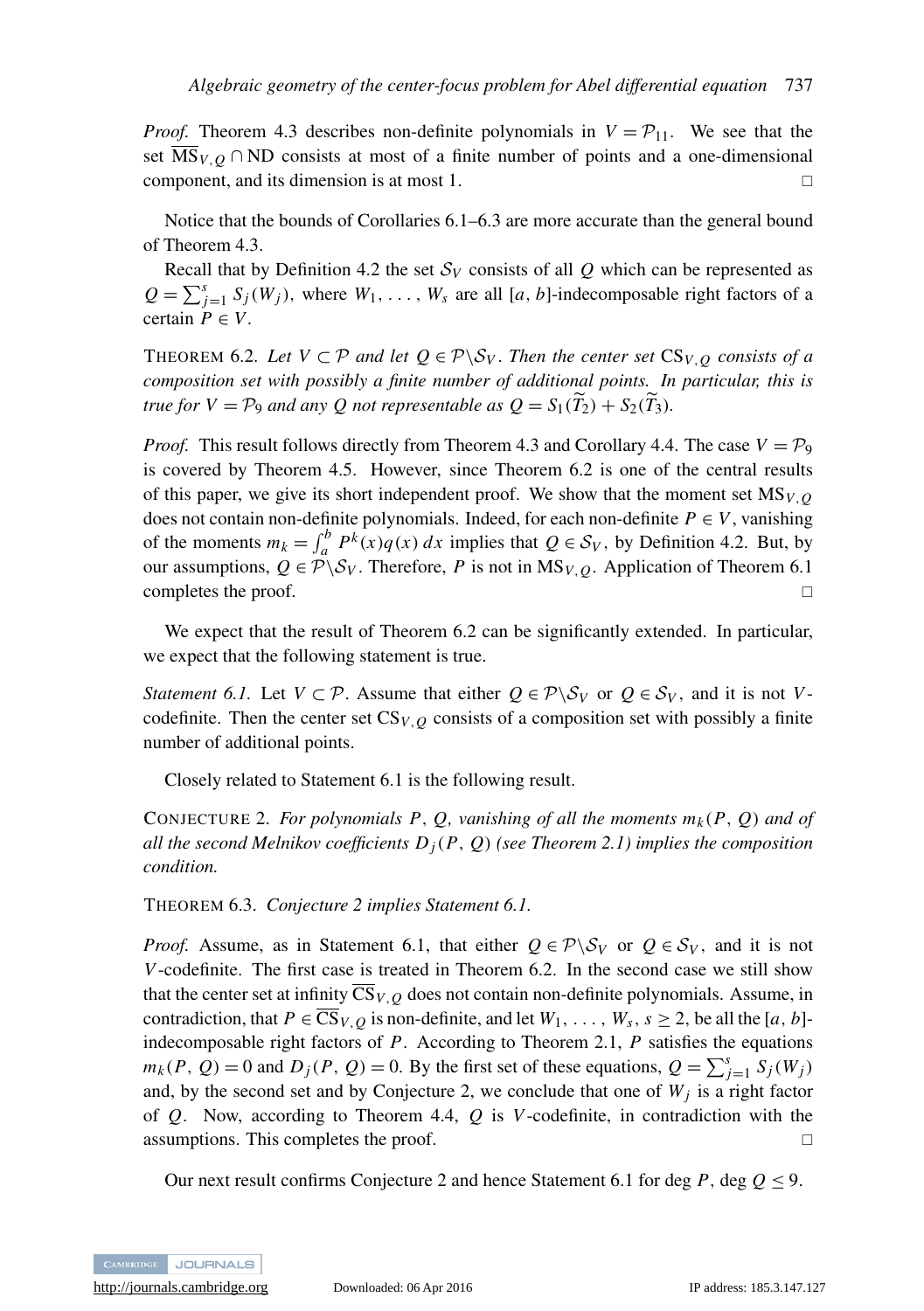<span id="page-25-1"></span>THEOREM 6.4.

- (1) *Conjecture* [2](#page-24-0) *is valid for* deg  $P$ , deg  $Q \le 9$ , *i.e. vanishing of all the moments*  $m_k(P, Q)$  *and of four initial second Melnikov coefficients*  $D_i(P, Q)$  *implies the composition condition for such P*, *Q.*
- (2) *Consequently, for*  $V = P<sub>9</sub>$  *and for any Q of degree up to nine not of the form*  $Q = S_1(\widetilde{T}_2) + S_2(\widetilde{T}_3)$ *, or of this form, but such that neither*  $\widetilde{T}_2$  *nor*  $\widetilde{T}_3$  *are the right composition factors of Q, the center set* CS*V*,*<sup>Q</sup> consists of a composition set with possibly a finite number of additional points.*

*Proof.* By Theorem [6.3,](#page-24-3) the first part of Theorem [6.4](#page-25-1) implies its second part. So, let polynomials *P*, *Q* with deg *P*, deg  $Q \le 9$  be given. If  $P \neq \alpha \widetilde{T}_6$ , it is definite and hence already vanishing of all the moments  $m_k(P, Q)$  implies the composition condition for *P*, *Q*. Consider now the case  $P = T_6$ . Here vanishing of  $m_k(P, Q)$  implies that *Q* has a form  $Q = S_1(\tilde{T}_2) + S_2(\tilde{T}_3)$  for some polynomials  $S_2$  and  $S_3$ . By Lemma [4.1,](#page-20-0) we conclude that *S*<sub>1</sub>, *S*<sub>2</sub> can be written in the form  $S_1(T) = \sum_{i=1}^{4} c_i T^i$ ,  $S_2(T) = \sum_{i=1}^{2} \alpha_i T^{2i-1}$ . Now we use the second set of the center equations at infinity:  $D_j(P, Q) = 0$ .

<span id="page-25-0"></span>**PROPOSITION** 6.1. *The first four equations at infinity,*  $D_j(P, Q) = 0$ *, given in Theorem [2.1](#page-7-0) can be written as*

<span id="page-25-4"></span>
$$
D_1(P, Q) = \int_a^b Q^2 p = 0,
$$
  
\n
$$
D_2(P, Q) = \int_a^b Q^2 P p = 0,
$$
  
\n
$$
D_3(P, Q) = 2 \int_a^b Q^2 P^2 p + \int_a^b Q(t) P(t) p(t) dt \int_a^t Q(\tau) p(\tau) d\tau = 0,
$$
  
\n
$$
D_4(P, Q) = \int_a^b Q^2 P^3 p + \int_a^b Q(t) P^2(t) p(t) dt \int_a^t Q(\tau) p(\tau) d\tau = 0.
$$
  
\n(6.1)

*Proof.* The proof is based on rather lengthy computations. We shall use the following result from [[10](#page-30-9)].

THEOREM 6.5. [[10](#page-30-9), Theorem 2.2] *Any iterated integral*  $I_\alpha$  *with*  $m_0 + m_1 + m_2$ *appearances of p and exactly two appearances of q after m<sub>0</sub> and m<sub>1</sub> <i>appearances of p, respectively, can be transformed via integration by parts to the sum of the iterated integrals of the following form:*

<span id="page-25-2"></span>
$$
I_{\alpha} = \sum_{i=0}^{m_1} \frac{(-1)^{m_0 + m_1 - i}}{m_0! m_2! i! (m_1 - i)!} \int_a^b P^{m_0 + i}(x) q(x) \, dx \int_a^x P^{m_1 + m_2 - i}(t) q(t) \, dt. \tag{6.2}
$$

Below we present calculations of the Melnikov coefficients at infinity  $D_1(P, Q)$  and  $D_3(P, Q)$ . The coefficients  $D_2$  and  $D_4$  are obtained in a similar way. Let us recall that

<span id="page-25-5"></span>
$$
P(a) = P(b) = Q(a) = Q(b) = 0,
$$
\n(6.3)

while from Theorem [2.1](#page-7-0) for  $k = 4, 6, 8, 10$  it follows that

<span id="page-25-3"></span>
$$
\int_{a}^{b} P^{i} q = 0, i = 1, ..., 4.
$$
 (6.4)

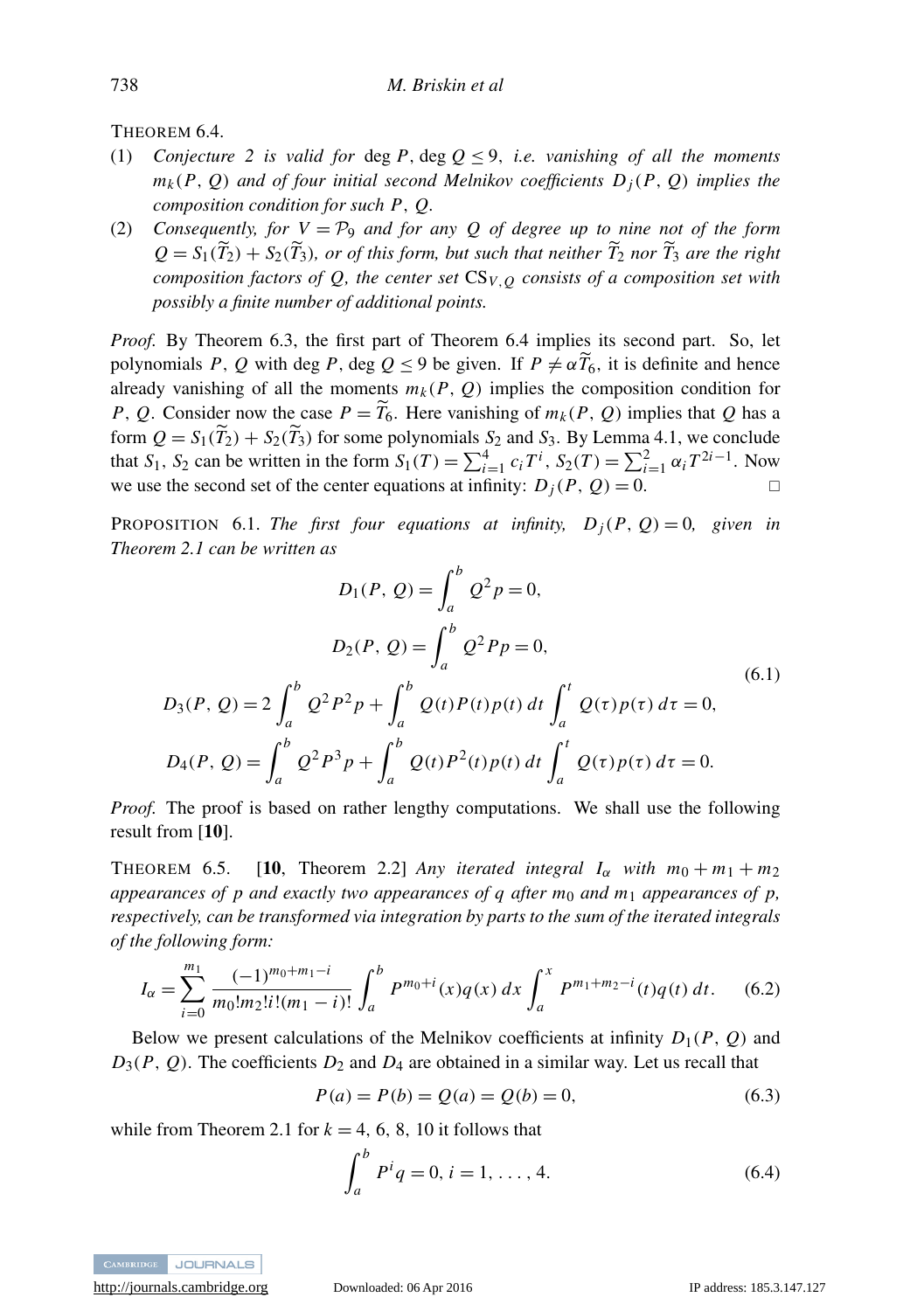*Case 1.* Let  $k = 5$ . Then the corresponding center equation at infinity is given by  $D_1 = \sum n_{\alpha} I_{\alpha} = 0$ , where the sum runs over all the indices  $\alpha = (\alpha_1, \dots, \alpha_s)$  with exactly two appearances of 1, and with  $\sum_{j=1}^{s} \alpha_j = k - 1 = 4$ . Hence, we have exactly one appearance of 2, and  $s = 3$ .

Now, for  $\alpha_1 = (1, 1, 2)$ , we have  $n_{\alpha_1} = -12$ ,  $m_0 = m_1 = 0$ ,  $m_2 = 1$  and hence

<span id="page-26-0"></span>
$$
I_{\alpha_1} = \int_a^b q(x_1) dx_1 \int_a^{x_1} q(x_2) dx_2 \int_a^{x_2} p(x_3) dx_3
$$
  
=  $\left[ Q(x_1) \cdot \int_a^{x_1} q \int_a^{x_2} p \right] \Big|_{x_1=a}^b - \int_a^b Qq dx_1 \int_a^{x_1} p$   
=  $-\frac{1}{2} \left[ Q^2(x_1) \cdot \int_a^{x_1} p \right] \Big|_{x_1=a}^b + \frac{1}{2} \int_a^b Q^2 p = \frac{1}{2} \int_a^b Q^2 p.$ 

For  $\alpha_2 = (1, 2, 1)$ , we have  $n_{\alpha_2} = -8$ ,  $m_0 = 0$ ,  $m_1 = 1$ ,  $m_2 = 0$  and

$$
I_{\alpha_2} = \int_a^b q \int_a^{x_1} p \int_a^{x_2} q = \left[ Q(x_1) \cdot \int_a^{x_1} p \int_a^{x_2} q \right] \Big|_{x_1 = a}^b - \int_a^b Qp \int_a^{x_1} q
$$
  
= 
$$
- \int_a^b Q(x_1) p(x_1) (Q(x_1) - Q(a)) dx_1 = - \int_a^b Q^2 p.
$$

For  $\alpha_3 = (2, 1, 1)$ , we have  $n_{\alpha_3} = -6$ ,  $m_0 = 1$ ,  $m_1 = 0$ ,  $m_2 = 0$  and

$$
I_{\alpha_3} = \int_a^b p \int_a^{x_1} q \int_a^{x_2} q = \int_a^b p \int_a^{x_1} Qq
$$
  
=  $\frac{1}{2} \int_a^b (Q^2(x_1) - Q^2(a)) p(x_1) dx_1 = \frac{1}{2} \int_a^b Q^2 p.$ 

Then  $D_1 = \sum_{i=1}^3 n_{\alpha_i} I_{\alpha_i} = (-12 \cdot \frac{1}{2} + 8 - 6 \cdot \frac{1}{2}) \int_a^b Q^2 p = \int_a^b Q^2 p$ .

*Case 2.* For  $k = 7, 9, 11$ , we shall use expressions [\(6.2\)](#page-25-2)–[\(6.4\)](#page-25-3), which will allow us to present somewhat lengthy calculations in a more systematic way. For  $k = 7$ , the calculations easily provide the answer  $D_2 = \int_a^b Q^2 P_p = 0$ , so we concentrate on the case  $k = 9$ . The center equation at infinity is given by

$$
\sum n_{\alpha} I_{\alpha} = 0 \tag{6.5}
$$

with  $\sum_{j=1}^{s} \alpha_j = k - 1 = 8$ , and with exactly two appearances of 1. Hence, we have exactly three appearances of 2, and *s* = 5.

For  $\alpha_1 = (1, 1, 2, 2, 2)$ , we have  $n_{\alpha_1} = -8 \cdot 7 \cdot 5 \cdot 3$ ,  $m_0 = m_1 = 0$ ,  $m_2 = 3$ . Then, by [\(6.2\)](#page-25-2), we have  $I_{\alpha_1} = \frac{1}{3!} \int_a^b q(x) dx \int_a^x P^3 q$ . Integrating by parts once more, we get  $I_{\alpha_1} = \frac{1}{4} \int_a^b Q^2 P^2 p.$ 

In a similar way, expressions [\(6.2\)](#page-25-2)–[\(6.4\)](#page-25-3) and some additional integrations by part allow us to express all  $I_{\alpha}$  through  $J_1 = \int_a^b Q^2 P^2 p$  and  $J_2 = \int_a^b Q P p \int_a^x Q p$ . For  $\alpha_2 = (1, 2, 1, 2, 2)$ *:*  $n_{\alpha_2} = -8 \cdot 6 \cdot 5 \cdot 3$ ,  $m_0 = 0$ ,  $m_1 = 2$ ,  $m_2 = 2$  and

$$
I_{\alpha_2} = -\frac{1}{2} \int_a^b q \int_a^x P^3 q + \frac{1}{2} \int_a^b P q \int_a^x P^2 q = \cdots = -\frac{1}{2} J_1 - J_2.
$$



<http://journals.cambridge.org> Downloaded: 06 Apr 2016 IP address: 185.3.147.127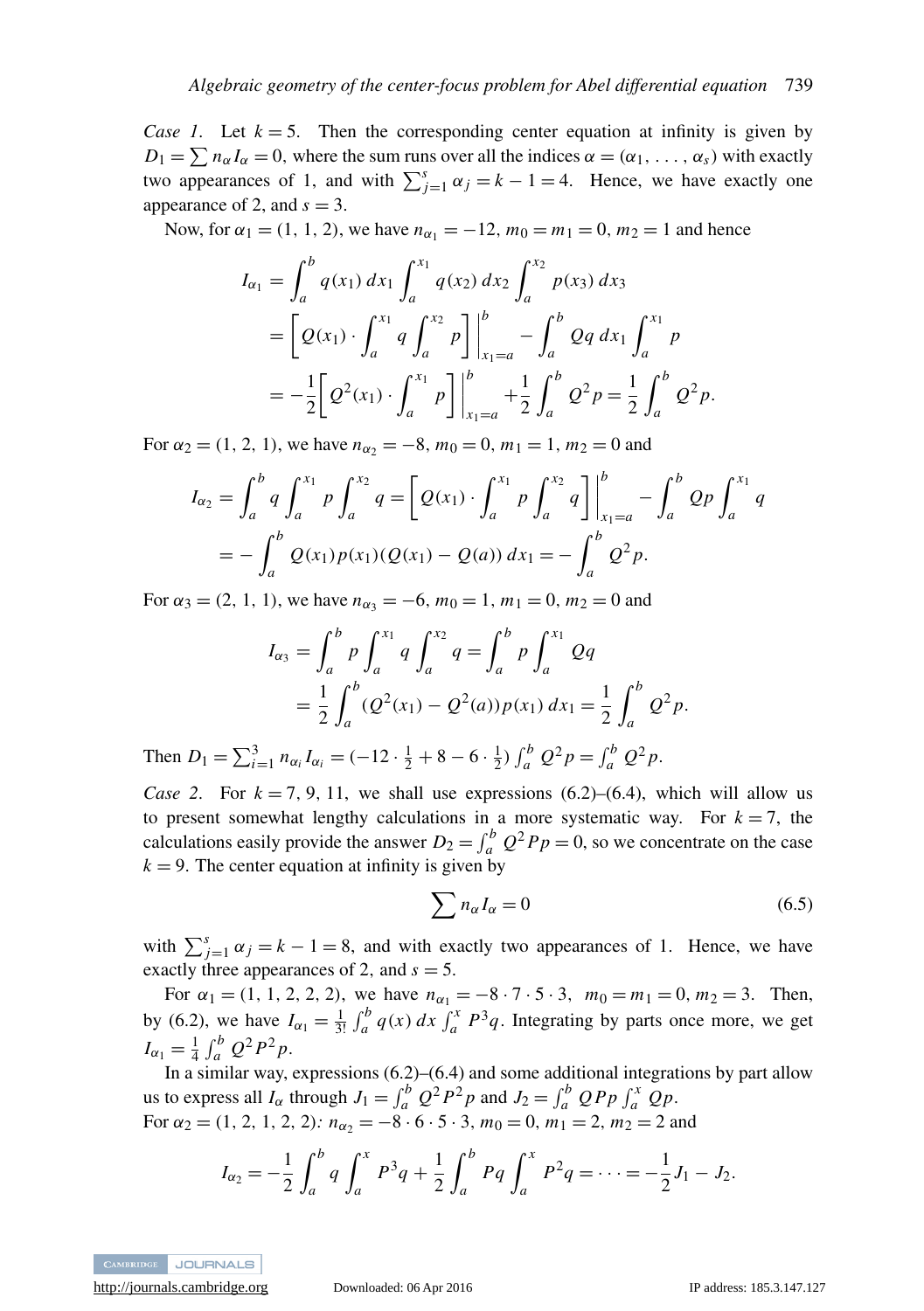For  $\alpha_3 = (1, 2, 2, 1, 2)$ *:*  $n_{\alpha_3} = -8 \cdot 6 \cdot 4 \cdot 3$ ,  $m_0 = 0$ ,  $m_1 = 2$ ,  $m_2 = 1$  and

$$
I_{\alpha_3} = \frac{1}{2} \int_a^b q \int_a^x P^3 q - \int_a^b P q \int_a^x P^2 q + \frac{1}{2} \int_a^b P^2 q \int_a^x P q = \cdots = 3J_2.
$$

For  $\alpha_4 = (1, 2, 2, 2, 1)$ *:*  $n_{\alpha_4} = -8.6 \cdot 4.2$ ,  $m_0 = 0$ ,  $m_1 = 3$ ,  $m_2 = 0$  and

<span id="page-27-0"></span>
$$
I_{\alpha_4} = -\frac{1}{6} \int_a^b q \int_a^x P^3 q + \frac{1}{2} \int_a^b P q \int_a^x P^2 q - \frac{1}{2} \int_a^b P^2 q \int_a^x P q
$$
  
+  $\frac{1}{6} \int_a^b P^3 q \int_a^x q = \dots = -2J_2.$ 

In the same way, for the remaining six transpositions  $\alpha_5 = (2, 1, 1, 2, 2), \alpha_6 = (2, 1, 2, 3)$ 1, 2),  $\alpha_7 = (2, 1, 2, 2, 1), \alpha_8 = (2, 2, 1, 1, 2), \alpha_9 = (2, 2, 1, 2, 1), \alpha_{10} = (2, 2, 2, 1, 1),$ we obtain the following values of  $(n_{\alpha}, I_{\alpha})$ :

$$
(-7 \cdot 6 \cdot 5 \cdot 3, -\frac{1}{4}J_1 + J_2),
$$
  $(-7 \cdot 6 \cdot 4 \cdot 3, J_1 - 4J_2),$   $(-7 \cdot 6 \cdot 4 \cdot 2, 3J_2),$   
 $(-7 \cdot 5 \cdot 4 \cdot 3, -\frac{1}{4}J_1 + J_2),$   $(-7 \cdot 5 \cdot 4 \cdot 2, -\frac{1}{2}J_1 - J_2),$   $(-7 \cdot 5 \cdot 3 \cdot 2, \frac{1}{4}J_1).$ 

Substituting these expressions for  $m_\alpha$  and  $I_\alpha$  into [\(6.5\)](#page-26-0), we finally obtain  $-2(2J_1 + J_2)$ , so, after omitting a non-zero coefficient  $-2$ , we get  $D_3 = 2J_1 + J_2 = 2 \int Q^2 P^2 p +$  $\int QPp \int Qp$ .

The last equation in [\(6.1\)](#page-25-4), for  $k = 11$ , is obtained in a completely similar way.

The following results describe the application of these four equations to the specific combinations of Chebyshev polynomials representing *Q*. To simplify the numeric coefficients, we assume here that  $[a, b] = [0, 1]$  and so  $\tilde{T}_2(x) = x(x - 1), \tilde{T}_3(x) =$  $x(x-1)(2x-1)$ . We also notice that  $\widetilde{T}_6 = \widetilde{T}_3^2 = \widetilde{T}_2^2 + 4\widetilde{T}_2^3$ .

In all the calculations below,  $P = \tilde{T}_6$  is fixed, while  $Q = S_1(\tilde{T}_2) + S_2(\tilde{T}_3)$  with  $S_1(T) = \sum_{i=1}^4 c_i T^i$ ,  $S_2(T) = \sum_{i=1}^2 \alpha_i T^{2i-1}$  is variable. We substitute these P and Q into the equations [\(6.1\)](#page-25-4) of Proposition [6.1](#page-25-0) and get a system of algebraic equations with respect to the complex unknowns  $c_1$ ,  $c_2$ ,  $c_3$ ,  $c_4$ ,  $\alpha_1$ ,  $\alpha_2$ .

It is convenient to introduce the expressions  $L_k = \int_0^1 S_1(\tilde{T}_2) \tilde{T}_3^k d\tilde{T}_6$ , which are linear forms in  $c_1$ ,  $c_2$ ,  $c_3$ ,  $c_4$ . Using these expressions, we can rewrite equations [\(6.1\)](#page-25-4) as

$$
\alpha_1 L_1 + \alpha_2 L_3 = 0,
$$
  
\n
$$
\alpha_1 L_3 + \alpha_2 L_5 = 0,
$$
  
\n
$$
\frac{16}{15} \alpha_1 L_5 + \frac{36}{35} L_7 = 0,
$$
  
\n
$$
\frac{25}{21} \alpha_1 L_7 + \frac{49}{45} L_9 = 0.
$$
\n(6.6)



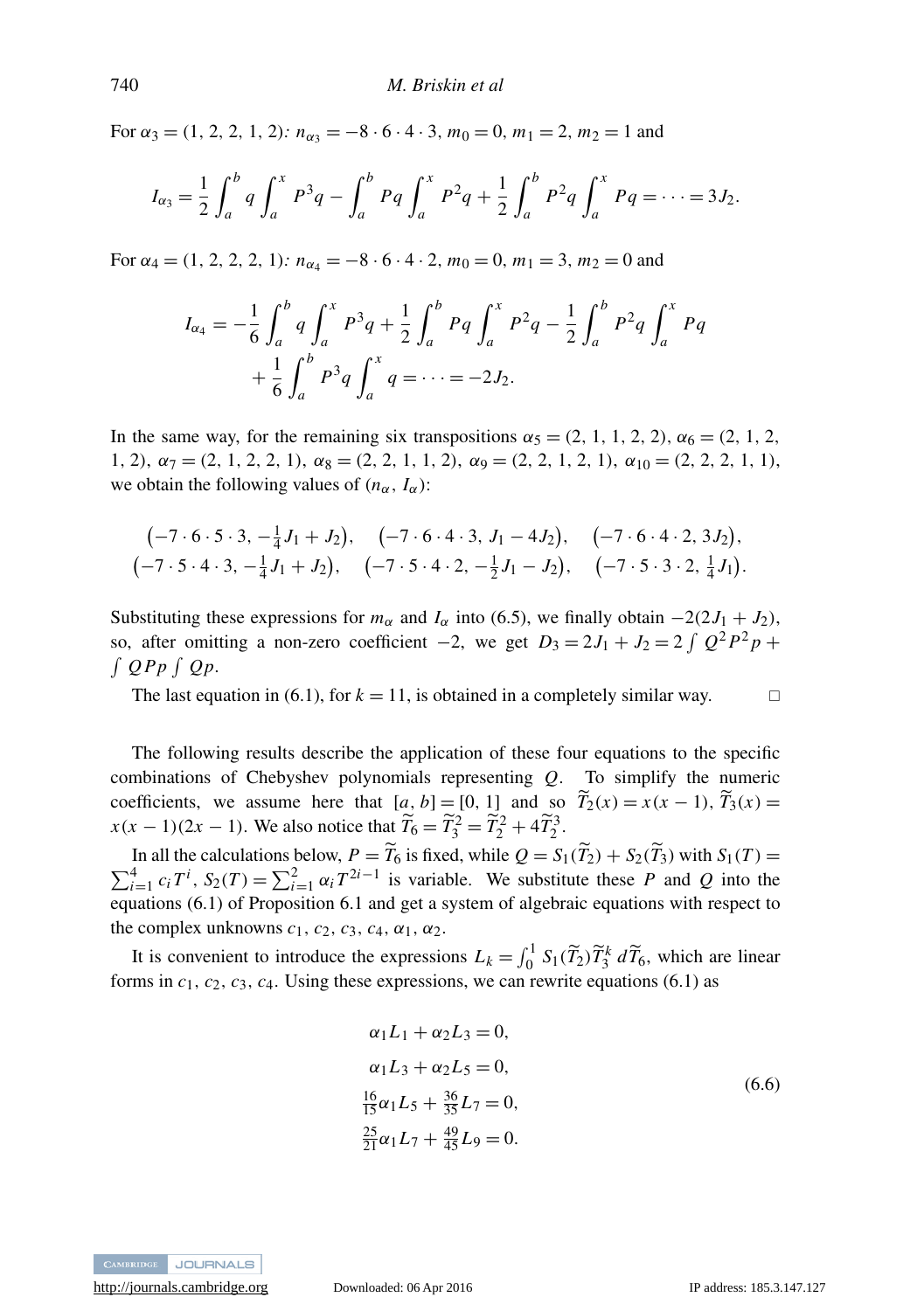PROPOSITION 6.2. *The expressions*  $L_k$ ,  $k = 1, 3, 5, 7, 9$ , can be written explicitly as the *following linear forms in the coefficients*  $c_1$ *,*  $c_2$ *,*  $c_3$ *,*  $c_4$  *of the polynomial*  $S_1(T)$ *:* 

$$
L_1 = -\frac{8}{13} \cdot \frac{(5!)^2}{11!} \left( -13c_1 + 4c_2 - c_3 + \frac{4}{17}c_4 \right),
$$
  
\n
$$
L_3 = -\frac{3}{14 \cdot 9} \cdot \frac{(8!)^2}{17!} \left( -\frac{38}{3}c_1 + 4c_2 - c_3 + \frac{16}{69}c_4 \right),
$$
  
\n
$$
L_5 = -\frac{4}{33 \cdot 25} \cdot \frac{(11!)^2}{23!} \left( -\frac{25}{2}c_1 + 4c_2 - c_3 + \frac{20}{87}c_4 \right),
$$
  
\n
$$
L_7 = -\frac{10}{11 \cdot 13 \cdot 31} \cdot \frac{(14!)^2}{29!} \left( -\frac{62}{5}c_1 + 4c_2 - c_3 + \frac{8}{35}c_4 \right),
$$
  
\n
$$
L_9 = -\frac{9}{13 \cdot 17 \cdot 37} \cdot \frac{(17!)^2}{35!} \left( -\frac{37}{3}c_1 + 4c_2 - c_3 + \frac{28}{123}c_4 \right).
$$

*Proof.* This is obtained by straightforward computation of *L<sup>k</sup>* using the identities  $\widetilde{T}_6 = \widetilde{T}_2^2 = \widetilde{T}_2^2 + 4\widetilde{T}_2^3$ ,  $d\widetilde{T}_6 = 2\widetilde{T}_3d\widetilde{T}_3 = 2(\widetilde{T}_2 + 6\widetilde{T}_2^2)d\widetilde{T}_2$  and  $\int_0^1 \widetilde{T}_2^n(x) dx = (-1)^n$ .  $(n!)^2/(2n+1)!$ .

Now we come back to system [\(6.6\)](#page-27-0). Let us start with the special case where  $\alpha_2 = 0$ .

PROPOSITION 6.3. Let  $P = \widetilde{T}_6$ ,  $Q = S_1(\widetilde{T}_2) + \alpha_1 \widetilde{T}_3$ , with  $S_1(T) = \sum_{i=1}^4 c_i T^i$ . If the *first three equations* [\(6.1\)](#page-25-4) *of Proposition* [6.1](#page-25-0) *are satisfied, then either*  $Q = S_1(\widetilde{T}_2)$  *or*  $Q = c_2 \widetilde{T}_6 + \alpha_1 \widetilde{T}_3$ *. In each of these cases Q has either*  $\widetilde{T}_2$  *or*  $\widetilde{T}_3$  *as a right composition factor.*

*Proof.* Substitution to the equations [\(6.6\)](#page-27-0) gives the following system of equations on the coefficients  $\alpha_1$ ,  $c_1$ ,  $c_2$ ,  $c_3$ ,  $c_4$ :

$$
\alpha_1 \left( -13c_1 + 4c_2 - c_3 + \frac{4}{17}c_4 \right) = 0,\n\alpha_1 \left( -\frac{38}{3}c_1 + 4c_2 - c_3 + \frac{16}{69}c_4 \right) = 0,\n\alpha_1 \left( -\frac{25}{2}c_1 + 4c_2 - c_3 + \frac{20}{87}c_4 \right) = 0.
$$
\n(6.7)

The result follows immediately from this system.  $\Box$ 

Let us consider now the remaining case, where  $\alpha_2 \neq 0$ .

**PROPOSITION 6.4.** *Let P* =  $\widetilde{T}_6$ ,  $Q = S_1(\widetilde{T}_2) + \alpha_1 \widetilde{T}_3 + \alpha_2 \widetilde{T}_3^3$ , with  $S_1(T) = \sum_{i=1}^4 c_i T^i$ *and*  $\alpha_2 \neq 0$ . *If all the four equations* [\(6.1\)](#page-25-4) *of Proposition* [6.1](#page-25-0) *are satisfied, then*  $Q =$  $c_2\widetilde{T}_6 + \alpha_1\widetilde{T}_3 + \alpha_2\widetilde{T}_3^3$  and hence  $Q$  has  $\widetilde{T}_3$  as a right composition factor.

*Proof.* Substitution to the equations [\(6.6\)](#page-27-0) gives a system of equations on the coefficients  $\alpha_1, \alpha_2, c_1, c_2, c_3, c_4$ , which, putting  $K := \alpha_1/\alpha_2$ , can be brought to the following form:

$$
(-4199K - 19)c_1 + (323K + \frac{3}{2})(4c_2 - c_3) + (76K + \frac{8}{23})c_4 = 0,
$$
  
\n
$$
(-874K - 5)c_1 + (69K + \frac{2}{5})(4c_2 - c_3) + (16K + \frac{8}{87})c_4 = 0,
$$
  
\n
$$
(-40600K - 252)c_1 + (3248K + \frac{630}{31})(4c_2 - c_3) + (\frac{2240}{3}K + \frac{144}{31})c_4 = 0,
$$
  
\n
$$
(-7750K - 49)c_1 + (625K + \frac{147}{37})(4c_2 - c_3) + (\frac{1000}{7}K + \frac{1372}{1517})c_4 = 0.
$$
\n(6.8)



<span id="page-28-0"></span>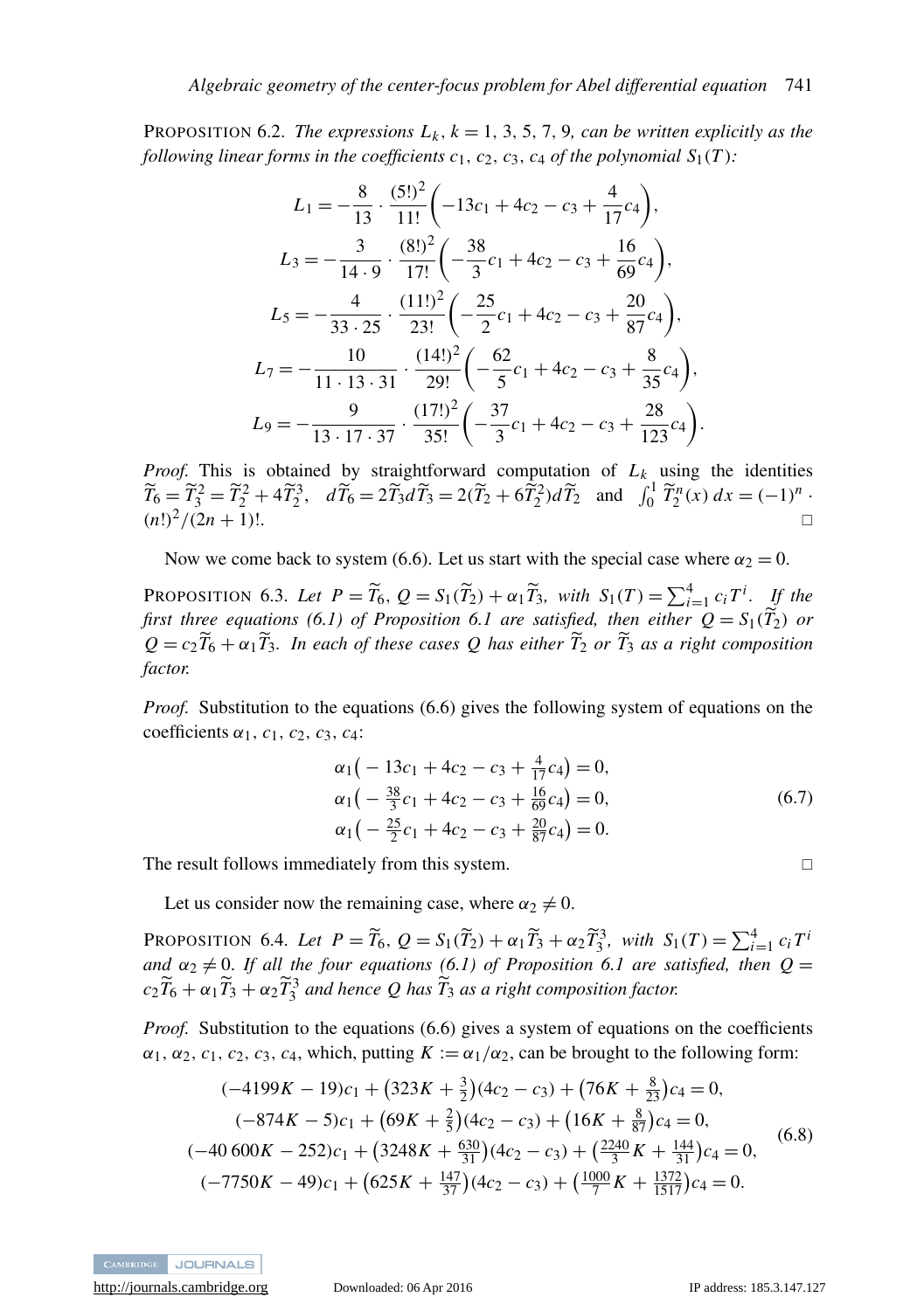System [\(6.8\)](#page-28-0) contains four equations with respect to four variables  $K$ ,  $c_1$ ,  $c_4$  and  $t = 4c_2 - c_3$ . It presents a system of four linear equations with respect to  $c_1$ ,  $c_4$ ,  $t$ , but  $K$  enters the coefficients. We shall show that for each  $K$  this system has only the trivial solution  $c_1 = c_4 = t = 0$ . Indeed, existence of a non-trivial solution would imply simultaneous vanishing of, for example, the determinants

$$
\Delta_1(K) = \frac{21\,280}{3}K^3 + \frac{2736}{31}K^2 + \frac{1368}{4495}K + \frac{24}{103\,385}
$$

and

$$
\Delta_2(K) = 76\,000K^3 + \frac{101\,998\,240}{104\,673}K^2 + \frac{3\,934\,112}{1\,081\,621}K + \frac{3528}{1\,081\,621},
$$

formed by the coefficients of system  $(6.3)$  in the rows 1, 2, 3 and 1, 3, 4, respectively. However, the resultant res( $\Delta_1(K)$ ,  $\Delta_2(K)$ ) of the polynomials  $\Delta_1(K)$ ,  $\Delta_2(K)$  in *K* is approximately equal to 21.514 474 38, so it is non-zero and hence these polynomials do not have common roots. (The final calculation of  $\Delta_1(K)$ ,  $\Delta_2(K)$  and of their resultant has been performed with the help of the 'MATLAB' system).

We conclude that for any  $\alpha_1$ ,  $\alpha_2$  with  $\alpha_2 \neq 0$ , and for  $K = \alpha_1/\alpha_2$ , system [\(6.3\)](#page-25-5) implies  $c_1 = c_4 = 0$ ,  $c_3 = 4c_2$ . Consequently, any polynomial *Q* satisfying this system has a form

$$
Q = c_2 \widetilde{T}_2^2 + 4c_2 \widetilde{T}_2^3 + \alpha_1 \widetilde{T}_3 + \alpha_2 \widetilde{T}_3^3 = c_2 \widetilde{T}_6 + \alpha_1 \widetilde{T}_3 + \alpha_2 \widetilde{T}_3^3.
$$

In particular,  $Q$  has  $\widetilde{T}_3$  as its right composition factor. This completes the proof of Theorem [6.4:](#page-25-1) vanishing of the moments and of the initial four Melnikov coefficients implies composition for *P*, *Q* up to degree nine.

Finally, we consider center sets in the subspaces  $V = U_{\mathcal{R}}$ , as defined in [§4.3.](#page-21-1)

<span id="page-29-0"></span>THEOREM 6.6. Let a subset  $\mathcal{R} = \{r_1, r_2, \ldots\}$  of prime numbers be fixed. Put  $V = U(\mathcal{R})$ , *as defined in [§4.3](#page-21-1) above. Then, for any*  $a \neq b$  *and for each fixed polynomial*  $Q \in U_1(\mathcal{R})$ *, the center set* CS*V*,*<sup>Q</sup> of the Abel equation [\(1.1\)](#page-2-0) inside the space V consists of a composition set with possibly a finite number of additional points.*

*Proof.* This is a direct consequence of Corollary [4.5](#page-22-2) and Theorem [6.1.](#page-23-1) □

The results of this section cover all the results of Theorems [1.2–](#page-5-0)[1.6](#page-6-3) stated in the Introduction.

The methods developed in this paper work not only in the setting of the center equations at infinity. They can be applied also to the study of the local structure of the affine center set, extending the approach of [[7](#page-30-17)]. Here we use the 'second degree' Nakayama lemma in order to conclude that the center set (locally near the origin) coincides with the composition set, defined by the moments and the second Melnikov function. We plan to present these results separately.

Our recent paper [[9](#page-30-15)] applies the results of the present paper on definite polynomials to the parametric versions of the center-focus problem for the polynomial Abel equation.

*Acknowledgements.* This research was supported by the ISF, Grant Nos. 639/09 and 779/13, and by the Minerva Foundation. The authors would like to thank the referee for detailed suggestions, significantly improving the presentation.

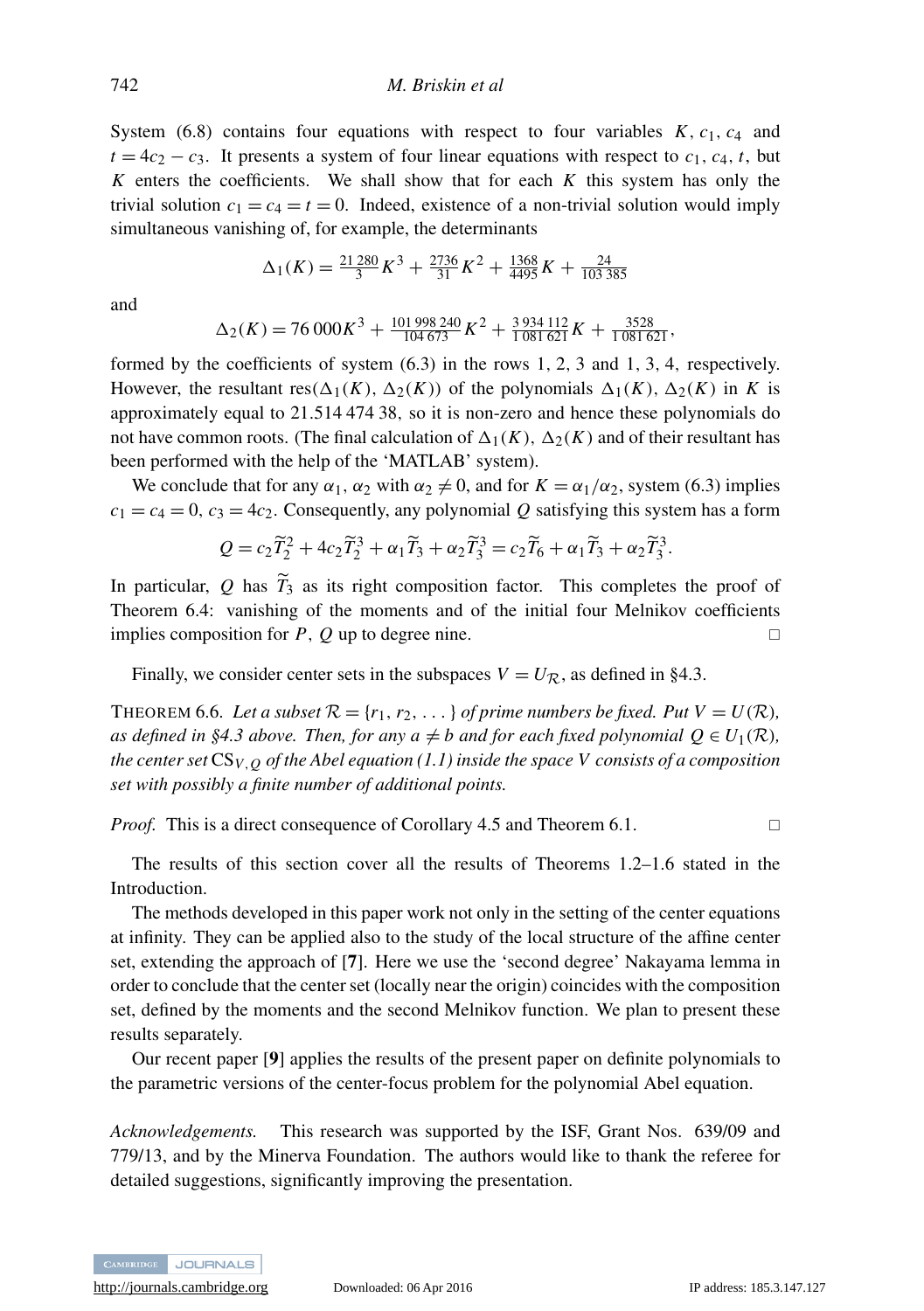#### **REFERENCES**

- <span id="page-30-0"></span>[1] A. Alvarez, J. L. Bravo and C. Christopher. On the trigonometric moment problem. *Ergod. Th. & Dynam. Sys.* 34(1) (2014), 1–20.
- [2] M. A. M. Alwash. On the composition conjectures. *Electron. J. Differential Equations* 2003(69) (2003),  $1-4$ .
- <span id="page-30-16"></span>[3] M. A. M. Alwash. The composition conjecture for Abel equation. *Expo. Math.* 27 (2009), 241–250.
- <span id="page-30-1"></span>[4] M. A. M. Alwash. Polynomial differential equations with piecewise linear coefficients. *Differ. Equ. Dyn. Syst.* 19(3) (2011), 267–281.
- [5] M. A. M. Alwash. Composition conditions for two-dimensional polynomial systems. *Differ. Equ. Appl.* 5(1) (2013), 1–12.
- <span id="page-30-2"></span>[6] M. A. M. Alwash and N. G. Lloyd. Non-autonomous equations related to polynomial two-dimensional systems. *Proc. Roy. Soc. Edinburgh* 105A (1987), 129–152.
- <span id="page-30-17"></span>[7] M. Blinov, M. Briskin and Y. Yomdin. Local center conditions for the Abel equation and cyclicity of its zero solution. *Complex Analysis and Dynamical Systems II (Contemporary Mathematics, 382)*. American Mathematical Society, Providence, RI, 2005, pp. 65–82.
- <span id="page-30-20"></span>[8] M. Briskin, J.-P. Francoise and Y. Yomdin. Center conditions, compositions of polynomials and moments on algebraic curve. *Ergod. Th. & Dynam. Sys.* 19(5) (1999), 1201–1220.
- <span id="page-30-15"></span>[9] M. Briskin, F. Pakovich and Y. Yomdin. Parametric center-focus problem for Abel equation. *Qual. Theory Dyn. Syst.* to appear.
- <span id="page-30-9"></span>[10] M. Briskin, N. Roytvarf and Y. Yomdin. Center conditions at infinity for Abel differential equations. *Ann. of Math. (2)* 172(1) (2010), 437–483.
- <span id="page-30-3"></span>[11] A. Brudnyi. On the center problem for ordinary differential equations. Amer. J. Math. 128(2) (2006), 419–451.
- <span id="page-30-4"></span>[12] A. Brudnyi. Center problem for ODEs with coefficients generating the group of rectangular paths. *C. R. Math. Acad. Sci. Soc. R. Can.* 31(2) (2009), 33–44.
- <span id="page-30-18"></span>[13] A. Brudnyi and Y. Yomdin. Tree composition condition and moments vanishing. *Nonlinearity* 23(7) (2010), 1651–1673.
- <span id="page-30-10"></span>[14] C. Christopher and Ch. Li. *Limit Cycles of Differential Equations (Advanced Courses in Mathematics. CRM Barcelona)*. Birkhauser, Basel, 2007, viii+171. ¨
- <span id="page-30-5"></span>[15] A. Cima, A. Gasull and F. Manosas. Centers for trigonometric Abel equations. *Qual. Theory Dyn. Syst.* 11(1) (2012), 19–37.
- <span id="page-30-19"></span>[16] A. Cima, A. Gasull and F. Manosas. A simple solution of some composition conjectures for Abel equations. *J. Math. Anal. Appl.* 398(2) (2013), 477–486.
- <span id="page-30-6"></span>[17] A. Cima, A. Gasull and F. Manosas. An explicit bound of the number of vanishing double moments forcing composition. *J. Differential Equations* 255(3) (2013), 339–350.
- <span id="page-30-22"></span>[18] S. D. Cohen. The group of translations and positive rational powers is free. *Quart. J. Math. Oxford Ser. (2)* 46(181) (1995), 21–93.
- <span id="page-30-23"></span>[19] H. Engstrom. Polynomial substitutions. *Amer. J. Math.* 63 (1941), 249–255.
- <span id="page-30-13"></span>[20] Sh. Giat, Y. Shelah, C. Shikelman and Y. Yomdin. Algebraic geometry of Abel differential equation. *Rev. R. Acad. Cienc. Exactas Fís. Nat. Ser. A Mat. RACSAM* 108(1) (2014), 193–210.
- <span id="page-30-7"></span>[21] J. Giné, M. Grau and J. Llibre. Universal centers and composition conditions. *Proc. Lond. Math. Soc.* (3) 106(3) (2013), 481–507.
- [22] J. Giné, M. Grau and X. Santallusia. Composition conditions in the trigonometric Abel equation. *J. Appl. Anal. Comput.* 3(2) (2013), 133–144.
- <span id="page-30-8"></span>[23] J. Giné, M. Grau and X. Santallusia. Universal centers in the cubic trigonometric Abel equation. *Electron*. *J. Qual. Theory Differ. Equ.*(1) (2014), No. 1, 7pp.
- <span id="page-30-25"></span>[24] V. Golubitski and V. Guillemin. *Stable Mappings and their Singularities (Graduate Texts in Mathematics, 14)*. Springer, Berlin, 1973.
- <span id="page-30-11"></span>[25] Yu. Il'yashenko. Centennial history of Hilbert's 16th problem. *Bull. Amer. Math. Soc. (N.S.)* 39(3) (2002), 301–354.
- <span id="page-30-12"></span>[26] V. Levandovskyy, G. Pfister and V. Romanovski. Evaluating cyclicity of cubic systems with algorithms of computational algebra. *Comm. Pure Appl. Anal.* 11(5) (2012), 2023–2035.
- <span id="page-30-21"></span>[27] J. Llibre and J. Yang. A classical family of polynomial Abel differential equations satisfying the composition conjecture. *Preprint*, 2006.
- <span id="page-30-24"></span>[28] M. Muzychuk and F. Pakovich. Jordan–Hölder theorem for imprimitivity systems and maximal decompositions of rational functions. *Proc. Lond. Math. Soc. (3)* 102(3) (2011), 1–24.
- <span id="page-30-14"></span>[29] I. Nakai and K. Yanai. Relations of formal diffeomorphisms and the center problem. *Mosc. Math. J.* 10(2) (2010), 415–468.